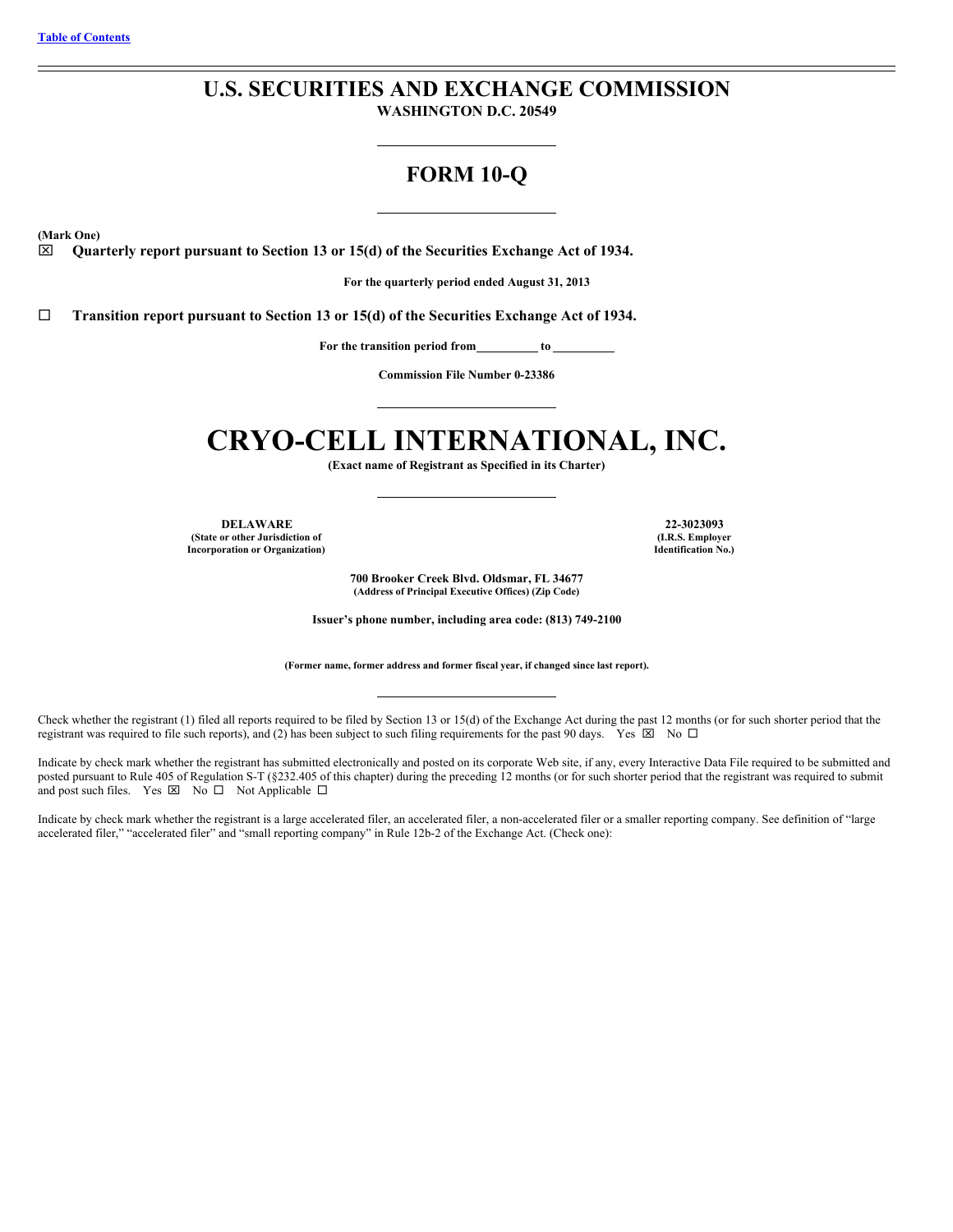Indicate by check mark whether the registrant is a shell company (as defined in Rule 12b-2 of the Exchange Act). Yes  $\Box$  No  $\boxtimes$ 

State the number of shares outstanding of each of the Registrant's classes of common stock, as of the latest practicable date. As of October 2, 2013, 11,870,040 shares of \$0.01 par value common stock were issued and 10,761,325 were outstanding.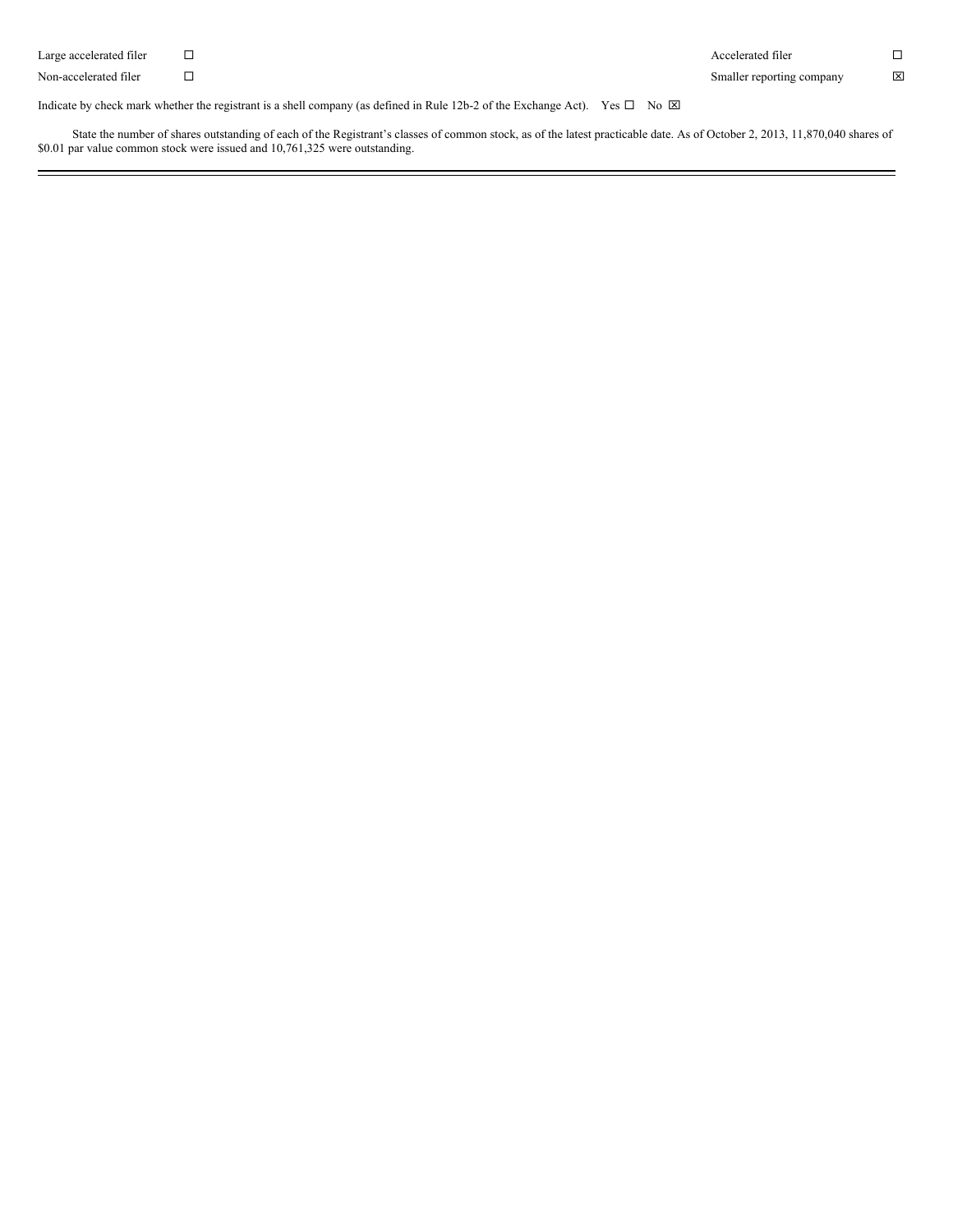#### <span id="page-2-0"></span>**TABLE OF CONTENTS**

**PAGE**

# **PART I - FINANCIAL INFORMATION (UNAUDITED)**

| Item 1.           | <b>Financial Statements</b>                                                                  |    |
|-------------------|----------------------------------------------------------------------------------------------|----|
|                   | <b>Consolidated Balance Sheets</b>                                                           | 3  |
|                   | <b>Consolidated Statements of Operations</b>                                                 | 4  |
|                   | <b>Consolidated Statements of Cash Flows</b>                                                 | 5  |
|                   | <b>Notes to Consolidated Financial Statements</b>                                            | 6  |
| Item 2.           | <b>Management's Discussion and Analysis of Financial Condition and Results of Operations</b> | 22 |
| Item 3.           | <b>Quantitative and Qualitative Disclosures about Market Risk</b>                            | 31 |
| Item 4.           | <b>Controls and Procedures</b>                                                               | 32 |
|                   | <b>PART II - OTHER INFORMATION</b>                                                           |    |
| Item 1.           | <b>Legal Proceedings</b>                                                                     | 32 |
| Item 1A.          | <b>Risk Factors</b>                                                                          | 33 |
| Item 2.           | <b>Unregistered Sales of Equity Securities and Use of Proceeds</b>                           | 34 |
| Item 3.           | <b>Defaults Upon Senior Securities</b>                                                       | 34 |
| Item 4.           | <b>Mine Safety Disclosures</b>                                                               | 34 |
| Item 5.           | <b>Other Information</b>                                                                     | 34 |
| Item 6.           | <b>Exhibits</b>                                                                              | 35 |
| <b>SIGNATURES</b> |                                                                                              | 36 |
|                   |                                                                                              |    |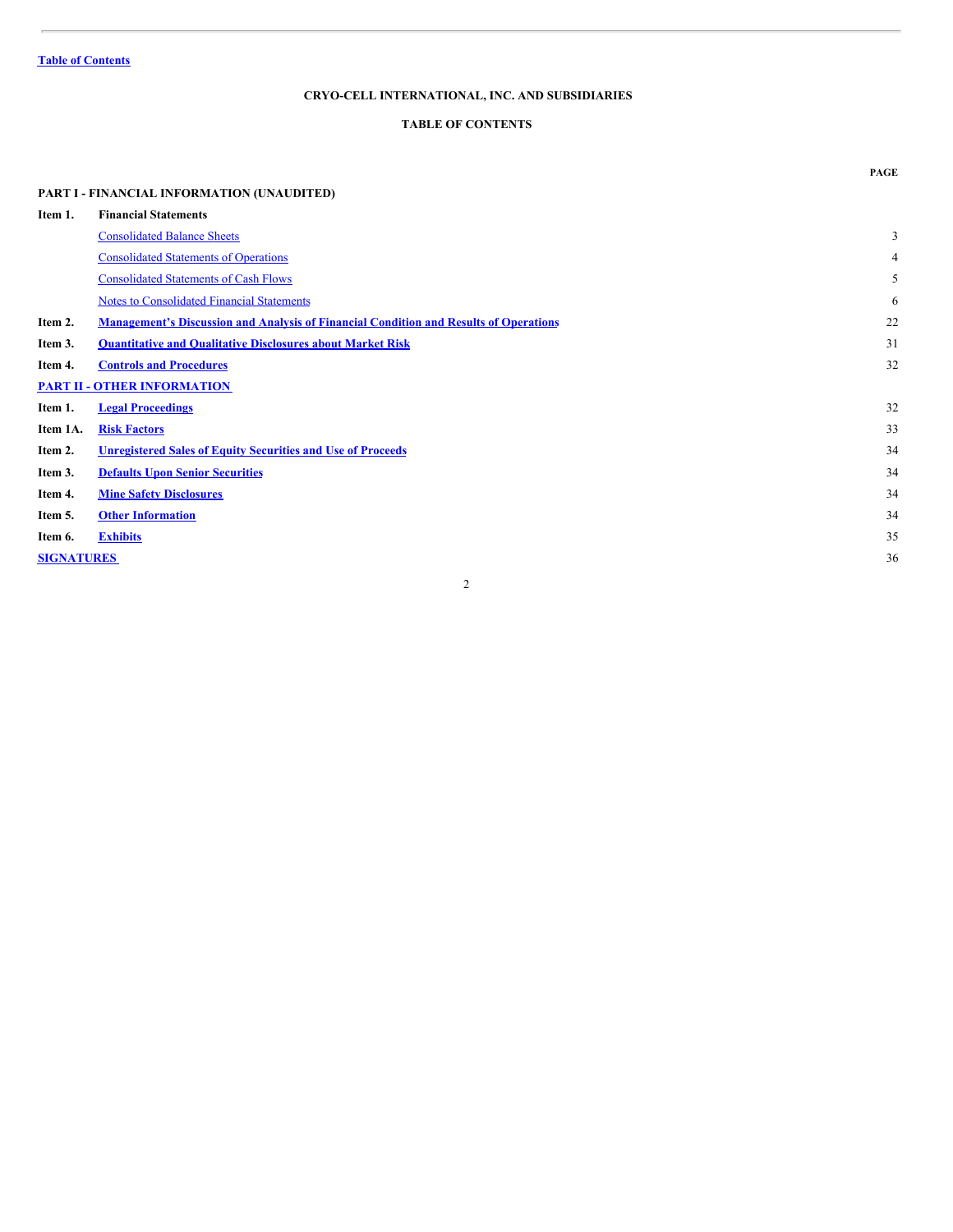<span id="page-3-0"></span>CONSOLIDATED BALANCE SHEETS

|                                                                                                                              | August 31,<br>2013<br>(unaudited) | November 30,<br>2012 |
|------------------------------------------------------------------------------------------------------------------------------|-----------------------------------|----------------------|
| <b>ASSETS</b>                                                                                                                |                                   |                      |
| <b>Current Assets</b>                                                                                                        |                                   |                      |
| Cash and cash equivalents                                                                                                    | \$3,727,735                       | \$2,677,382          |
| Restricted cash                                                                                                              | 1,420,814                         | 2,576,844            |
| Accounts receivable (net of allowance for doubtful accounts of \$1,927,225 and \$1,367,465, respectively)                    | 3,577,637                         | 3,401,597            |
| Prepaid expenses and other current assets                                                                                    | 522,460                           | 659,179              |
| Total current assets                                                                                                         | 9,248,646                         | 9,315,002            |
| <b>Property and Equipment-net</b>                                                                                            | 1,190,219                         | 1,281,075            |
| <b>Other Assets</b>                                                                                                          |                                   |                      |
| Marketable securities and other investments                                                                                  | 32.140                            | 13,660               |
| Investment in Saneron CCEL Therapeutics, Inc.                                                                                | 684,000                           | 684,000              |
| Long-term note receivable, net of current portion                                                                            | 110,996                           | 550,697              |
| Deposits and other assets, net                                                                                               | 99,011                            | 486,225              |
| Total other assets                                                                                                           | 926,147                           | 1,734,582            |
| <b>Total</b> assets                                                                                                          | \$11,365,012                      | \$12,330,659         |
| <b>LIABILITIES AND STOCKHOLDERS' DEFICIT</b>                                                                                 |                                   |                      |
| <b>Current Liabilities</b>                                                                                                   |                                   |                      |
| Accounts payable                                                                                                             | \$1,244,902                       | \$1,209,973          |
| Accrued expenses                                                                                                             | 1,684,871                         | 2,917,758            |
| Deferred revenue                                                                                                             | 6,753,896                         | 6,536,160            |
| Total current liabilities                                                                                                    | 9,683,669                         | 10,663,891           |
| <b>Other Liabilities</b>                                                                                                     |                                   |                      |
| Deferred revenue, net of current portion                                                                                     | 8,500,790                         | 8,364,533            |
| Long-term liability - revenue sharing agreements                                                                             | 2,300,000                         | 2,300,000            |
| Total other liabilities                                                                                                      | 10,800,790                        | 10,664,533           |
| Commitments and Contingencies (Note 7)                                                                                       |                                   |                      |
| <b>Stockholders' Deficit</b>                                                                                                 |                                   |                      |
| Preferred stock (\$.01 par value, 500,000 authorized and none issued)                                                        |                                   |                      |
| Common stock (\$.01 par value, 20,000,000 authorized; 11,870,040 issued and 10,775,275 outstanding as of August 31, 2013 and |                                   |                      |
| 11,860,040 issued and 11,067,666 outstanding as of November 30, 2012)                                                        | 118,700                           | 118,600              |
| Additional paid-in capital                                                                                                   | 27,179,980                        | 26,824,478           |
| Treasury stock, at cost<br>Accumulated deficit                                                                               | (2,859,571)                       | (2,187,505)          |
|                                                                                                                              | (33,558,556)                      | (33, 753, 338)       |

Total stockholders' deficit (9,119,447) (8,997,765)<br>
Total liabilities and stockholders' deficit (8,997,765) (8,997,765) Total liabilities and stockholders' deficit \$ 11,365,012

The accompanying notes are an integral part of these consolidated financial statements.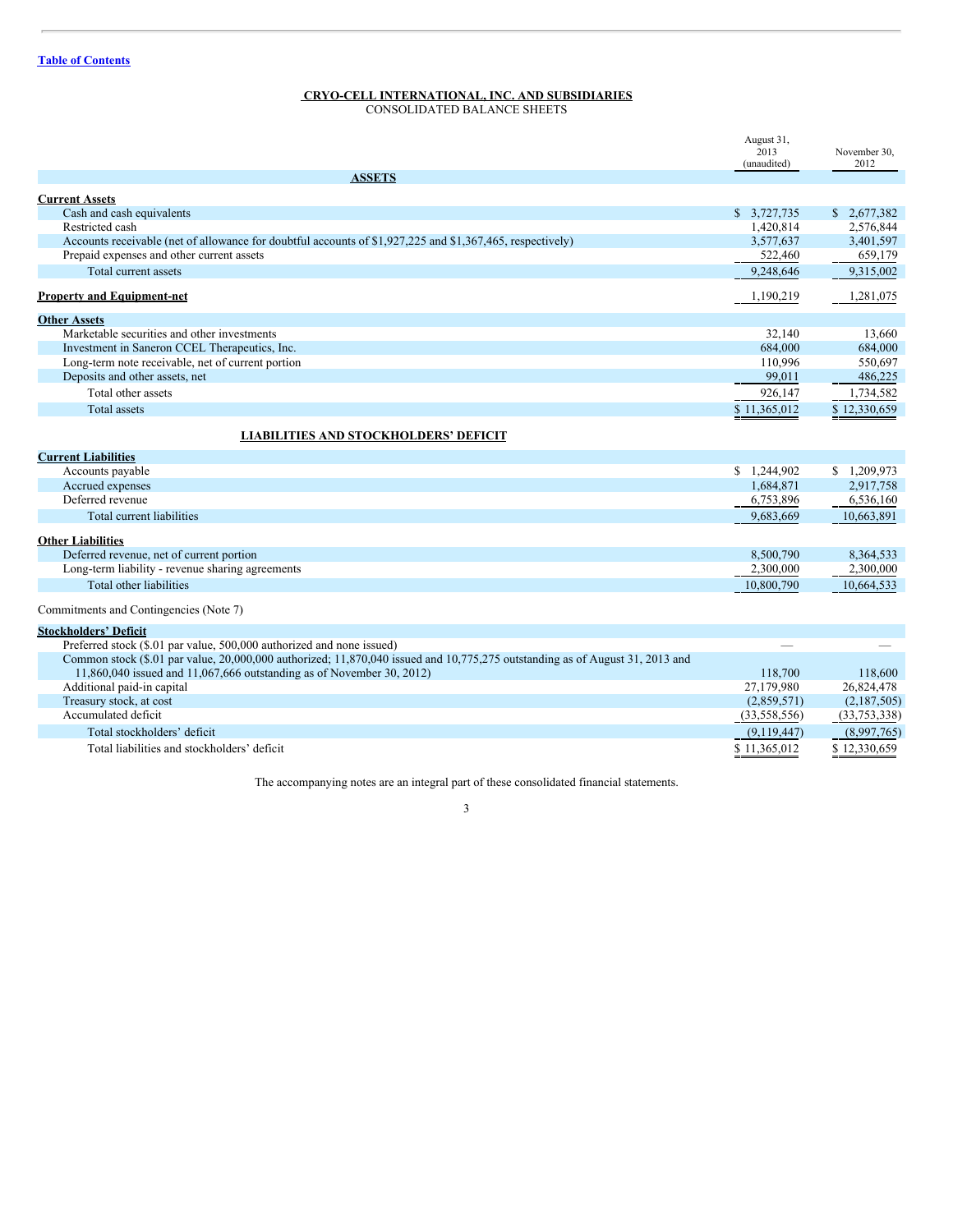<span id="page-4-0"></span>CONSOLIDATED STATEMENTS OF OPERATIONS

(Unaudited)

|                                                                           |                    | For the Three Months Ended        | For the Nine Months Ended |                    |
|---------------------------------------------------------------------------|--------------------|-----------------------------------|---------------------------|--------------------|
|                                                                           | August 31,<br>2013 | August 31,<br>2012                | August 31,<br>2013        | August 31,<br>2012 |
| <b>Revenue:</b>                                                           |                    |                                   |                           |                    |
| Processing and storage fees                                               | \$4,505,823        | \$4,185,910                       | \$13,312,709              | \$12,129,173       |
| Licensee income                                                           | 323,816            | 356,381                           | 975,580                   | 1,017,256          |
| Total revenue                                                             | 4,829,639          | 4,542,291                         | 14,288,289                | 13,146,429         |
| <b>Costs and Expenses:</b>                                                |                    |                                   |                           |                    |
| Cost of sales                                                             | 1,360,267          | 1,326,308                         | 4,015,104                 | 3,563,111          |
| Selling, general and administrative expenses                              | 2,835,886          | 3,059,678                         | 8,489,132                 | 10,505,171         |
| Abandonment of patents                                                    |                    |                                   | 378,837                   |                    |
| Research, development and related engineering                             | 8,139              | 66,046                            | 26,125                    | 88,466             |
| Depreciation and amortization                                             | 42,811             | 51,816                            | 144,666                   | 152,906            |
| Total costs and expenses                                                  | 4,247,103          | 4,503,848                         | 13,053,864                | 14,309,654         |
| <b>Operating Income (Loss)</b>                                            | 582,536            | 38,443                            | 1,234,425                 | (1,163,225)        |
| <b>Other Income (Expense):</b>                                            |                    |                                   |                           |                    |
| Other income                                                              | 7,708              | 17,143                            | 30,934                    | 48,791             |
| Extinguishment of revenue sharing agreements                              |                    | (313, 661)                        |                           | (1,595,606)        |
| Interest expense                                                          | (314, 883)         | (205, 714)                        | (827, 632)                | (782, 130)         |
| Total other expense                                                       | (307, 175)         | (502, 232)                        | (796, 698)                | (2,328,945)        |
| Income (Loss) before equity in losses of affiliate and income tax expense | 275,361            | (463,789)                         | 437,727                   | (3,492,170)        |
| Equity in losses of affiliate                                             | (38, 575)          | (38, 450)                         | (115, 475)                | (116, 114)         |
| Income (Loss) before income tax expense                                   | 236,786            | (502, 239)                        | 322,252                   | (3,608,284)        |
| Income tax expense                                                        | (42, 352)          | (44, 858)                         | (127, 470)                | (1,845,806)        |
| <b>Net Income (Loss)</b>                                                  | \$<br>194,434      | \$<br>(547,097)                   | 194,782<br>\$             | \$ (5,454,090)     |
| Net income (loss) per common share - basic                                | 0.02<br>\$         | $\overline{\mathbf{z}}$<br>(0.05) | 0.02                      | (0.48)             |
| Weighted average common shares outstanding - basic                        | 10,774,892         | 11,166,496                        | 10,900,750                | 11,325,280         |
| Net income (loss) per common share - diluted                              | 0.02<br>S          | \$<br>(0.05)                      | 0.02<br>\$.               | (0.48)             |
| Weighted average common shares outstanding - diluted                      | 10.863.899         | 11.166.496                        | 11.010.279                | 11,325,280         |

The accompanying notes are an integral part of these consolidated financial statements.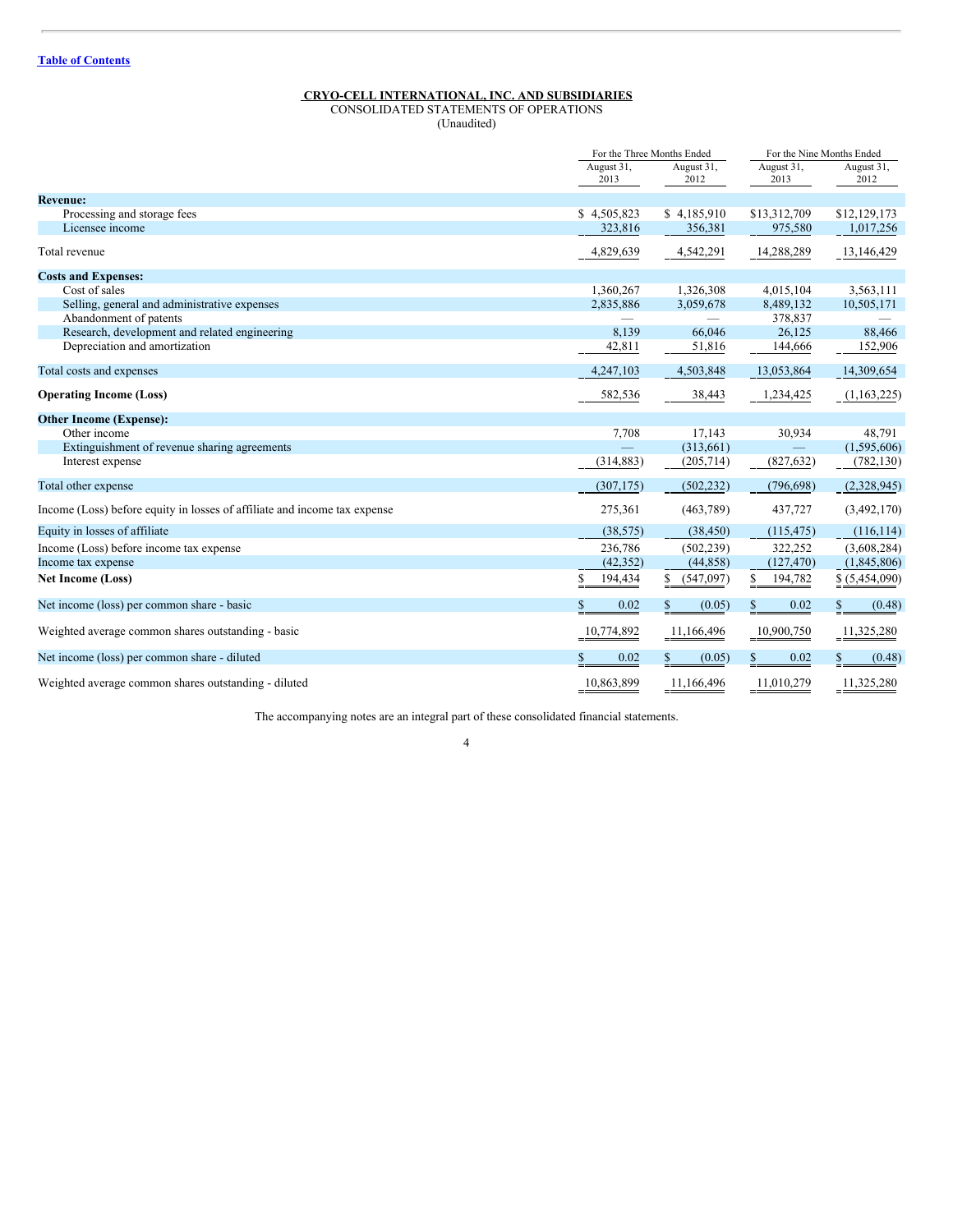#### <span id="page-5-0"></span>CONSOLIDATED STATEMENTS OF CASH FLOWS

(Unaudited)

|                                                                                          |                          | For the Nine Months Ended |
|------------------------------------------------------------------------------------------|--------------------------|---------------------------|
|                                                                                          | August 31,               | August 31,                |
|                                                                                          | 2013                     | 2012                      |
| Cash flows from operating activities:                                                    |                          |                           |
| Net income (loss)                                                                        | 194,782<br>S.            | \$(5,454,090)             |
| Adjustments to reconcile net income (loss) to net cash provided by operating activities: |                          |                           |
| Depreciation and amortization expense                                                    | 300,311                  | 311,959                   |
| Abandonment of patents                                                                   | 378,837                  |                           |
| Loss on sale of property and equipment                                                   | 44,428                   | 7,210                     |
| Compensatory element of stock options                                                    | 225,177                  | 1,073,536                 |
| Provision for doubtful accounts                                                          | 583,182                  | 530,655                   |
| Equity in losses of affiliate                                                            | 115,475                  | 116,114                   |
| Loss on extinguishment of revenue sharing agreements                                     | $\overline{\phantom{0}}$ | 1,595,606                 |
| Deferred income tax expense                                                              |                          | 1,718,919                 |
| Changes in assets and liabilities:                                                       |                          |                           |
| Accounts and notes receivable                                                            | (319, 521)               | (418, 359)                |
| Prepaid expenses and other current assets                                                | 136,719                  | 119,318                   |
| Deposits and other assets, net                                                           | 28,400                   | 15,001                    |
| Accounts payable                                                                         | 34,929                   | 575,609                   |
| Accrued expenses                                                                         | (1,232,887)              | (173, 728)                |
| Deferred consulting obligation                                                           | --                       | (72, 183)                 |
| Deferred revenue                                                                         | 353,993                  | 94,029                    |
| Net cash provided by operating activities                                                | 843,825                  | 39,596                    |
| <b>Cash flows from investing activities:</b>                                             |                          |                           |
| Restricted cash held in escrow                                                           | 1,156,030                | 51,502                    |
| Purchases of property and equipment                                                      | (239, 381)               | (137,678)                 |
| Purchases of marketable securities and other investments                                 | (18, 480)                | (14,200)                  |
| Proceeds from sale of marketable securities and other investments                        |                          | 1,008,404                 |
| Investments in patents                                                                   | (34, 525)                | (20, 385)                 |
| Net cash provided by investing activities                                                | 863,644                  | 887,643                   |
| Cash flows from financing activities:                                                    |                          |                           |
| Extinguishment of revenue sharing agreements                                             |                          | (3,054,000)               |
| Treasury stock purchases                                                                 | (672,066)                | (1,470,726)               |
| Proceeds from the exercise of stock options                                              | 14,950                   |                           |
| Net cash used in financing activities                                                    | (657, 116)               | (4,524,726)               |
|                                                                                          |                          |                           |
| Increase (decrease) in cash and cash equivalents                                         | 1,050,353                | (3,597,487)               |
| Cash and cash equivalents - beginning of period                                          | 2,677,382                | 6,305,095                 |
| Cash and cash equivalents - end of period                                                | \$3,727,735              | \$2,707,608               |

The accompanying notes are an integral part of these consolidated financial statements.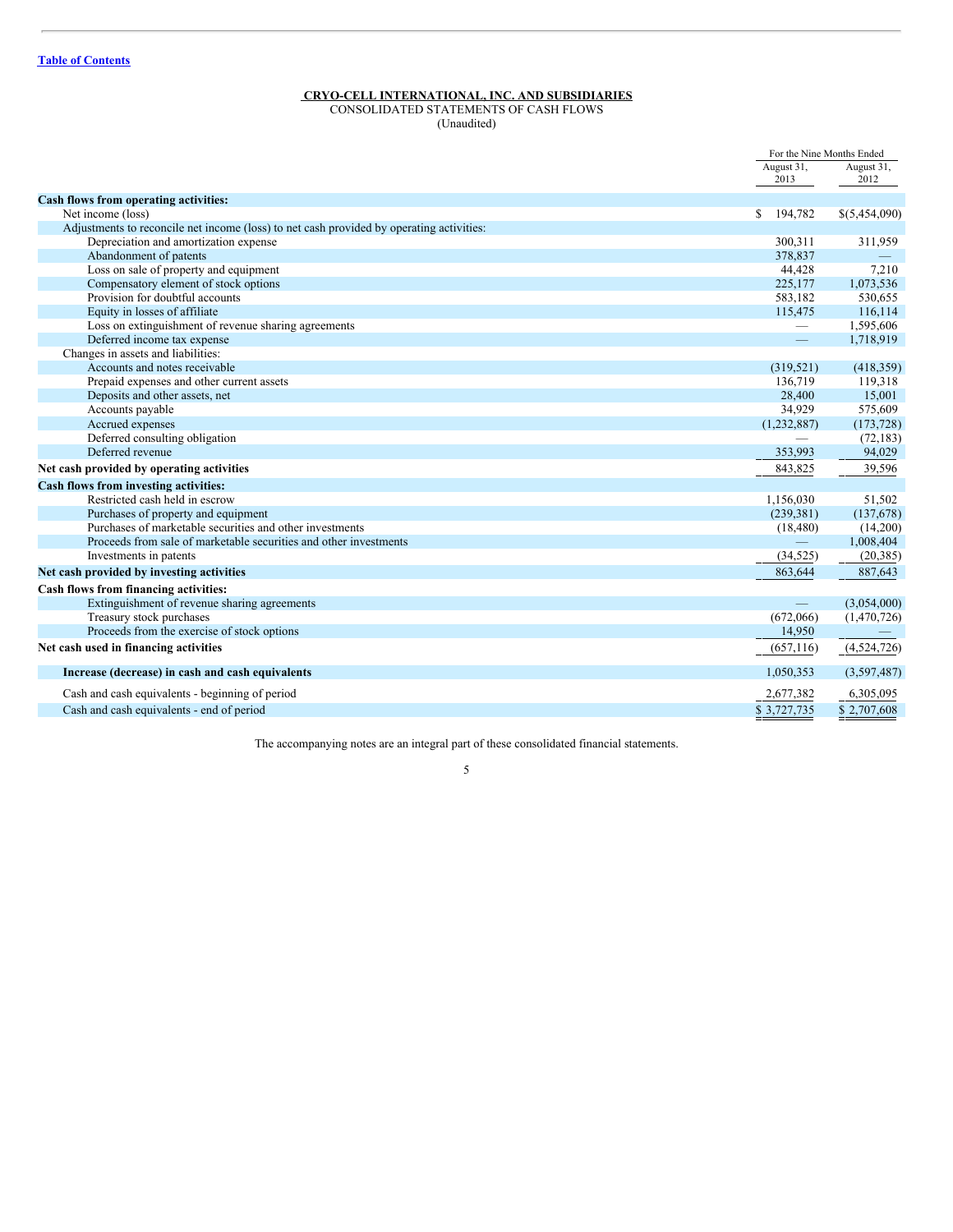#### <span id="page-6-0"></span>**CRYO-CELL INTERNATIONAL, INC. AND SUBSIDIARIES NOTES TO CONSOLIDATED FINANCIAL STATEMENTS August 31, 2013 (Unaudited)**

#### **Note 1 - Basis of Presentation and Significant Accounting Policies**

The unaudited consolidated financial statements including the Consolidated Balance Sheets as of August 31, 2013 and November 30, 2012, the related Consolidated Statements of Operations for the three and nine months ended August 31, 2013 and August 31, 2012 and the Consolidated Statements of Cash Flows for the nine months ended August 31, 2013 and 2012 have been prepared by Cryo-Cell International, Inc. and its subsidiaries ("the Company" or "Cryo-Cell") pursuant to the rules and regulations of the Securities and Exchange Commission for interim financial reporting. Certain financial information and note disclosures, which are normally included in annual financial statements prepared in accordance with accounting principles generally accepted in the United States of America, have been condensed or omitted pursuant to those rules and regulations. It is suggested that these consolidated financial statements be read in conjunction with the financial statements and notes thereto included in the Company's November 30, 2012 Annual Report on Form 10-K. In the opinion of management, all adjustments (which include only normal recurring adjustments) necessary to present fairly the financial position, results of operations, and changes in cash flows for all periods presented have been made. The results of operations for the three and nine months ended August 31, 2013 are not necessarily indicative of the results expected for any interim period in the future or the entire year ending November 30, 2013.

#### **Revenue Recognition**

#### *Revenue Recognition for Arrangements with Multiple Deliverables*

For multi-element arrangements, the Company allocates revenue to all deliverables based on their relative selling prices. In such circumstances, accounting principles establish a hierarchy to determine the selling price to be used for allocating revenue to deliverables as follows: (i) vendor-specific objective evidence of fair value ("VSOE"), (ii) third-party evidence of selling price ("TPE"), and (iii) best estimate of the selling price ("ESP"). VSOE generally exists only when the Company sells the deliverable separately and it is the price actually charged by the Company for that deliverable.

The Company has identified two deliverables generally contained in the arrangements involving the sale of its umbilical cord blood product. The first deliverable is the processing of a specimen. The second deliverable is either the annual storage of a specimen or the 21-year storage fee charged for a specimen. The Company has allocated revenue between these deliverables using the relative selling price method. The Company has VSOE for its annual storage fees as the Company renews storage fees annually with its customers on a stand-alone basis. Because the Company has neither VSOE nor TPE for the processing and 21-year storage deliverables, the allocation of revenue has been based on the Company's ESPs. Amounts allocated to processing a specimen are recognized at the time of sale. Amounts allocated to the storage of a specimen are recognized ratably over the contractual storage period. Any discounts given to the customer are recognized by applying the relative selling price method whereby after the Company determines the selling price to be allocated to each deliverable (processing and storage), the sum of the prices of the deliverables is then compared to the arrangement consideration, and any difference is applied to the separate deliverables ratably.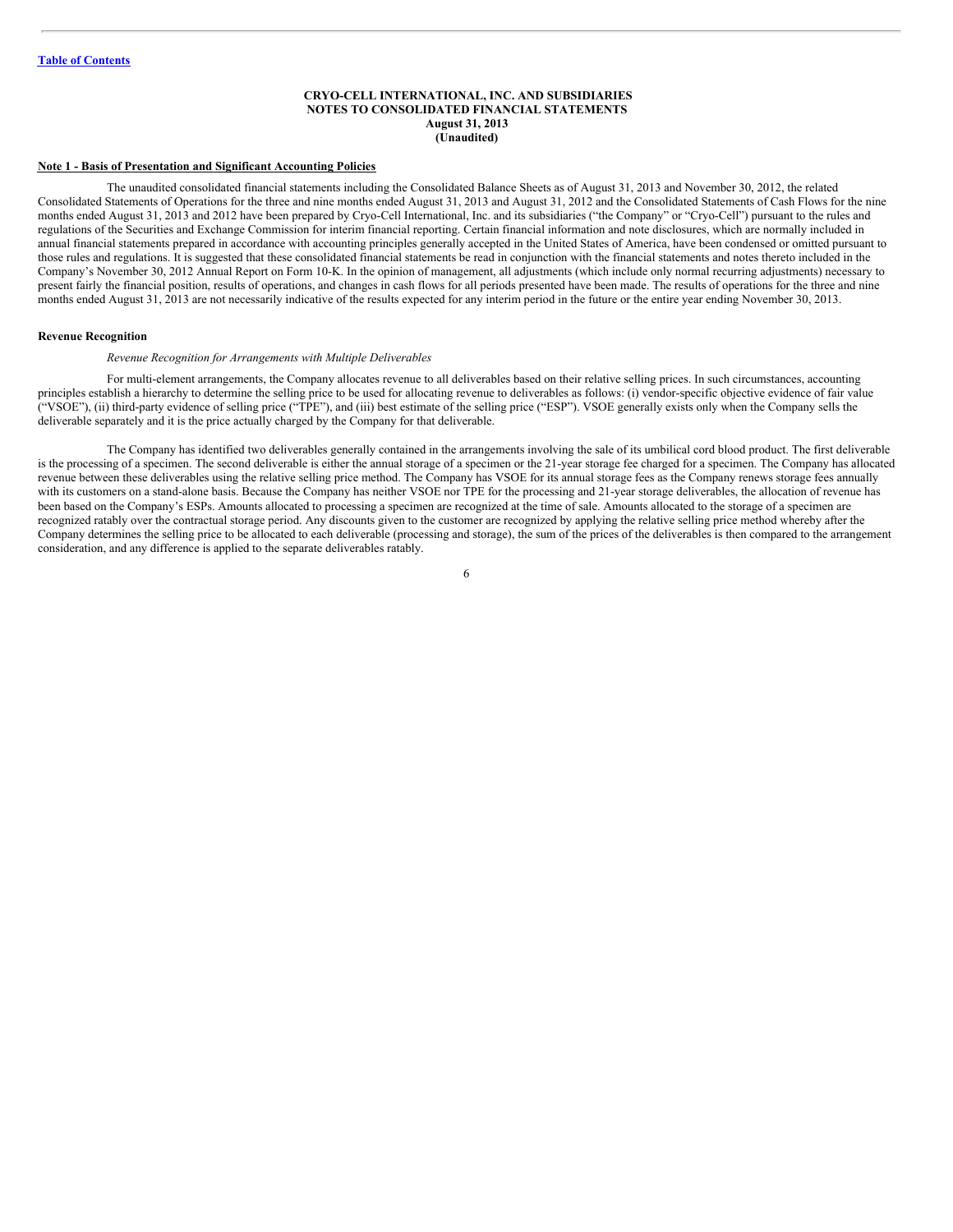The Company's process for determining its ESP for deliverables without VSOE or TPE considers multiple factors that may vary depending upon the unique facts and circumstances related to each deliverable. Key factors considered by the Company in developing the ESPs for its processing and 21 year storage fee include the Company's historical pricing practices as well as expected profit margins.

The Company records revenue from processing and storage of specimens and pursuant to agreements with licensees. The Company recognizes revenue from processing fees upon completion of processing and recognizes storage fees ratably over the contractual storage period, as well as, other income from royalties paid by licensees related to long-term storage contracts which the Company has under license agreements. Contracted storage periods can range from one to twenty-one years. Deferred revenue on the accompanying consolidated balance sheets includes the portion of the annual storage fee and the twenty-one year storage fee that is being recognized over the contractual storage period as well as royalties received from foreign licensees related to long-term storage contracts in which the Company has future obligations under the license agreement. The Company classifies deferred revenue as current if the Company expects to recognize the related revenue over the next 12 months. The Company also records revenue within processing and storage fees from shipping and handling billed to customers when earned. Shipping and handling costs that the Company incurs are expensed and included in cost of sales.

The Company has not had a third party conduct a physical inventory count of all specimens stored; however, the Company from time to time will perform a physical inventory count of specimens stored to ensure that all records are accurate.

#### **Income Taxes**

Deferred income tax assets and liabilities are recognized for the estimated future tax consequences attributable to differences between financial statement carrying amounts of existing assets and liabilities and their respective tax bases. Deferred income tax assets and liabilities are measured using enacted tax rates expected to be recovered or settled. The Company has recorded a valuation allowance of \$10,723,000 and \$10,947,000 as of August 31, 2013 and November 30, 2012, respectively, as the Company does not believe it is "more likely than not" that all future income tax benefits will be realized. When the Company changes its determination as to the amount of deferred income tax assets that can be realized, the valuation allowance is adjusted with a corresponding impact to income tax expense in the period in which such determination is made. The ultimate realization of the Company's deferred income tax assets depends upon generating sufficient taxable income prior to the expiration of the tax attributes. In assessing the need for a valuation allowance, the Company projects future levels of taxable income. This assessment requires significant judgment. The Company examines the evidence related to the recent history of income or losses, the economic conditions in which the Company operates and forecasts and projections to make that determination.

The Company did not record U.S. income tax expense during the three and nine months ended August 31, 2013 as the Company incurred a nine month cumulative tax loss which resulted in an increase to the net operating loss deferred tax asset, which was offset by an increase to the valuation allowance.

There was approximately \$1,700,000 of U.S. income tax expense recorded for the nine months ended August 31, 2012 as a result of the Company's decision in the second quarter of 2012 to record a valuation allowance associated with certain of the Company's deferred tax assets during the second quarter of 2012, as it is more likely than not that the deferred tax assets will not be realized.

The Company has made certain strategic decisions during 2011 and 2012 concerning the negotiated termination of some of the perpetual Revenue Sharing Agreements ("RSA's"), the impairment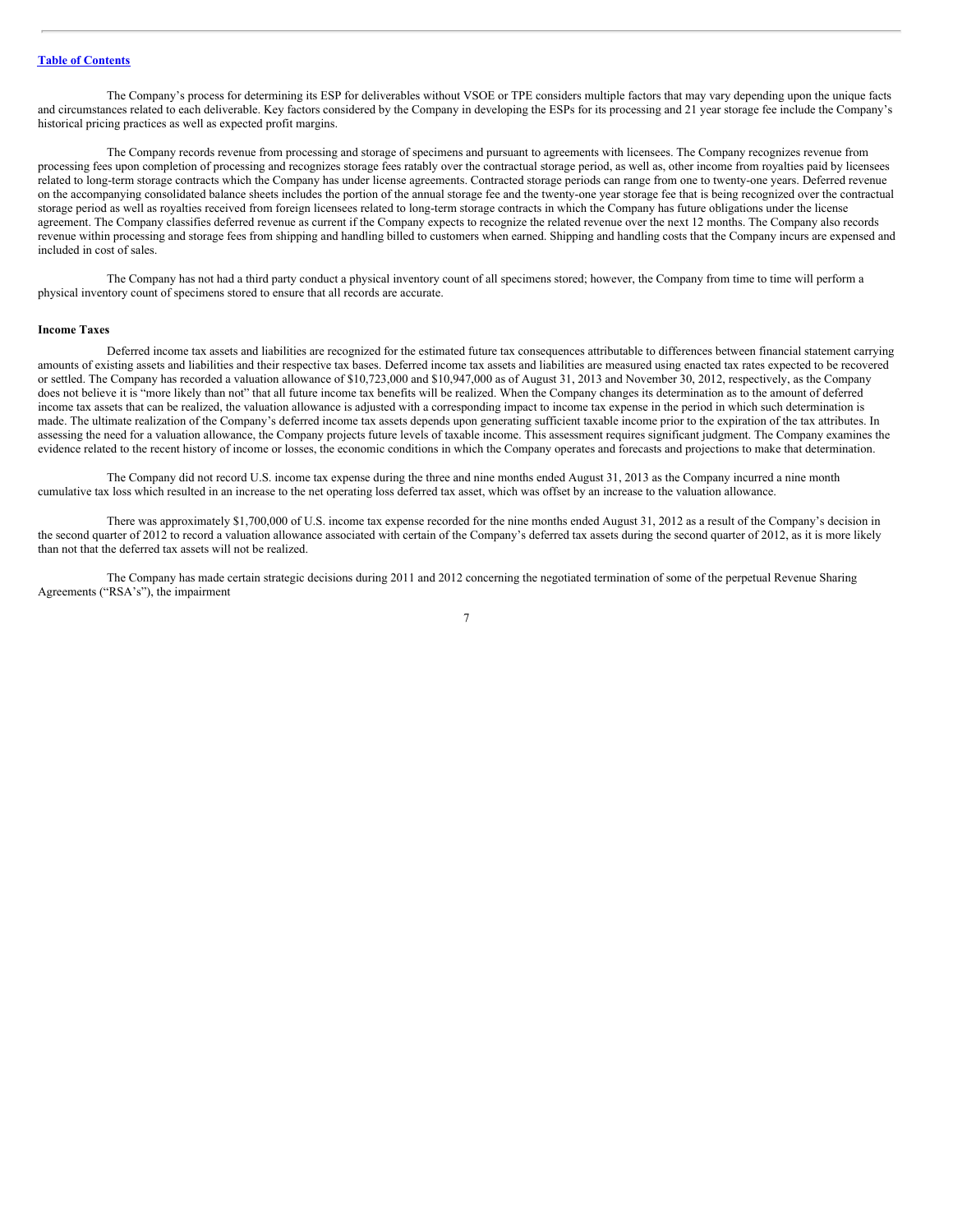of internal use software that is being replaced with a technology platform that is better suited for the Company's business needs and the implementation of a national sales force in order to generate revenue growth. These strategic decisions, including the decision to terminate the former CEO's employment, have increased the Company's expenses which have resulted in losses in the past few quarters in late fiscal 2011 and the first nine months of fiscal 2012. The accounting standards surrounding income taxes require a company to consider whether it is more likely than not that the deferred tax assets will be realized. Once a company has had cumulative losses in recent years, regardless of the nature of the loss, the accounting standards do not allow the Company to put significant reliance on future taxable income projections to overcome the more likely than not threshold that the deferred tax assets will be realized. As a result of these recent cumulative losses, the Company reserved approximately \$1,700,000 as of August 31, 2012 resulting in a charge to earnings during the nine months ended August 31, 2012.

The Company records foreign income taxes withheld by third parties from installment payments of non-refundable up-front license fees and royalty income earned on the processing and storage of cord blood stem cell specimens in geographic areas where the Company has license agreements. The Company recognized approximately \$42,000 and \$45,000 for the three months ended August 31, 2013 and 2012, respectively, of foreign income tax expense. The Company recognized approximately \$127,000 and \$127,000 for the nine months ended August 31, 2013 and 2012, respectively, of foreign income tax expense. Foreign income tax expense is included in income tax expense in the accompanying consolidated statements of operations.

The Company recognizes the financial statement benefit of a tax position only after determining that the relevant tax authority would more likely than not sustain the position following an audit. For tax positions meeting the more-likely-than-not threshold, the amount recognized in the financial statements is the largest benefit that has a greater than 50 percent likelihood of being realized upon ultimate settlement with the relevant tax authority. Increases or decreases to the unrecognized tax benefits could result from management's belief that a position can or cannot be sustained upon examination based on subsequent information or potential lapse of the applicable statute of limitation for certain tax positions.

The Company recognizes interest and penalties related to uncertain tax positions in income tax expense. For the three and nine months ended August 31, 2013 and August 31, 2012, the Company had no provisions for interest or penalties related to uncertain tax positions.

#### **Long-Lived Assets**

The Company evaluates the realizability of its long-lived assets, which requires impairment losses to be recorded on long-lived assets used in operations when indicators of impairment, such as reductions in demand or when significant economic slowdowns are present. Reviews are performed to determine whether the carrying value of an asset is impaired, based on comparisons to undiscounted expected future cash flows. If this comparison indicates that there is impairment and carrying value is in excess of fair value, the impaired asset is written down to fair value, which is typically calculated using: (i) quoted market prices or (ii) discounted expected future cash flows utilizing a discount rate. The Company did not note any impairment for the three and nine months ended August 31, 2013 and 2012.

Due to tests performed during the second quarter of fiscal 2013, management decided to discontinue pursuing certain patents and trademarks related to the Company's menstrual stem cell technology resulting in a write-off of approximately \$379,000, for abandoned patents and trademarks which is reflected as abandonment of patents in the accompanying consolidated statements of operations for the nine months ended August 31, 2013. We expect that the impact to future operations will be insignificant and will not impact the Company's core operations.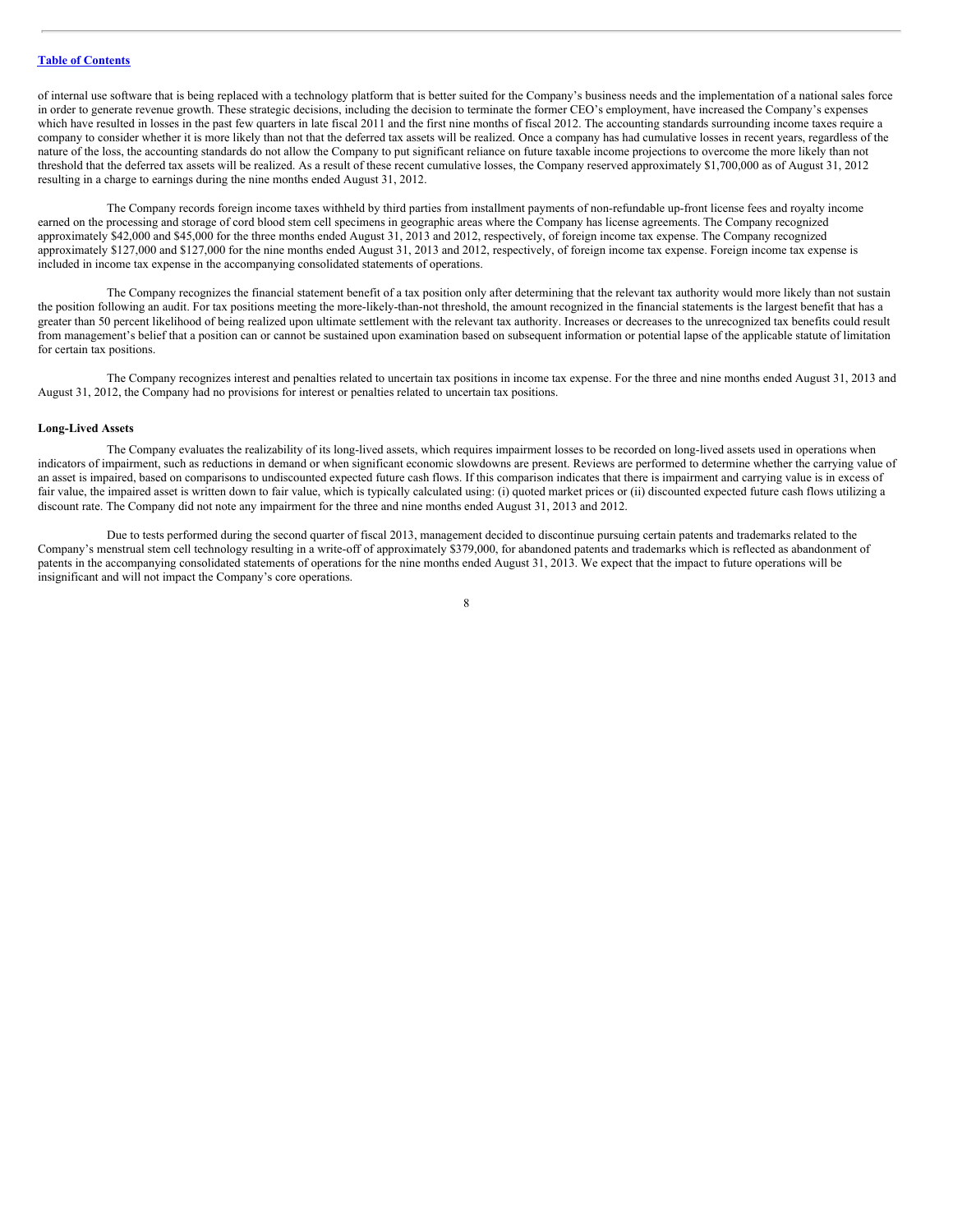#### **Leases**

In June 2013, the Company signed an amendment to terminate the building lease on the additional 9,600 square feet that was entered into during June 2006. The termination fee was \$150,000 and is reflected, net of rent paid for May and June 2013, in selling, general and administrative expenses for the three and nine months ended August 31, 2013. The lease amendment will result in rent savings of approximately \$280,000 over the next 18 months for a net savings of approximately \$130,000.

#### **Stock Compensation**

As of August 31, 2013, the Company has three stock-based employee compensation plans, which are described in Note 4.

The Company recognized approximately \$63,000 and \$54,000 for the three months ended August 31, 2013 and August 31, 2012, respectively, of stock option compensation expense. The Company recognized approximately \$225,000 and \$1,074,000 for the nine months ended August 31, 2013 and August 31, 2012, respectively, of stock option compensation expense. On May 30, 2012, the Company received a Nomination Solicitation Notice nominating six individuals for election as directors to compete with the Company's existing board of directors at the 2012 Annual Meeting. Pursuant to the Co-CEOs employment agreements, if the Company receives a Nomination Solicitation Notice, as defined in the Company's Bylaws, all options that have been issued to the Co-CEOs will immediately vest. Included in the 2012 stock compensation expense is approximately \$700,000 that was due to the immediate vesting of the options issued to the Co-CEOs.

The Company recognizes stock-based compensation based on the fair value of the related awards. Under the fair value recognition guidance of stock-based compensation accounting rules, stock-based compensation expense is estimated at the grant date based on the fair value of the award and is recognized as expense over the requisite service period of the award. The fair value of service-based vesting condition and performance-based vesting condition stock option awards is determined using the Black-Scholes valuation model. The Company estimates the fair value of stock option awards as of the grant date by applying the Black-Scholes option pricing model. For stock option awards with only service-based vesting conditions and graded vesting features, the Company recognizes stock compensation expense based on the graded-vesting method. To value awards with market-based vesting conditions the Company uses a binomial valuation model. The Company recognizes compensation cost for awards with market-based vesting conditions on a graded-vesting basis over the derived service period. The use of these valuation models involve assumptions that are judgmental and highly sensitive in the determination of compensation expense and include the expected life of the option, stock price volatility, risk-free interest rate, dividend yield, exercise price, and forfeiture rate. Forfeitures are estimated at the time of valuation and reduce expense ratably over the vesting period.

The estimation of stock awards that will ultimately vest requires judgment and to the extent that actual results or updated estimates differ from current estimates, such amounts will be recorded as a cumulative adjustment in the period they become known. The Company considered many factors when estimating forfeitures, including the recipient groups and historical experience. Actual results and future changes in estimates may differ substantially from current estimates.

The Company issues performance-based equity awards which vest upon the achievement of certain financial performance goals, including revenue and income targets. Determining the appropriate amount to expense based on the anticipated achievement of the stated goals requires judgment, including forecasting future financial results. The estimate of the timing of the expense recognition is revised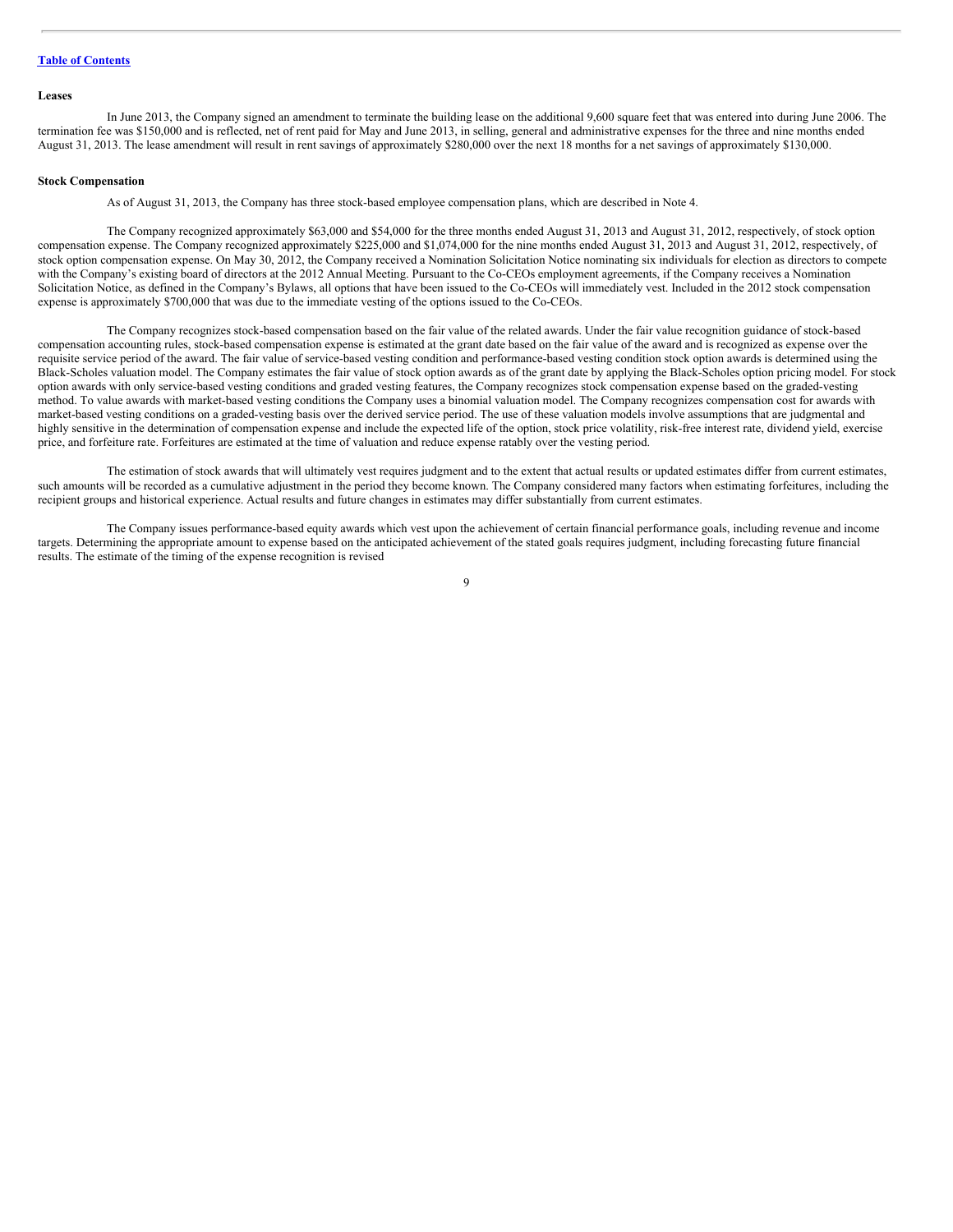periodically based on the probability of achieving the required performance targets and adjustments are made as appropriate. The cumulative impact of any revision is reflected in the period of the change. If the financial performance goals are not met, the award does not vest, so no compensation cost is recognized and any previously recognized stockbased compensation expense is reversed.

The Company issues equity awards with market-based vesting conditions which vest upon the achievement of certain stock price targets. If the awards are forfeited prior to the completion of the derived service period, any recognized compensation is reversed. If the awards are forfeited after the completion of the derived service period, the compensation cost is not reversed, even if the awards never vest.

#### **Fair Value of Financial Instruments**

Management uses a fair value hierarchy, which gives the highest priority to quoted prices in active markets. The fair value of financial instruments is estimated based on market trading information, where available. Absent published market values for an instrument or other assets, management uses observable market data to arrive at its estimates of fair value. Management believes that the carrying amount of cash and cash equivalents, accounts receivable, notes receivable, accounts payable and accrued expenses approximate fair value. The Company believes that the fair value of its revenue sharing agreements' liability recorded on the balance sheet is between the recorded book value and up to the Company's recent settlement experience as discussed in Note 8, due to the various terms and conditions associated with each Revenue Sharing Agreement.

The Company uses an accounting standard that defines fair value as an exit price, representing the amount that would be received to sell an asset or paid to transfer a liability in an orderly transaction between market participants at the measurement date. As such, fair value is a market-based measurement that should be determined based on assumptions that market participants would use in pricing an asset or liability. As a basis for considering such assumptions, the standard establishes a three-level fair value hierarchy that prioritizes the inputs used to measure fair value. The three levels of inputs used to measure fair value are as follows:

- Level 1 Quoted prices in active markets for identical assets or liabilities.
- Level 2 Observable inputs other than quoted prices included in Level 1, such as quoted prices for similar assets and liabilities in active markets; quoted prices for identical or similar assets and liabilities in markets that are not active; or other inputs that are observable or can be corroborated by observable market data.
- Level 3 Unobservable inputs that are supported by little or no market activity and that are significant to the fair value of the assets or liabilities. This includes certain pricing models, discounted cash flow methodologies and similar techniques that use significant unobservable inputs.

The following table summarizes the financial assets and liabilities measured at fair value on a recurring basis as of August 31, 2013 and November 30, 2012, respectively, segregated among the appropriate levels within the fair value hierarchy:

|                    | Fair Value at      |          | Fair Value Measurements<br>at August 31, 2013 Using |         |  |
|--------------------|--------------------|----------|-----------------------------------------------------|---------|--|
| Description        | August 31,<br>2013 | Level 1  | Level 2                                             | Level 3 |  |
| Assets:            |                    |          |                                                     |         |  |
| Trading securities | 32,140             | \$32,140 |                                                     | $-$     |  |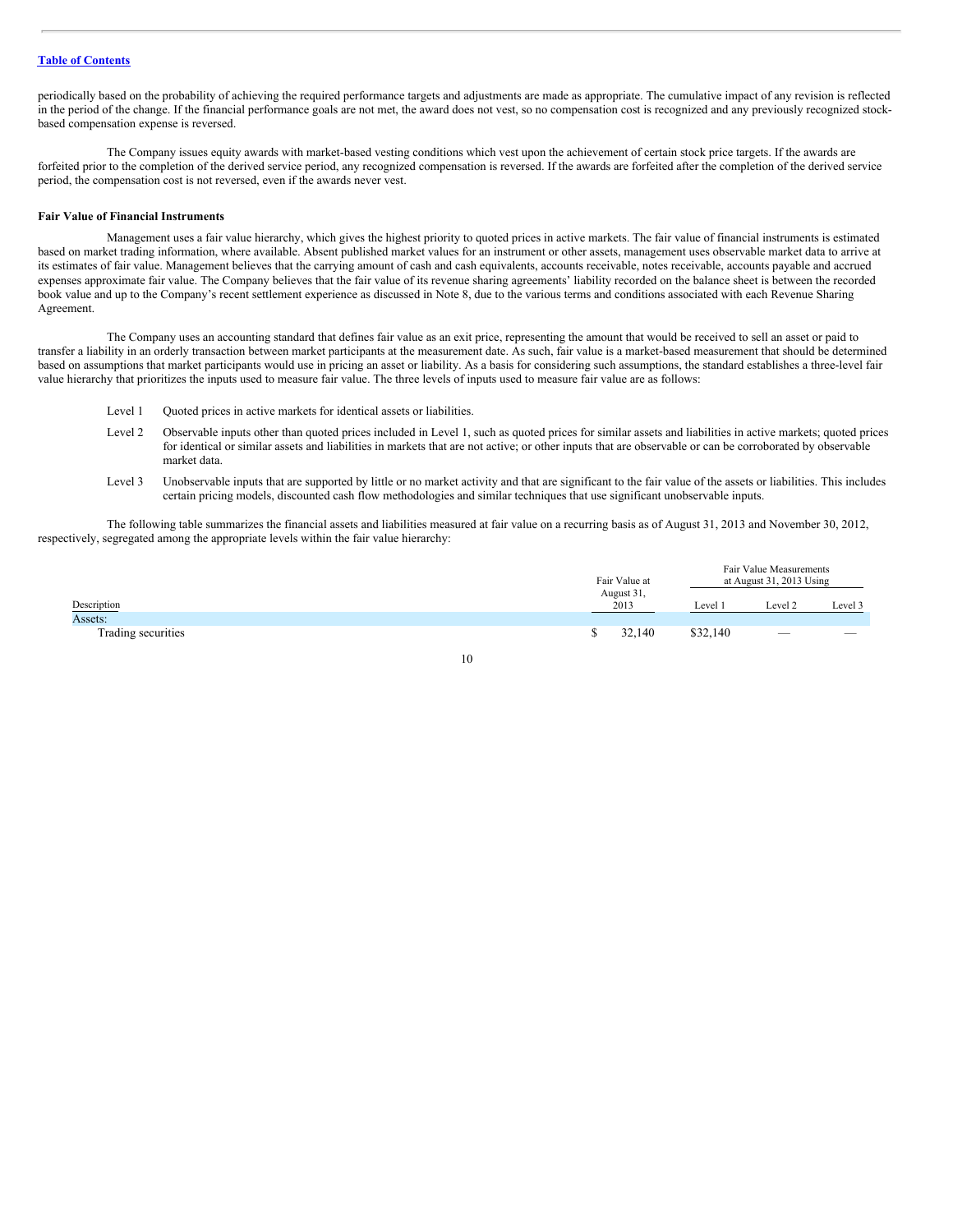#### **Table of [Contents](#page-2-0)**

|                               | Fair Value at        |          | Fair Value Measurements<br>at November 30, 2012 Using |                          |
|-------------------------------|----------------------|----------|-------------------------------------------------------|--------------------------|
| Description                   | November 30,<br>2012 | Level 1  | Level 2                                               | Level 3                  |
| Assets:<br>Trading securities | 13.660               | \$13,660 | $\hspace{0.1mm}-\hspace{0.1mm}$                       | $\overline{\phantom{a}}$ |

The following is a description of the valuation techniques used for these items, as well as the general classification of such items pursuant to the fair value hierarchy:

*Trading securities –* Fair values for these investments are based on quoted prices in active markets and are therefore classified within Level 1 of the fair value hierarchy.

The Company is permitted to make an election to carry certain eligible financial assets and liabilities at fair value, even if fair value measurement has not historically been required for such assets and liabilities under U.S. GAAP. The Company made no elections to record any such assets and or liabilities at fair value.

#### **Product Warranty and Cryo-Cell CaresTM Program**

In December 2005, the Company began providing its customers that enrolled after December 2005 a payment warranty under which the Company agrees to pay \$50,000 to the client if the umbilical cord blood product retrieved is used for a stem cell transplant for the donor or an immediate family member and fails to engraft, subject to various restrictions. Effective February 1, 2012, the Company increased the \$50,000 payment warranty to a \$75,000 payment warranty to all of its new clients. Additionally, under the Cryo-Cell Cares<sup>TM</sup> program, the Company will pay \$10,000 to the client to offset personal expenses if the umbilical cord blood product is used for bone marrow reconstitution in a myeloblative transplant procedure. The product warranty and the Cryo-Cell Cares program are available to clients who enroll under this structure for as long as the specimen is stored with the Company. The Company has not experienced any claims under the warranty program nor has it incurred costs related to these warranties. The Company does not maintain insurance for this warranty program and therefore maintains reserves to cover any estimated potential liabilities. The Company's reserve balance is based on the \$75,000 or \$50,000 (as applicable) maximum payment and the \$10,000 maximum expense reimbursement multiplied by formulas to determine the projected number of units requiring a payout. The Company determined the estimated expected usage and engraftment failure rates based on an analysis of the historical usage and failure rates and the historical usage and failure rates in other private and public cord blood banks based on published data. The Company's estimates of expected usage and engraftment failure could change as a result of changes in actual usage rates or failure rates and such changes would require an adjustment to the established reserves. The historical usage and failure rates have been very low and a small increase in the number of transplants or engraftment failures could cause a significant increase in the estimated rates used in determining the Company's reserve. In addition, the reserve will increase as additional umbilical cord blood specimens are stored which are subject to the warranty. As of August 31, 2013 and November 30, 2012 the Company recorded reserves under these programs in the amounts of \$15,346 and \$14,485, respectively, which are included in accrued expenses in the accompanying consolidated balance sheets.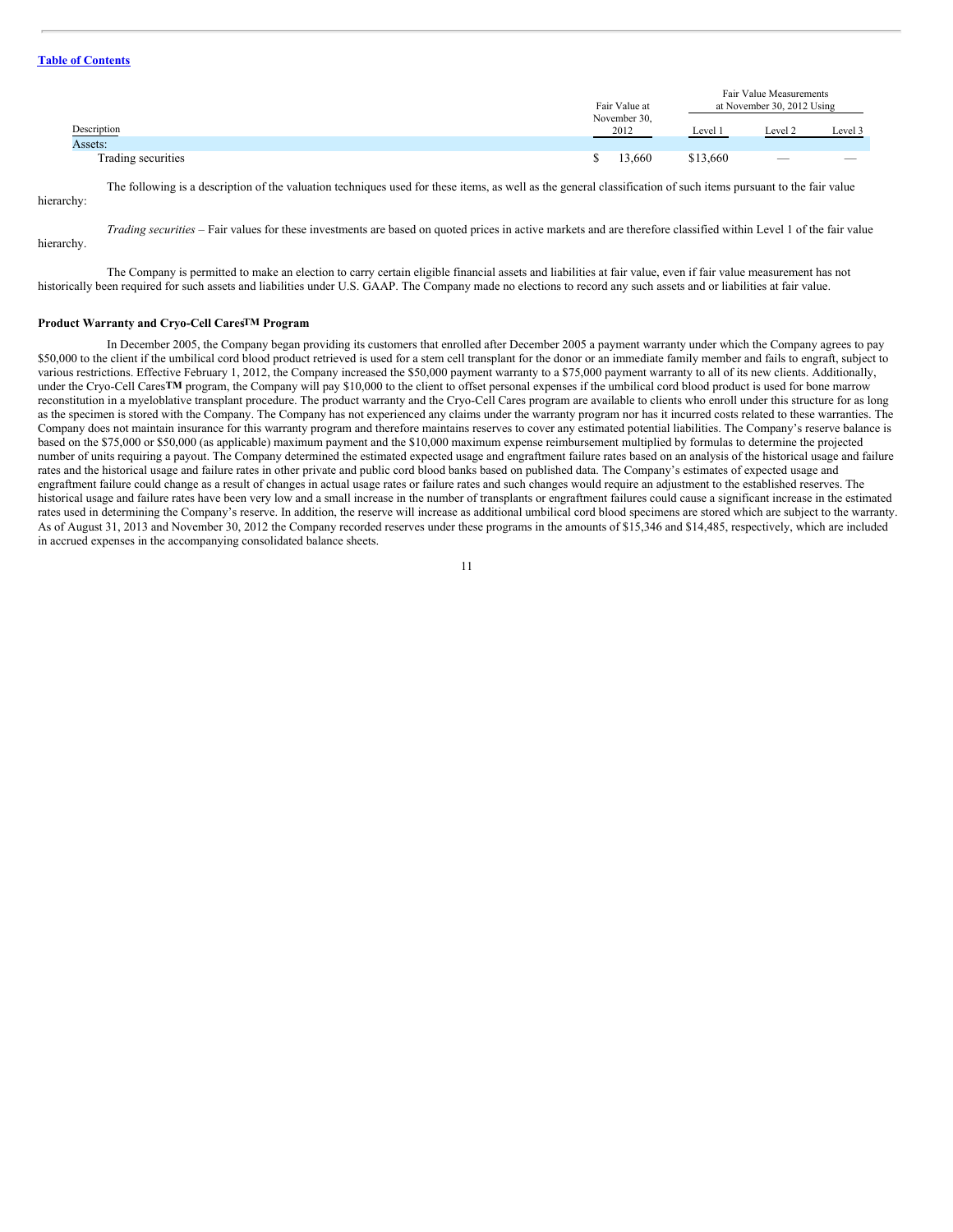#### **Recently Issued Accounting Pronouncements**

In February 2013, the FASB issued Accounting Standards Update No. 2013-02,*Comprehensive Income (Topic 220): Reporting of Amounts Reclassified Out of Accumulated Other Comprehensive Income* ("ASU 2013-02"). This update will require companies to present information about amounts reclassified out of accumulated other comprehensive income and their corresponding effect on net income in one place and reference the amounts to the related footnote disclosures. Current accounting standards present this information in different places throughout the financial statements. ASU 2013-02 is effective for interim and annual periods beginning after December 15, 2012, with early adoption permitted. The adoption of ASU 2013-02 will only impact disclosure requirements and will not have any effect on the Company's consolidated financial statements or on its financial condition.

In July 2013, the FASB issued Accounting Standards Update No. 2013-11, Income Taxes (Topic 740): Presentation of an Unrecognized Tax Benefit When a Net Operating Loss Carryforward, a Similar Tax Loss, or a Tax Credit Carryforward Exists ("ASU 2013-11"). This update will require companies to present an unrecognized tax benefit, or a portion of an unrecognized tax benefit, as a reduction to a deferred tax asset for a net operating loss carryforward, a similar tax loss, or a tax credit carryforward, unless certain conditions exist. ASU 2013-11 is effective for interim and annual periods beginning after December 15, 2013, with early adoption permitted. The Company will adopt ASU 2013-11 when required in the first quarter 2014. The Company has not evaluated the impact of ASU 2013-11 on the Company's consolidated financial statements or on its financial condition.

#### **Note 2 - Income (Loss) per Common Share**

The following table sets forth the calculation of basic and diluted net income (loss) per common share:

|                                                                |                    | Three Months Ended |                    | Nine Months Ended  |
|----------------------------------------------------------------|--------------------|--------------------|--------------------|--------------------|
|                                                                | August 31,<br>2013 | August 31,<br>2012 | August 31,<br>2013 | August 31,<br>2012 |
| Numerator:                                                     |                    |                    |                    |                    |
| Net Income (Loss)                                              | 194.434            | 547,097)           | 194.782            | (S, 5,454,090)     |
| Denominator:                                                   |                    |                    |                    |                    |
| Weighted-average shares outstanding-basic                      | 10,774,892         | 11,166,496         | 10,900,750         | 11,325,280         |
| Dilutive common shares issuable upon exercise of stock options | 89,007             |                    | 109,529            |                    |
| Weighted-average shares-diluted                                | 10.863.899         | 11,166,496         | 11.010.279         | 11,325,280         |
| Net loss per common share:                                     |                    |                    |                    |                    |
| Basic                                                          | 0.02               | 0.05)              | 0.02               | (0.48)             |
| Diluted                                                        | 0.02               | 0.05)              | 0.02               | (0.48)             |

For the three and nine months ended August 31, 2013, the Company excluded the effect of 588,000 and 511,000, outstanding options, respectively, from the computation of diluted earnings per share, as the effect of potentially dilutive shares from the outstanding stock options would be anti-dilutive.

For the three and nine months ended August 31, 2012, due to the Company incurring net losses for both periods, the Company excluded the effect of 1,151,077 outstanding stock options from the computation of diluted earnings per share, as the effect of potentially dilutive shares would be anti-dilutive.

#### **Note 3 - Investment in Saneron CCEL Therapeutics, Inc. ("Saneron")**

As of August 31, 2013 and November 30, 2012, the Company had an ownership interest of approximately 34% in Saneron, which is accounted for under the equity method of accounting. During 2006, the Company ceased recording its share of Saneron's losses once the investment balance was written down to the total amount of goodwill, as goodwill is not amortized. As of August 31, 2013 and November 30, 2012, the net Saneron investment, which represents goodwill, is reflected on the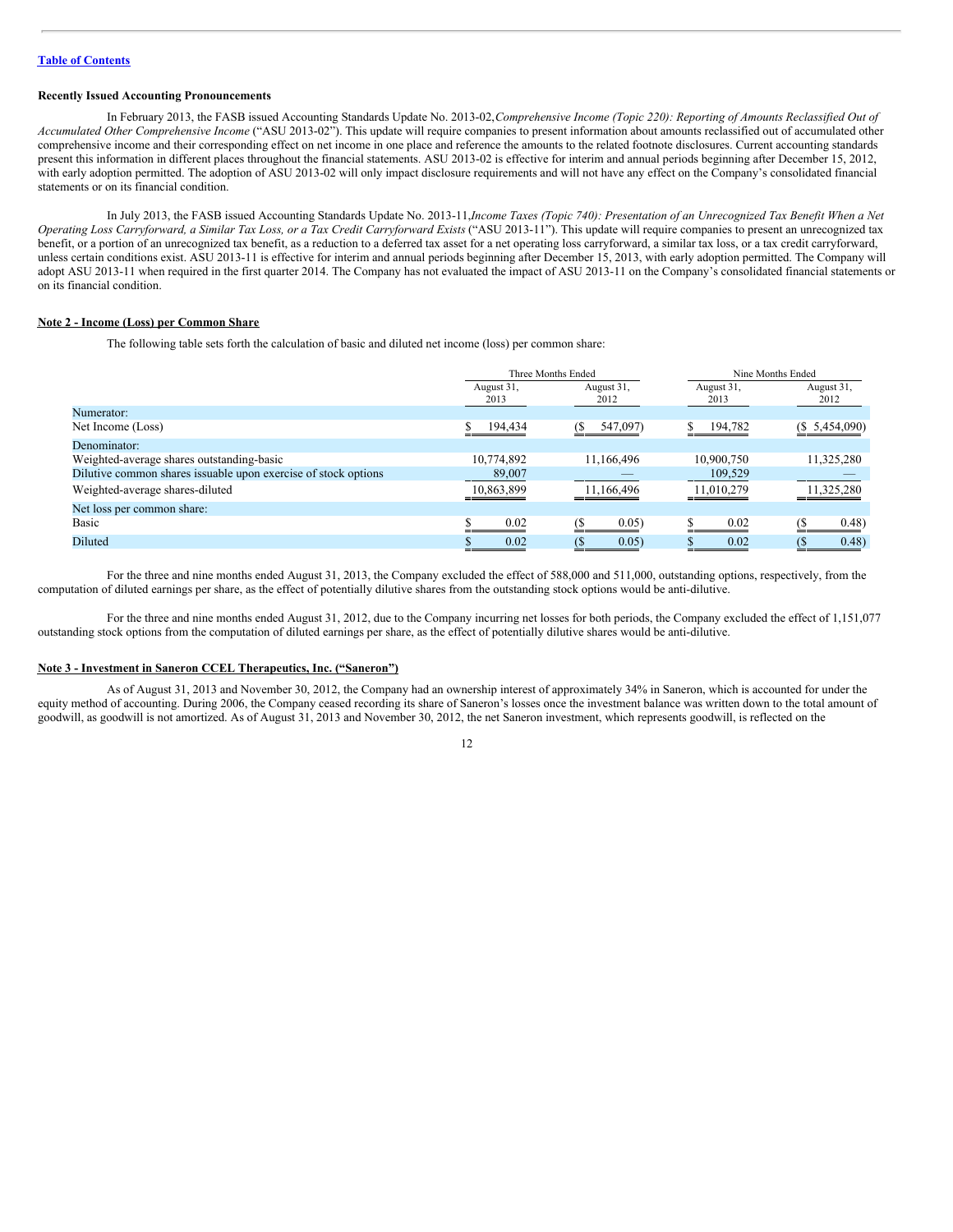consolidated balance sheets at \$684,000. As of August 31, 2013 and November 30, 2012, management reviewed the Saneron investment to determine if there were any indicators that would imply that the investment was impaired. Based on management's review, there were no indicators of other than temporary impairment and goodwill was not impaired as of August 31, 2013 and November 30, 2012.

For the three and nine months ended August 31, 2013, the Company recorded equity in losses of Saneron operations of approximately \$39,000 and \$115,000, respectively, related to certain stock and warrant awards in Saneron common stock that were granted by Saneron at below fair value to certain employees, consultants and members of Saneron management who represent owners of Saneron and serve on its board of directors. For the three and nine months ended August 31, 2012, the Company recorded equity in losses of Saneron operations of approximately \$38,000 and \$116,000, respectively, related to certain stock and warrant awards in Saneron common stock that were granted by Saneron at below fair value to certain employees, consultants and members of Saneron management who represent owners of Saneron and serve on its board of directors. The Company will continue to record equity in losses of affiliates related to stock compensation expense as this offsets additional paid-in capital and not the investment balance.

As of August 31, 2013 and November 30, 2012, the Company has classified the Company's portion of the value of Company stock held by Saneron of approximately \$485,000 within stockholders' deficit as treasury stock.

#### **Note 4 - Stock Options**

The Company maintains the 2000 Stock Incentive Plan as amended ("the 2000 Plan") that has reserved 2,250,000 shares of the Company's common stock for issuance pursuant to stock options or restricted stock. Options issued under the 2000 Plan have a term ranging from five to seven years from the date of grant and have a vesting period ranging from immediately upon issuance to three years from the date of grant. The options are exercisable for a period of 90 days after termination. As of August 31, 2013 and November 30, 2012, there were 12,500 and 60,589 shares outstanding under the 2000 Plan, respectively. No further options will be issued under the 2000 Plan.

The Company also maintains the 2006 Stock Incentive Plan (the "2006 Plan"). The 2006 Plan has reserved 1,000,000 shares of the Company's common stock for issuance pursuant to stock options, restricted stock, stock-appreciation rights (commonly referred to as "SARs"), and other stock awards (i.e. performance shares and performance units). As of August 31, 2013 and November 30, 2012, there were 756,426 and 762,509 shares outstanding under the 2006 plan, respectively. As of August 31, 2013, there were 147,428 shares available for future issuance under the 2006 plan.

The Company also maintains the 2012 Equity Incentive Plan (the "2012 Plan") which became effective December 1, 2011 as approved by the Board of Directors and approved by the stockholders at the 2012 Annual Meeting on July 10, 2012. The 2012 Plan originally reserved 1,500,000 shares of the Company's common stock for issuance pursuant to stock options, restricted stock, stock-appreciation rights (commonly referred to as "SARs"), and other stock awards (i.e. performance shares and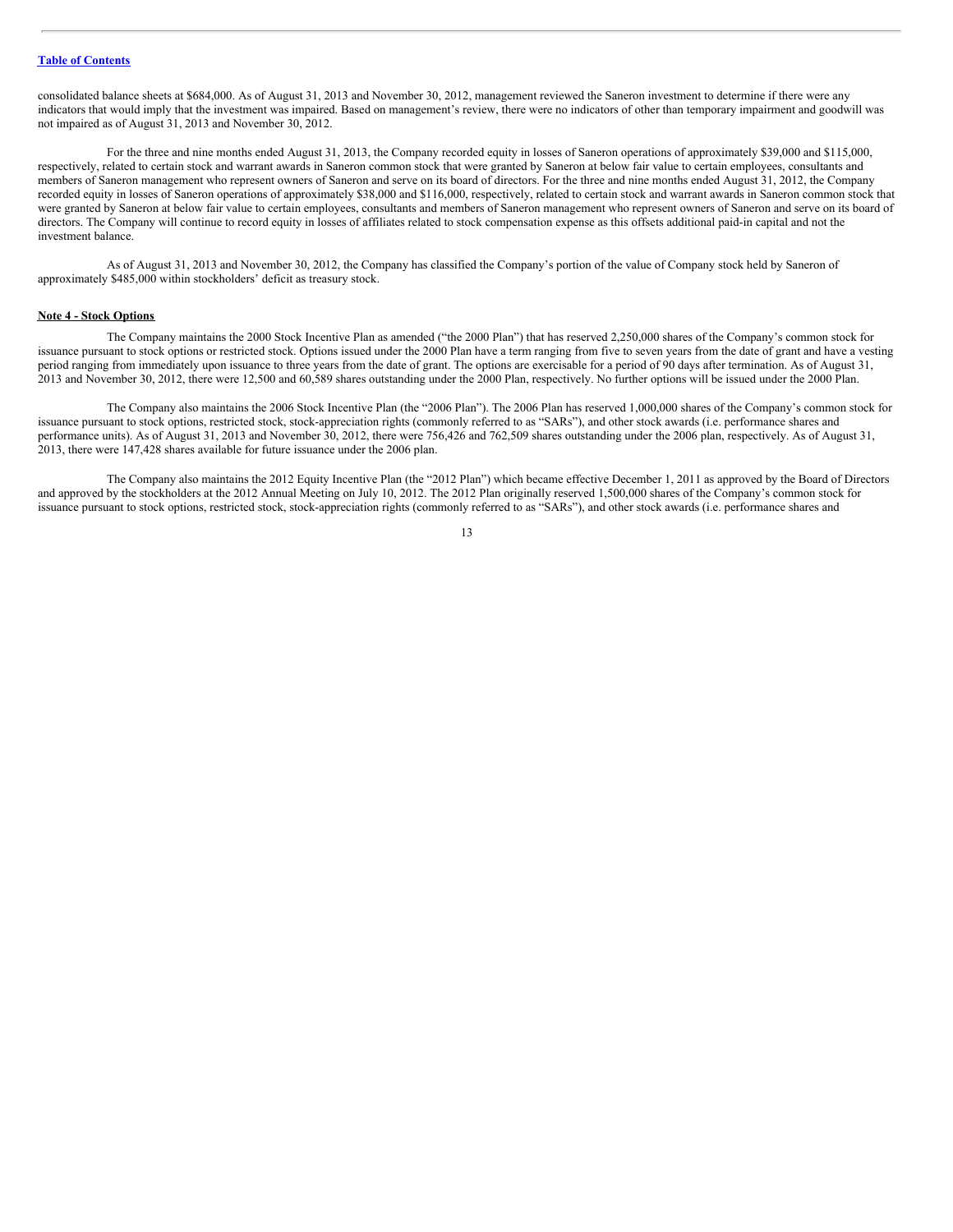performance units). In May 2012, the Board of Directors approved an amendment to the 2012 Plan to increase the number of shares of the Company's common stock reserved for issuance under the 2012 Plan to 2,500,000 shares. As of August 31, 2013 and November 30, 2012, there were 1,000,000 performance options to purchase shares granted under the 2012 Plan and 1,500,000 shares available for future issuance.

#### *Service-based vesting condition options*

The fair value of each option award is estimated on the date of the grant using the Black-Scholes valuation model that uses the assumptions noted in the following table. Expected volatility is based on the historical volatility of the Company's stock over the most recent period commensurate with the expected life of the Company's stock options. The Company uses historical data to estimate option exercise and employee termination within the valuation model. The risk-free rate for periods within the contractual life of the option is based on the U.S. Treasury yield curve in effect at the time of grant. The expected term of options granted to employees is calculated, in accordance with the "simplified method" for "plain vanilla" stock options allowed under GAAP. Expected dividends are based on the historical trend of the Company not issuing dividends.

Variables used to determine the fair value of the options granted for the three and nine months ended August 31, 2013 and August 31, 2012 are as follows:

|                          | Three Months Ended |                    | Nine Months Ended  |                    |
|--------------------------|--------------------|--------------------|--------------------|--------------------|
|                          | August 31,<br>2013 | August 31,<br>2012 | August 31,<br>2013 | August 31.<br>2012 |
| Weighted average values: |                    |                    |                    |                    |
| Expected dividends       | 0%                 | 0%                 | 0%                 | $0\%$              |
| Expected volatility      | 108.75%            | 115.76%            | 110.46%            | 112.50%            |
| Risk free interest rate  | 1.35%              | .74%               | 1.15%              | $.90\%$            |
| Expected life            | 5.0 years          | 5.0 years          | 5.0 years          | 5.6 years          |

The range of expected volatilities for options issued during the nine months ended August 31, 2013 and August 31, 2012 are as follows:

| Nine Months Ended     | Nine Months Ended     |
|-----------------------|-----------------------|
| August 31, 2013       | August 31, 2012       |
| $108.75\% - 114.99\%$ | $111.30\% - 116.28\%$ |

Stock option activity for options with only service-based vesting conditions for the nine months ended August 31, 2013, was as follows:

|                                  | Shares    | Weighted<br>Average<br>Exercise<br>Price | Weighted<br>Average<br>Remaining<br>Contractual<br>Term (Years) | Aggregate<br>Intrinsic<br>Value |
|----------------------------------|-----------|------------------------------------------|-----------------------------------------------------------------|---------------------------------|
| Outstanding at November 30, 2012 | 1,183,098 | \$2.15                                   | 7.12                                                            | \$580,730                       |
| Granted                          | 36,000    | 2.00                                     |                                                                 | 7,490<br>\$                     |
| Exercised                        | (10,000)  | 1.50                                     |                                                                 | 5,575<br>S.                     |
| Expired/forfeited                | (80, 172) | 2.67                                     |                                                                 | \$12,925                        |
| Outstanding at August 31, 2013   | 1,128,926 | 2.11                                     | 6.72                                                            | \$300,637                       |
| Exercisable at August 31, 2013   | 994,147   | 2.10                                     | 6.87                                                            | \$287,792                       |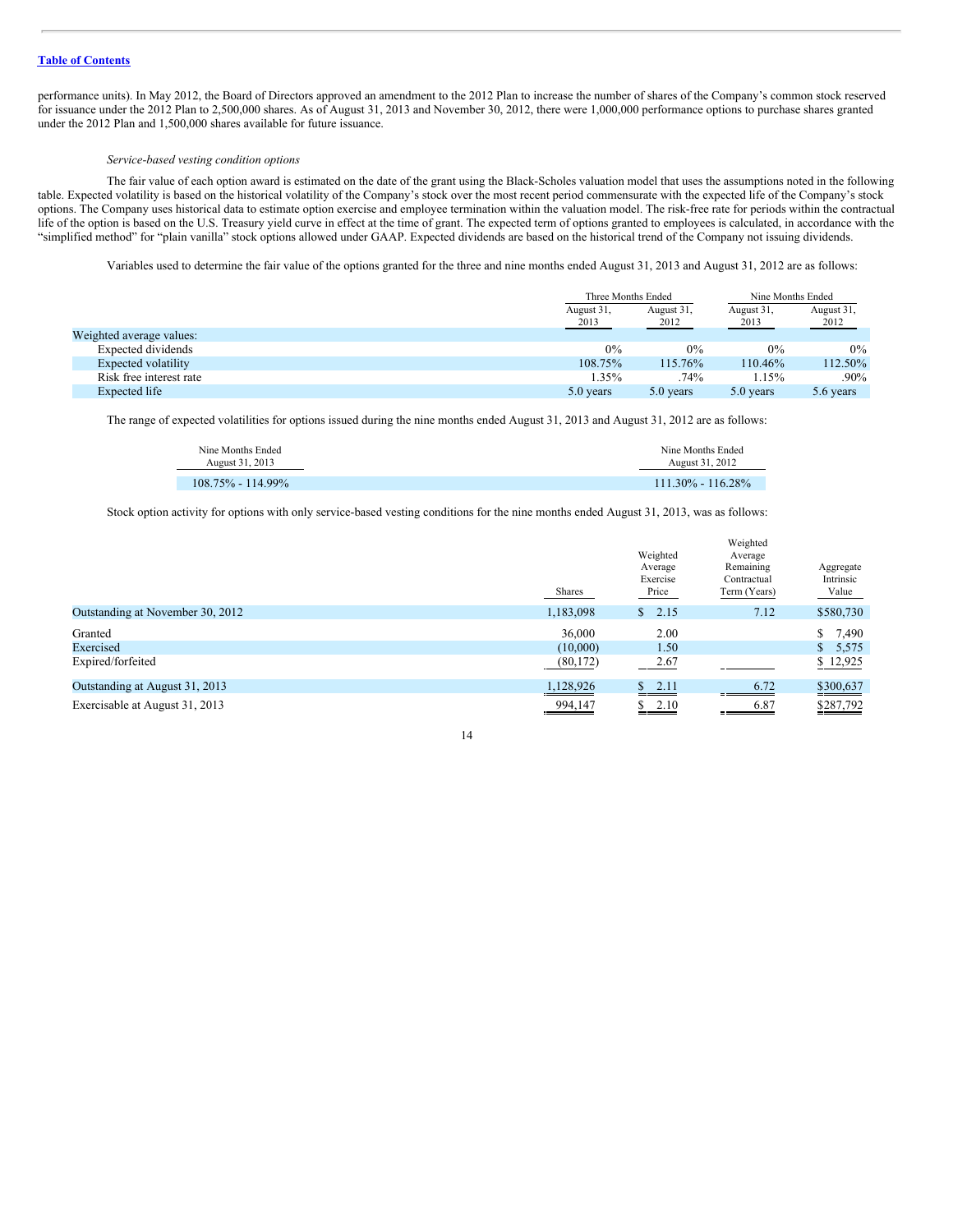The weighted average grant date fair value of options granted during the nine months ended August 31, 2013 and August 31, 2012 was \$1.58 and \$1.55, respectively.

The aggregate intrinsic value represents the total value of the difference between the Company's closing stock price on the last trading day of the period and the exercise price of the options, multiplied by the number of in-the-money stock options that would have been received by the option holders had all option holders exercised their options on either November 30, 2012 or August 31, 2013, as applicable. The intrinsic value of the Company's stock options changes based on the closing price of the Company's stock.

During the nine months ended August 31, 2013, the Company issued 10,000 common shares to option holders who exercised options for \$14,950. During the nine months ended August 31, 2012, there were 33,562 options exercised using the net exercise method included as part of the original terms of each award. Under the net exercise method, the option holders surrendered 26,749 options to cover the total cost of exercising the stock options resulting in 6,813 net common shares being issued. The result of a smaller number of shares being issued to the option holder caused less dilution and fewer shares used from the option plan.

Significant option groups outstanding and exercisable at August 31, 2013 and related price and contractual life information are as follows:

|                          |             | Outstanding  |    |                       |             | Exercisable |                       |  |  |
|--------------------------|-------------|--------------|----|-----------------------|-------------|-------------|-----------------------|--|--|
|                          |             | Weighted     |    |                       |             |             |                       |  |  |
|                          |             | Average      |    |                       |             |             |                       |  |  |
|                          |             | Remaining    |    | Weighted              |             |             | Weighted              |  |  |
|                          |             | Contractual  |    | Average               |             |             | Average               |  |  |
| Range of Exercise Prices | Outstanding | Life (Years) |    | <b>Exercise Price</b> | Outstanding |             | <b>Exercise Price</b> |  |  |
| \$0.42 to \$1.00         | 7.500       | 1.65         | \$ | .78                   | 7.500       | \$          | .78                   |  |  |
| \$1.01 to \$2.00         | 533,426     | 7.18         | \$ | .70                   | 506,134     |             | 1.69                  |  |  |
| \$2.01 to \$3.00         | 588,000     | 6.36         |    | 2.50                  | 480,513     |             | 2.54                  |  |  |
|                          | 1,128,926   | 6.72         |    | 2.11                  | 994,147     |             | 2.10                  |  |  |

A summary of the status of the Company's non-vested shares as of August 31, 2013, and changes during the nine months ended August 31, 2013, is presented

below:

|                                 | Shares    | Weighted Average<br>Grant-Date<br>Fair Value |
|---------------------------------|-----------|----------------------------------------------|
| Non-vested at November 30, 2012 | 251,403   | \$<br>1.77                                   |
| Granted                         | 36,000    | 1.58                                         |
| Vested                          | (131,794) | 1.69                                         |
| Forfeited                       | (20, 830) | 1.84                                         |
| Non-vested at August 31, 2013   | 134,779   | 1.78                                         |
|                                 |           |                                              |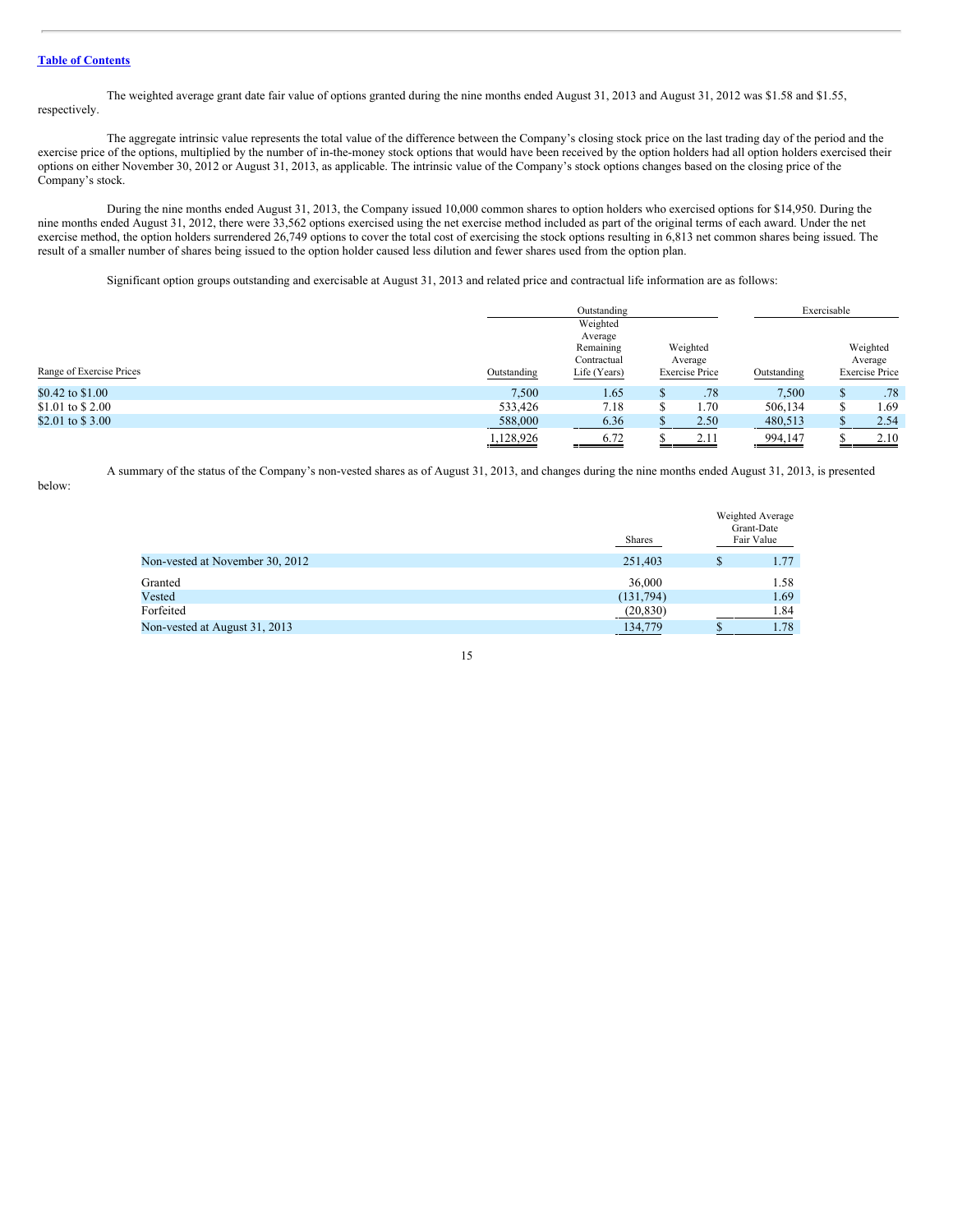As of August 31, 2013, there was approximately \$142,000 of total unrecognized compensation cost related to non-vested share-based compensation arrangements granted under the 2000 Plan, the 2006 Plan and the 2012 Plan. The cost is expected to be recognized over a weighted-average period of 1.1 years as of August 31, 2013. The total fair value of shares vested during the nine months ended August 31, 2013 was approximately \$223,000.

#### *Performance and market-based vesting condition options*

There were no performance-based or market-based vesting condition options granted during the three and nine months ended August 31, 2013, or the three months ended August 31, 2012.

Variables used to determine the fair value of options with performance-based and market-based vesting conditions granted during the nine months ended August 31, 2012 are as follows:

|                          | Nine Months Ended<br>August 31, 2012 |
|--------------------------|--------------------------------------|
| Weighted average values: |                                      |
| Expected dividends       | $0\%$                                |
| Expected volatility      | 107.03%                              |
| Risk free interest rate  | 1.00%                                |
| Expected life            | 6.4 years                            |

The range of expected volatilities for performance-based and market-based vesting condition options issued during the nine months ended August 31, 2012 are as follows:

| Nine Months Ended<br>August 31, 2012 |
|--------------------------------------|
| $111.3\% - 113.5\%$                  |

Stock option activity for options with performance-based and market-based vesting conditions for the nine months ended August 31, 2013, was as follows:

|                                  |         |            | Weighted     |                 |
|----------------------------------|---------|------------|--------------|-----------------|
|                                  |         | Weighted   | Average      |                 |
|                                  |         | Average    | Remaining    |                 |
|                                  |         | Exercise   | Contractual  | Aggregate       |
|                                  | Shares  | Price      | Life (Years) | Intrinsic Value |
| Outstanding at November 30, 2012 | 640,000 | 1.74<br>\$ | 8.83         | 511,600<br>S.   |
| Granted                          |         |            |              |                 |
| Exercised                        |         |            |              |                 |
| Expired/forfeited                |         |            |              |                 |
| Outstanding at August 31, 2013   | 640,000 | 1.74       | 8.08         | 300,000         |
| Exercisable at August 31, 2013   |         |            |              |                 |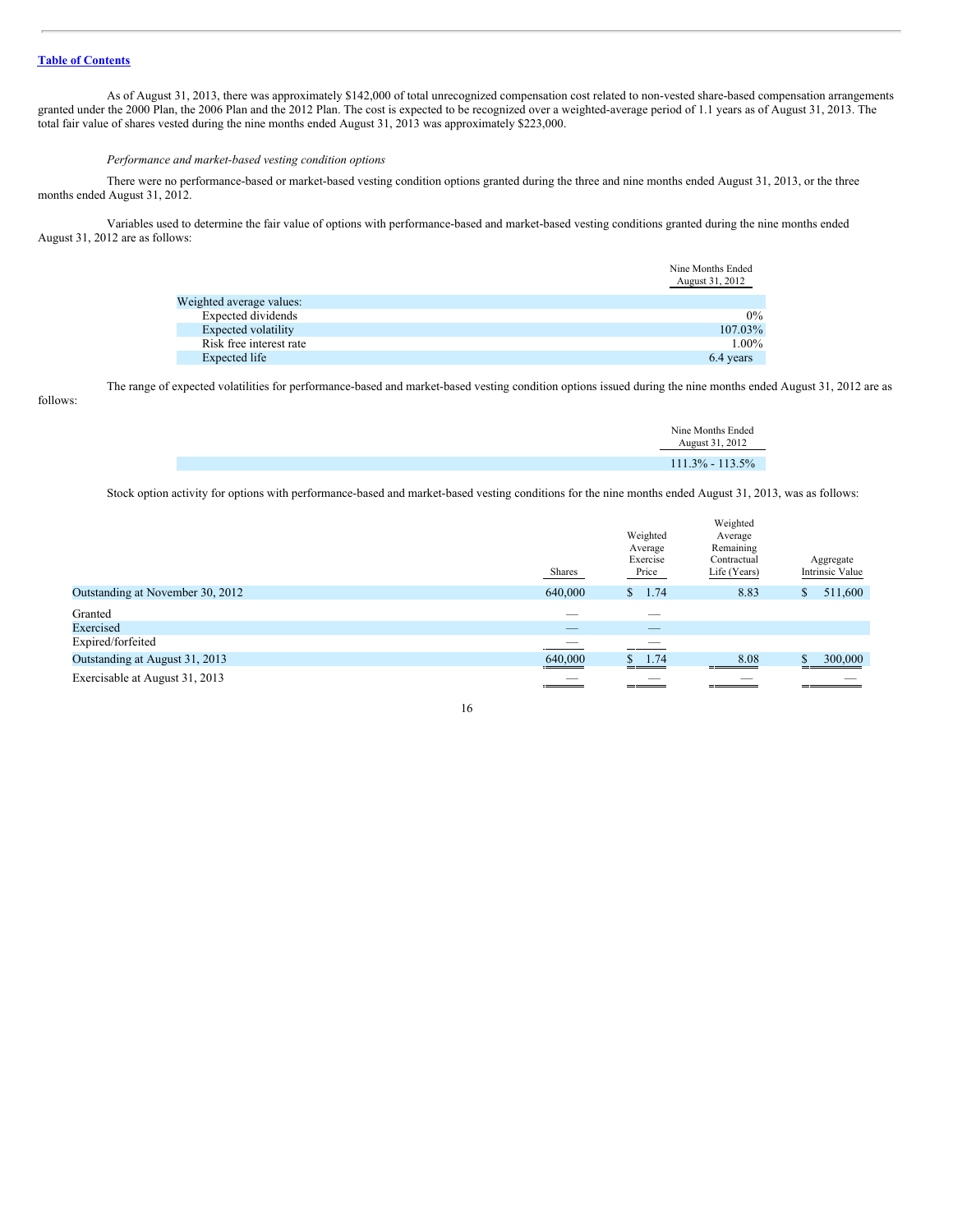The weighted average grant date fair value of performance and market-based vesting conditions options granted during the three and nine months ended August 31, 2012 was \$0 and \$1.28, respectively.

During the nine months ended August 31, 2012, the Company granted 213,334 options that begin to vest based on the achievement of certain share prices of the Company's common stock at certain future dates. For market-based vesting condition options, accounting principles do not require that the market condition be met in order for the compensation cost to be recognized. Fair value of these options has been determined using a binomial model and is being recognized over the requisite service period, regardless if the market condition will be met. As of August 31, 2013 there was approximately \$91,800 of total unrecognized compensation cost related to the non-vested market-based vesting condition options.

The Company granted 426,666 options to executives and consultants during the nine months ended August 31, 2012 that require certain performance targets to be met before vesting can occur. Management has deemed these performance targets to be improbable as of August 31, 2013 and November 30, 2012 and thus no compensation cost has been recognized through these dates. The Company will reevaluate the probability of achieving these targets on a quarterly basis, and adjust compensation expense accordingly. As of August 31, 2013 and November 30, 2012 there was approximately \$616,000 of total unrecognized compensation cost related to the non-vested performancebased vesting condition options. If the performance conditions are not achieved by a certain date as specified in each option agreement, no compensation expense associated with these performance based options will be recognized.

#### **Note 5 - License Agreements**

The Company has entered into license agreements with certain investors in various international markets in an attempt to capitalize on the Company's technology. The investors typically pay a licensing fee to receive Company marketing programs, technology and know-how in a selected area. The licensing agreement may also give the investor the right to sell sub-license agreements. As part of the accounting for the up-front license revenue, revenue from the up-front license fee is recognized based on such factors as when the payment is due, collectability and when all material services or conditions relating to the sale have been substantially performed based on the terms of the agreement.

The Company enters into two types of licensing agreements and in both types, the Company earns revenue on the initial license fees. Under the technology agreements, the Company earns processing and storage royalties from the affiliates that process in their own facility. Under the marketing agreements, the Company earns processing and storage revenues from affiliates that store specimens in the Company's facility in Oldsmar, Florida.

#### **Technology Agreements**

The Company has entered into definitive License and Royalty Agreements with Cryo-Cell de Mexico ("Mexico") and Asia Cryo-Cell Private Limited to establish and market its umbilical cord blood program in Mexico and India, respectively.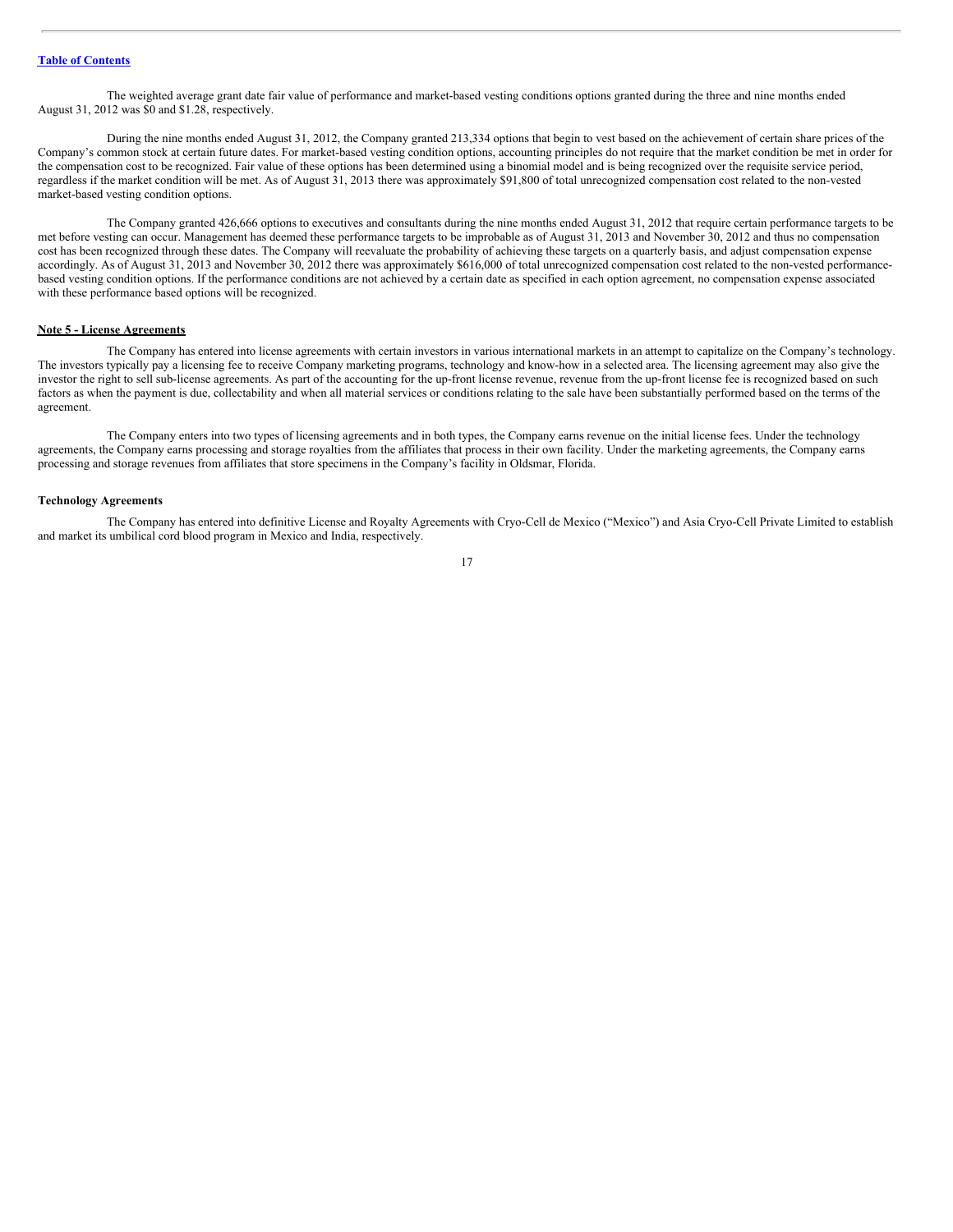The Company has entered into definitive License and Royalty Agreements with Asia Cryo-Cell Private Limited and S-Evans Bio-Sciences, Inc. to establish and market its menstrual stem cell program in India and China, respectively.

On August 19, 2011, the Company received notification from Mexico that it was terminating the license agreement effective immediately due to an alleged breach of the license agreement. On October 17, 2011, the Company and Mexico entered into an amendment to the license agreement whereby the termination has been revoked and Mexico will pay the Company \$1,863,000 in 37 monthly installments of \$50,000 beginning on October 17, 2011 with a final payment of \$13,000 on November 15, 2014. Mexico will have no other continuing obligations to the Company for royalties or other license payments and the agreement will be effectively terminated once the entire \$1,863,000 has been received. Mexico also has the option to pay the full amount early with no penalties. Upon termination of this agreement, the Company expects a reduction of licensee income in future periods.

As of August 31, 2013 and November 30, 2012, the Company recorded a receivable from Mexico of \$694,238 and \$1,115,505, respectively, and deferred revenue of \$692,120 and \$1,104,623, respectively, in the accompanying consolidated balance sheets. The receivable is calculated using the present value of all of the monthly installments using a discount rate that reflects both the risk-free rate at the inception of the contract and the contract period. In accordance with the agreement, the Company received nine installments of \$50,000 during the nine months ended August 31, 2013 and August 31, 2012, which is reflected in the consolidated statement of operations as of August 31, 2013 and August 31, 2012 as licensee and other income. The installment amounts that are to be received and recognized within the next twelve months have been classified as short-term as Accounts Receivable in the accompanying consolidated balance sheets.

#### **Marketing Agreements**

The Company has definitive license agreements to market both the Company's umbilical cord blood and menstrual stem cell programs in Costa Rica, El Salvador, Guatemala, Honduras, Nicaragua, Panama and Pakistan. In October 2012, the Company sent notice of termination to the Company's Venezuelan affiliate, which represents Venezuela, Chile, Colombia and Peru, for failure to meet its payment obligation in accordance with the contract. Subsequent to the notice of termination, payment was received for outstanding processing and storage fees due from Venezuela. The Company is in the process of discussing a new agreement. The Company continues to accept umbilical cord blood stem cell specimens to be processed and stored during the negotiations. In December 2012, the Company sent notice of termination to the Company's affiliate in Ecuador for failure to meet its payment obligation in accordance with the contract. Subsequent to the notice of termination, payment was received for outstanding processing and storage fees due from Ecuador. In August 2013, the Company was notified that its affiliate in Ecuador was temporarily closed by the National Institute of Organic Donation (INDOT). As a result, the Company recorded an allowance for uncollectible receivables for the \$150,000 processing and storage receivable due from Ecuador in the third quarter of fiscal 2013.

Processing and storage revenues from specimens originating in foreign territories that store at the Company's facility in Oldsmar, Florida totaled approximately \$381,000 and \$392,000 for the three months ended August 31, 2013 and August 31, 2012, respectively, and are reflected in processing and storage fees in the accompanying consolidated statements of operations. Processing and storage revenues from specimens originating in foreign territories that store at the Company's facility in Oldsmar, Florida totaled approximately \$1,134,000 and \$1,185,000 for the nine months ended August 31, 2013 and August, 31, 2012, respectively, and are reflected in processing and storage fees in the accompanying consolidated statements of operations.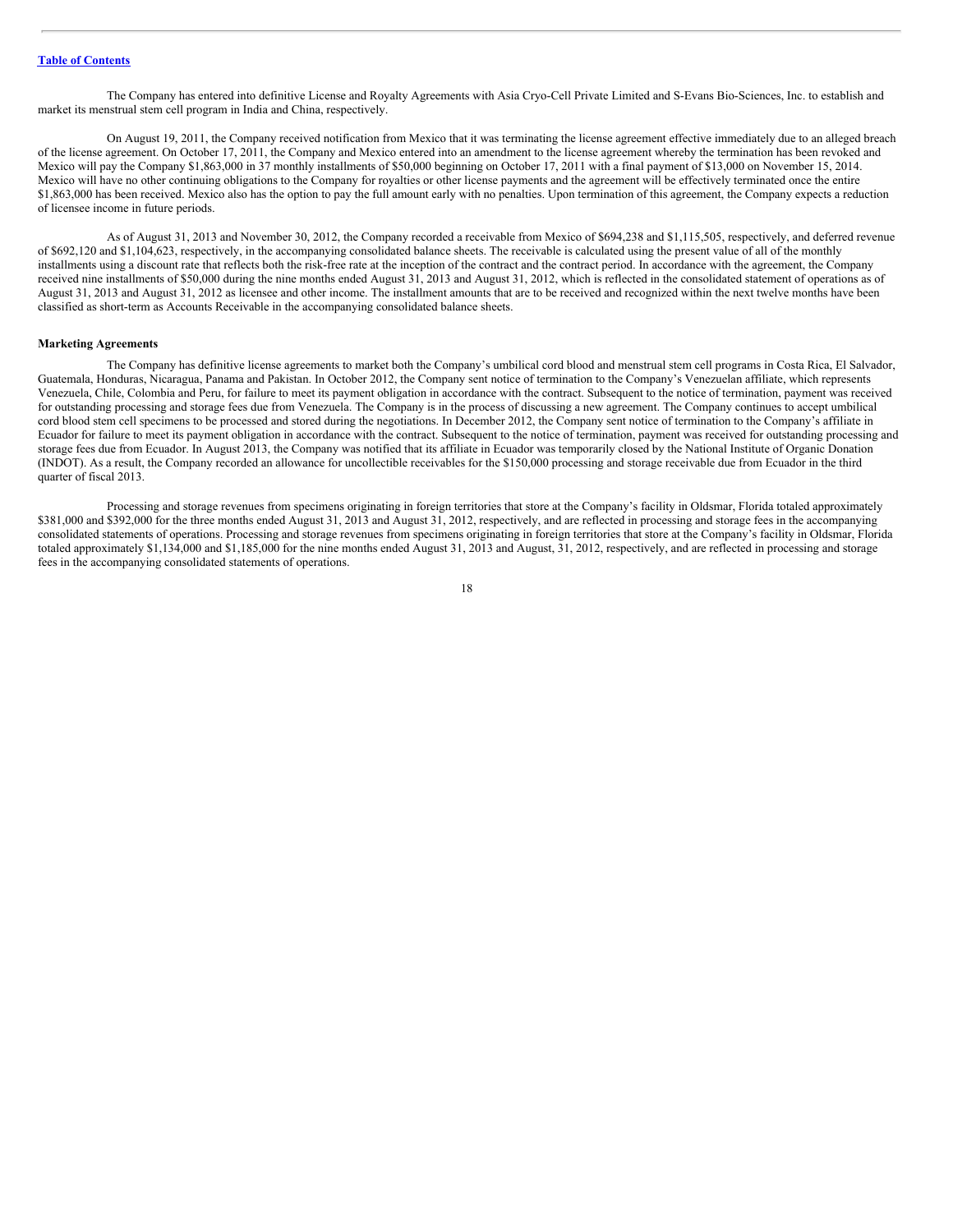#### **Table of [Contents](#page-2-0)**

The following table details the initial license fees for the technology and marketing agreements and processing and storage royalties earned under the technology agreements for the three and nine months ended August 31, 2013 and August 31, 2012. The initial license fees and processing and storage royalties are reflected in licensee income in the accompanying consolidated statements of operations.

|            | Three Months Ended August 31, 2013 |                                    |             | Nine Months Ended August 31, 2013 |                                   |             |
|------------|------------------------------------|------------------------------------|-------------|-----------------------------------|-----------------------------------|-------------|
|            | Process and                        |                                    | Process and |                                   |                                   |             |
|            | License                            | Storage                            |             | License                           | Storage                           |             |
|            | Fee                                | Royalties                          | Total       | Fee                               | Royalties                         | Total       |
| India      | S.                                 | 169,411<br>S                       | \$169,411   |                                   | 508,235                           | \$508,235   |
| Mexico     |                                    | 154,405                            | 154,405     |                                   | 467,345                           | 467,345     |
| Total      |                                    | 323,816                            | \$323,816   | $\mathbf{r}$                      | 975,580<br>S                      | \$975,580   |
|            |                                    |                                    |             |                                   |                                   |             |
|            |                                    | Three Months Ended August 31, 2012 |             |                                   | Nine Months Ended August 31, 2012 |             |
|            | Process and                        |                                    |             | Process and                       |                                   |             |
|            | License                            | Storage                            |             | License                           | Storage                           |             |
|            | Fee                                | Royalties                          | Total       | Fee                               | Royalties                         | Total       |
| India      |                                    | 169,412                            | \$169,412   | S                                 | 508,235                           | 508,235     |
| Mexico     | $\hspace{0.1mm}-\hspace{0.1mm}$    | 156,969                            | 156,969     |                                   | 464,021                           | 464,021     |
| Costa Rica | 25,000                             |                                    | 25,000      | 25,000                            |                                   | 25,000      |
| Nicaragua  | 5,000                              |                                    | 5,000       | 20,000                            |                                   | 20,000      |
| Total      | \$30,000                           | 326,381                            | \$356,381   | \$45,000                          | 972,256                           | \$1,017,256 |

#### **Note 6 - Proxy Contests**

In August 2007, Mr. David Portnoy (the plaintiff) brought an action against the Company and its directors in Delaware Chancery Court in New Castle County. The plaintiff alleged breaches of fiduciary duties in connection with the Company's 2007 Annual Meeting and requested declaratory and injunctive relief relating to the election of directors at that meeting. On January 22, 2008, the Court issued an order under which the Company was required to hold a special meeting of stockholders for the election of directors on March 4, 2008; and the order provided that directors who sat on the Company's Board of Directors prior to the 2007 Annual Meeting would continue in office until the special meeting. The order provided that the members of the management slate pay their own proxy solicitation costs in connection with the special meeting; any costs to the Company of holding the special meeting; and the costs of a special master to preside over the special meeting. On March 4, 2008, the Company held a Special Meeting of Stockholders, at which the directors nominated in management's proxy statement dated February 11, 2008 were elected by the Company's stockholders.

On May 9, 2011, the Company was notified that Mr. David Portnoy nominated five directors to the Company's board of directors to compete with the Company's board of directors at the 2011 Annual Meeting. Mr. Portnoy conducted his own solicitation of the Company's stockholders in favor of his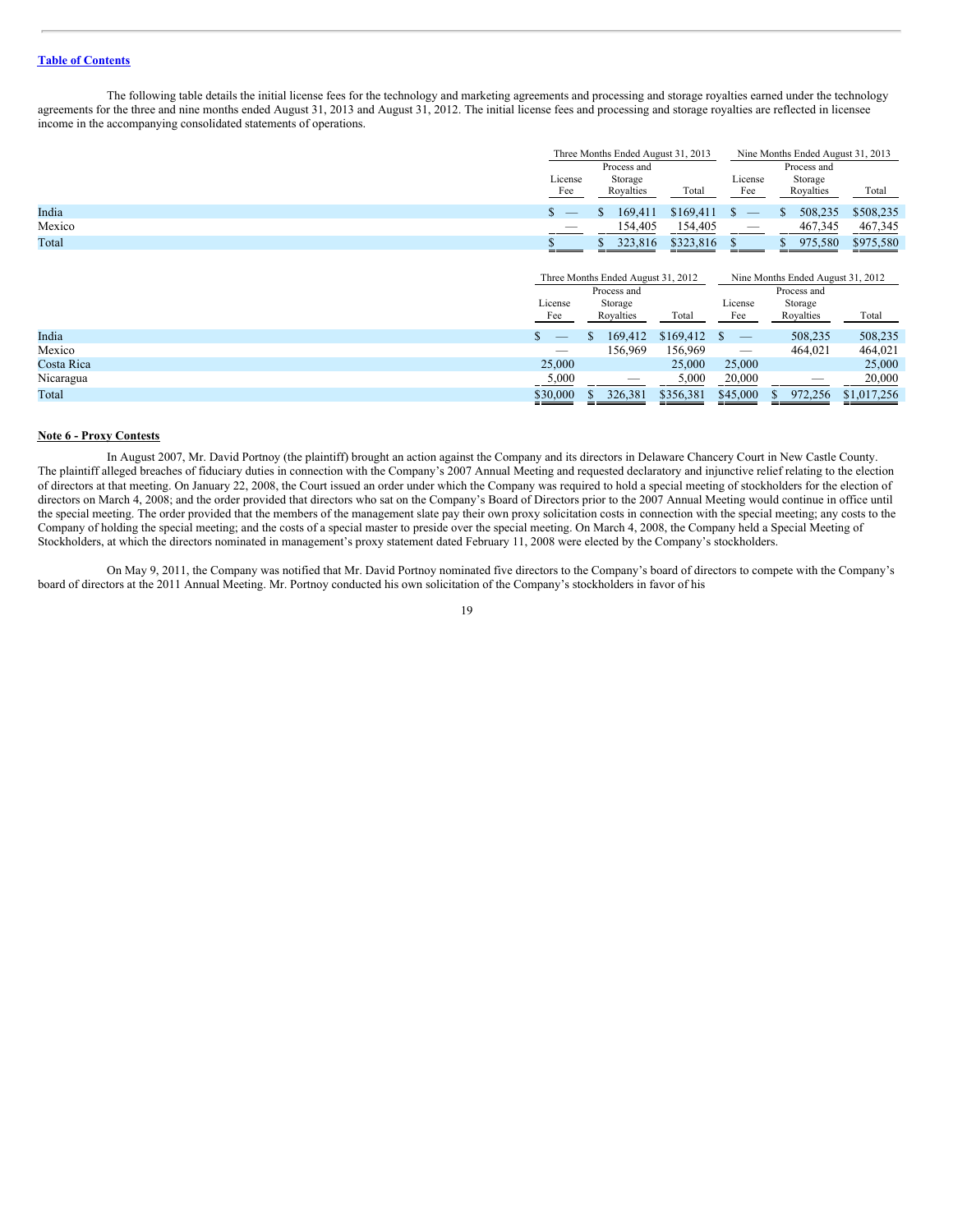nominees. In light of the activities associated with the 2007 annual meeting, on June 6, 2011, Mr. Portnoy brought another action seeking declaratory relief in the Delaware Chancery Court before the same judge that had ruled on the 2007 action.

On August 24, 2011, the Board of Directors of the Company approved funding a Grantor trust to escrow the amounts that may become payable to certain members of senior management ("the Participants") under their respective Employment Agreements as a result of a Change in Control (as that term is defined in the respective employment agreements as a majority change in the Company's Board of Directors). The trustee of the Grantor Trust Agreement is Wells Fargo Bank, National Association ("Trustee"). On August 25, 2011, the Company transferred \$2,500,000 to the Trust. The balance in the Trust, which is reflected as restricted cash in the accompanying consolidated balance sheets is \$1,216,931 and \$2,372,439 as of August 31, 2013 and November 30, 2012, respectively. The trust became irrevocable upon the Change in Control on August 25, 2011. The Company has no power to direct the Trustee to return the funds to the Company. The funds will be returned to the Company when the Trustee is satisfied that the obligations have been satisfied per any agreed upon terms. If the Company becomes insolvent, the Trustee will cease payments of benefits to the Participants and the cash will revert to the Company. Upon written approval of all Participants, the Company may terminate the trust. During the nine months ended August 31, 2013 and August 31, 2012, \$68,843 and \$59,232, respectively, in legal fees were paid from the Trust on behalf of one of the Participants. As of August 31, 2013, one of the three Participants continues to be employed by the Company

On August 24, 2011, the Board of Directors of the Company approved the acceleration of any unvested stock options and the extension of the exercise period of such options for options held by the Board of Directors and the Participants in the event of a Change in Control. On November 23, 2011, the Board of Directors of the Company revoked the previous resolution.

The Company held its 2011 Annual Meeting of Stockholders on August 25, 2011 ("the Annual Meeting"). The final voting results were certified by the Inspector of Elections on August 30, 2011. Mr. Portnoy's nominees were elected to the Company's Board of Directors triggering a complete change in the Company's Board of Directors.

On August 30, 2011, the newly elected Board of Directors of the Company terminated its Chief Executive Officer and former Chairman of the Board of Directors, Mercedes Walton, for cause. The Company believed that Ms. Walton was terminated for cause as defined in her employment agreement and therefore, the Company believed that Ms. Walton did not earn the right to any severance.

On October 25, 2011, Mercedes Walton filed a demand for arbitration with the American Arbitration Association, AAA Case No. 33-166-00383-11. Ms. Walton claimed breach of her employment agreement and defamation. Ms. Walton was seeking arbitration costs, attorneys' fees, interest, compensatory, punitive and liquidated damages, as well as injunctive and declaratory relief in the amount of \$5,000,000 of which \$1,000,000 could potentially be covered under the Company's insurance policy.

On June 14, 2013, the Company received a decision from the American Arbitration Association in the case filed by Ms. Walton on October 25, 2011, granting an Interim Award of Arbitrators to Ms. Walton in the amount of \$1,080,938. This award includes \$980,938 related to lost salary, bonuses and benefits and \$100,000 related to the defamation claim, of which the defamation award was paid by the Company's insurance policy. In addition, the Company will be required to pay all reasonable legal fees and expenses incurred by Ms. Walton and expenses associated with any outplacement services. During July 2013, Ms. Walton was paid an initial payment of \$1,066,174 related to lost salary, bonuses, benefits and expenses. The Company has recorded an accrual of \$487,000 and \$1,450,000 associated with the claim and legal fees which is reflected as an accrued expense in the accompanying balance sheets as of August 31, 2013 and November 30, 2012, respectively. During September and October 2013, legal fees and expenses were reimbursed to all parties.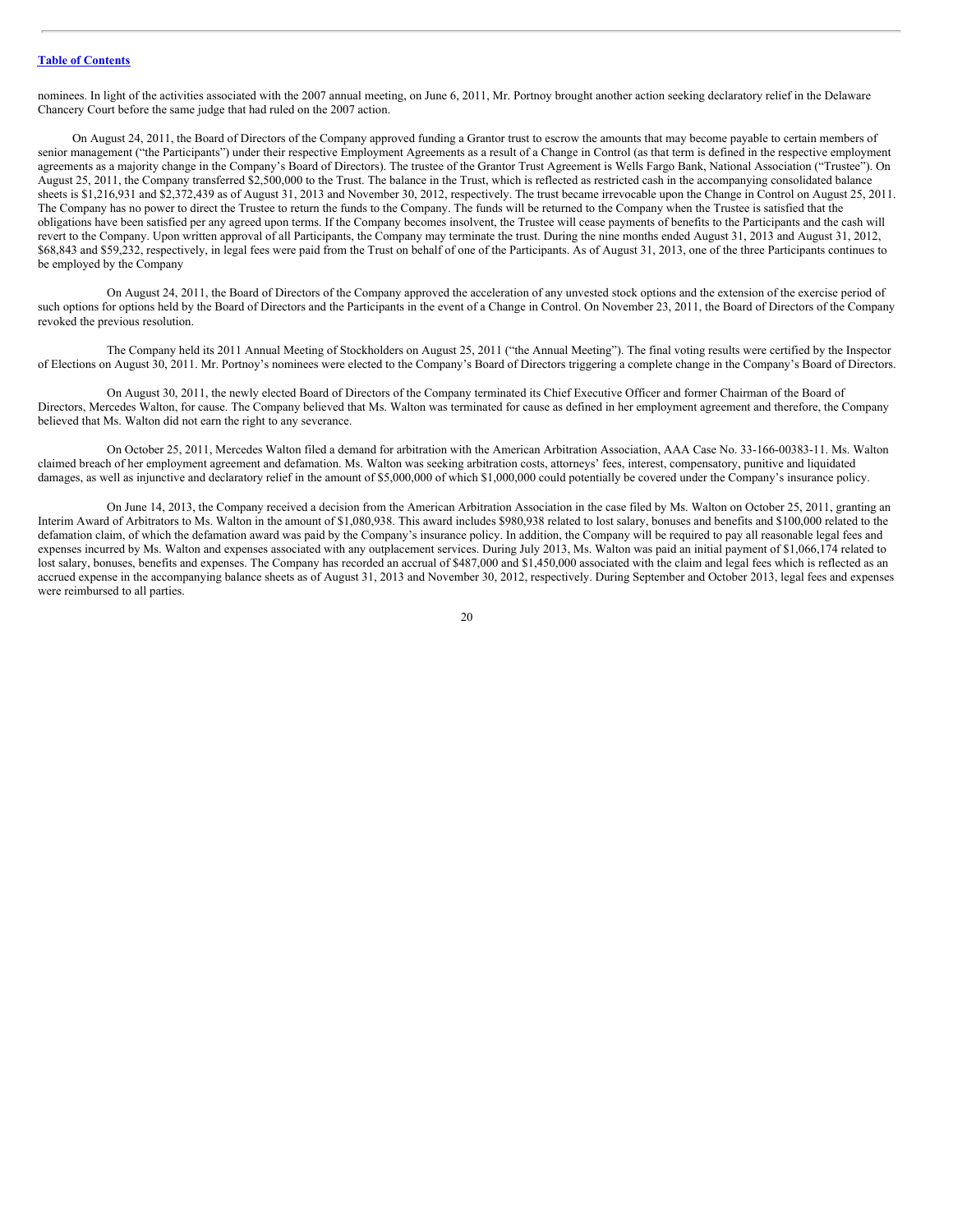On May 30, 2012, the Company was notified that Mr. Ki Yong Choi nominated himself and five other persons for election as directors to compete with the Company's board of directors at the 2012 Annual Meeting. Pursuant to the Co-CEOs employment agreements, if the Company receives a Nomination Solicitation Notice, as defined in the Company's Bylaws, all of the service-based vesting condition options that have been issued to the Co-CEOs will immediately vest. Due to the immediate vesting of the options issued to the Co-CEOs, approximately \$700,000 was recorded as stock option compensation expense during the second quarter of fiscal 2012 and is reflected in selling, general and administrative expenses in the accompanying consolidated statements of operations for the nine months ended August 31, 2012.

#### **Note 7 - Legal Proceedings**

On May 25, 2011, a complaint for monetary damages was filed against the Company in the United States District Court for the Middle District of Florida. The complaint does not specify the amount claimed, other than stating that it is more than \$75,000 which is the jurisdictional amount of the court in which the complaint was filed. At this time, it is not possible for the Company to estimate the possible loss or the range of possible loss, due to the current stage of the litigation, the uncertainties associated with the claim and the fact that the complaint does not specify the amount of damages sought. The Company believes it has meritorious defenses to the claims in this complaint and intends to vigorously defend itself; however, the ultimate resolution of this complaint is uncertain at this time. A trial has been scheduled for January 6, 2014.

On October 25, 2011, Mercedes Walton, the Company's former chief executive officer, filed a demand for arbitration with the American Arbitration Association. See Note 6.

In addition, from time to time the Company is subject to proceedings, lawsuits, contract disputes and other claims in the normal course of its business. The Company believes that the ultimate resolution of current matters should not have a material adverse effect on the Company's business, consolidated financial position or results of operations. It is possible, however, that there could be an unfavorable ultimate outcome for or resolution which could be material to the Company's results of operations for a particular quarterly reporting period. Litigation is inherently uncertain and there can be no assurance that the Company will prevail. The Company does not include an estimate of legal fees and other related defense costs in its estimate of loss contingencies.

#### **Note 8 - Cancellation of Revenue Sharing Agreements**

In December 2011, the Company entered into an Asset Purchase Agreement with Bio-Stor canceling the Bio-Stor Revenue Sharing Agreement ("RSA"). Pursuant to the terms of the Asset Purchase Agreement, in December 2011, the Company made a one-time, lump-sum payment in the amount of \$2.3 million to Bio-Stor, and Bio-Stor sold, assigned, conveyed, transferred, and delivered to the Company all of its rights, interest and title in the RSA. The payment amount of \$2.3 million was offset by the carrying amount of the short-term liability related to Bio-Stor in the amount of \$900,000 and an accrued expense in the amount of \$172,610 to reflect the extinguishment of debt in the amount of \$1,227,390 for the nine months ended August 31, 2012.

In May 2012, the Company entered into Asset Purchase Agreements with two investors who each had a 22% interest in 45% of the Illinois Revenue Sharing Agreement ("Illinois RSA"). Pursuant to the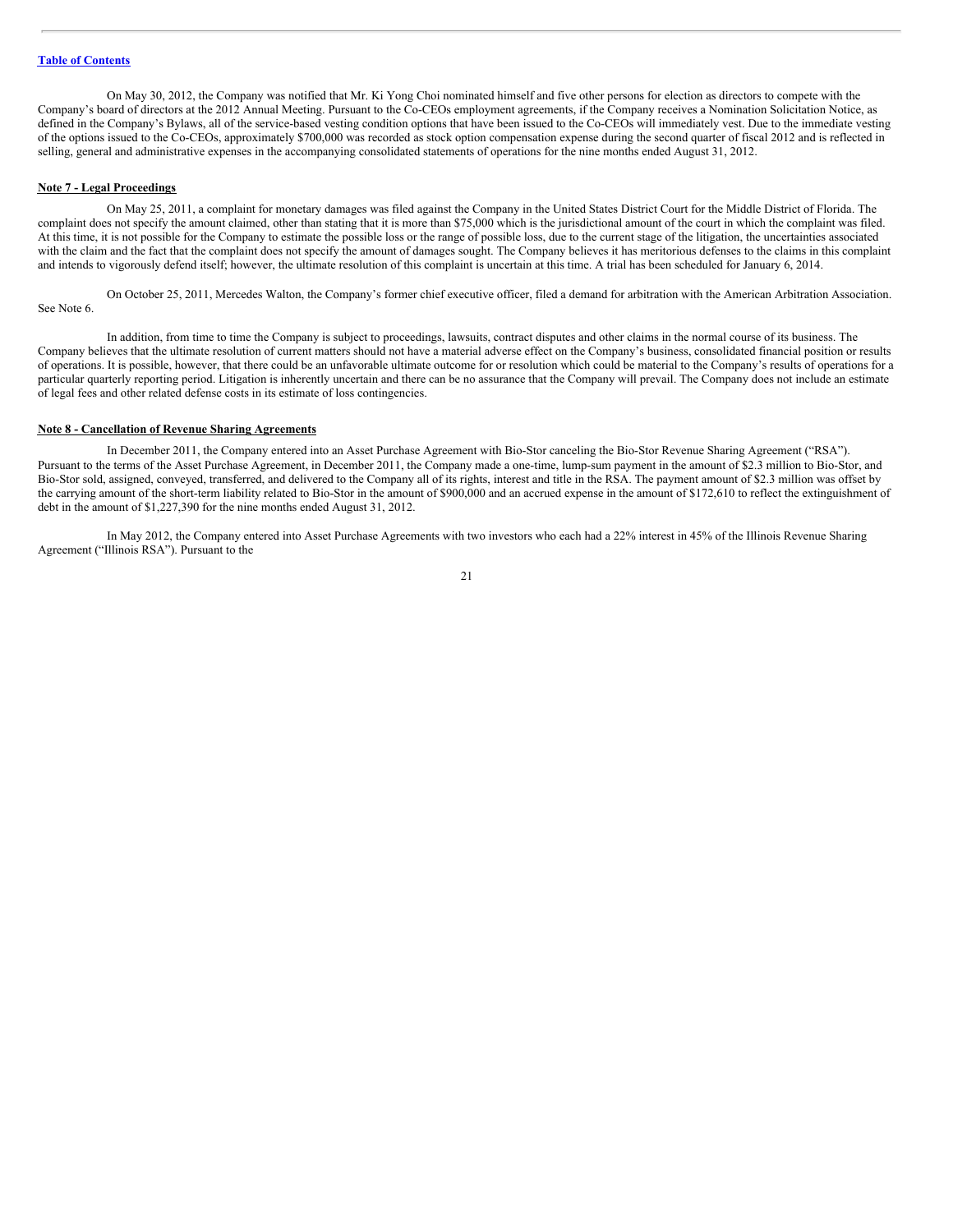terms of the Asset Purchase Agreements, in May 2012, the Company made a one-time, lump-sum payment in the amount of \$138,000 to each of the investors, and the investors sold, assigned, conveyed, transferred, and delivered to the Company all of its rights, interest and title in their 22% interest of 45% of the Illinois RSA. The total payment amount of \$276,000 was offset by the carrying amount of the short-term liability related to the Illinois RSA in the amount of \$200,000 and an accrued expense in the amount of \$21,445 to reflect the extinguishment of debt in the amount of \$54,555 for the nine months ended August 31, 2012.

In June and July 2012, the Company entered into Asset Purchase Agreements with certain investors with an interest in 45% of the Illinois RSA and an interest in a RSA with specimens that originate in the state of New York. Pursuant to the terms of the Asset Purchase Agreements, during the third quarter of fiscal 2012, the Company made total payments in the amount of \$672,000 to the investors, and the investors sold, assigned, conveyed, transferred, and delivered to the Company all of its rights, interest and title in their interests in the RSA's. The total payment amount of \$672,000 was offset by the carrying amount of the liability related to the RSA's in the amount of \$350,000 and an accrued expense in the amount of \$8,339 to reflect the extinguishment of debt in the amount of \$313,661 for the nine months ended August 31, 2012.

#### **Note 9 - Share Repurchase Plan**

In December 2011, the Company's Board of Directors authorized management at its discretion to repurchase up to one million (1,000,000) shares of the Company's outstanding common stock. On June 6, 2012, the Board of Directors of the Company increased the number of shares of the Company's outstanding common stock that management is authorized to repurchase to up to three million (3,000,000). The repurchases must be effectuated through open market purchases, privately negotiated block trades, unsolicited negotiated transactions, and/or pursuant to any trading plan that may be adopted in accordance with Rule 10b5-1 of the Securities and Exchange Commission or in such other manner as will comply with the provisions of the Securities Exchange Act of 1934.

As of August 31, 2013, the Company had repurchased 1,094,765 shares of the Company's common stock at an average price of \$2.17 per share through open market and privately negotiated transactions. The Company purchased 302,391 and 705,150 shares of the Company's common stock during the nine months ended August 31, 2013 and August 31, 2012, respectively, at an average price of \$2.22 per share and \$2.09 per share, respectively.

The repurchased shares will be held as treasury stock and have been removed from common shares outstanding as of August 31, 2013 and November 30, 2012. As of August 31, 2013 and November 30, 2012, 1,244,865 and 942,474 shares, respectively, were held as treasury stock, which include 150,100 and 150,100 shares, respectively, which is the Company's portion of the value of the Company stock held by Saneron.

#### <span id="page-22-0"></span>**Item 2. Management's Discussion and Analysis of Financial Condition and Results of Operations.**

#### **Forward Looking Statements**

This Form 10-Q, press releases and certain information provided periodically in writing or orally by the Company's officers or its agents may contain statements which constitute "forward-looking statements" within the meaning of Section 27A of the Securities Act of 1933, as amended and Section 21E of the Securities Exchange Act of 1934, as amended. The terms "Cryo-Cell International, Inc.," "Cryo-Cell," "Company," "we," "our" and "us" refer to Cryo-Cell International, Inc. The words "expect," "anticipate," "believe," "goal," "strategy," "plan," "intend," "estimate" and similar expressions and variations thereof, if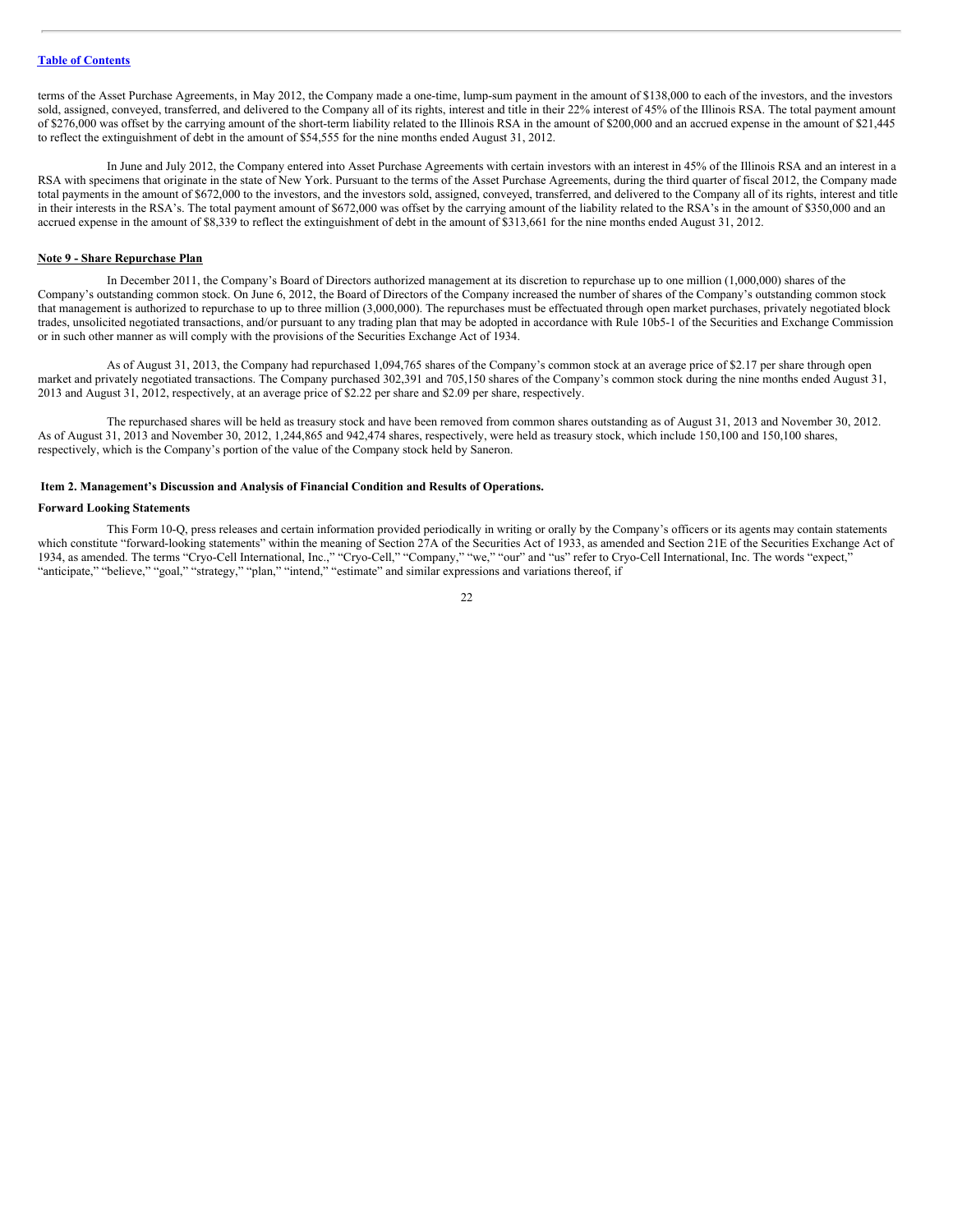used, are intended to specifically identify forward-looking statements. Those statements appear in a number of places in this Form10-Q and in other places, and include statements regarding the intent, belief or current expectations of the Company, its directors or its officers with respect to, among other things:

- (i) our future performance and operating results;
- (ii) our future operating plans;
- (iii) our liquidity and capital resources; and
- (iv) our financial condition, accounting policies and management judgments.

Investors and prospective investors are cautioned that any such forward-looking statements are not guarantees of future performance and involve risks and uncertainties, and that actual results may differ materially from those projected in the forward-looking statements as a result of various factors. The factors that might cause such differences include, among others, the risk factors set forth in Part I, "Item 1A. Risk Factors" of our most recent Annual Report on Form 10-K and the following:

- (i) any adverse effect or limitations caused by recent increases in government regulation of stem cell storage facilities;
- (ii) any increased competition in our business including increasing competition from public cord blood banks particularly in overseas markets but also in the U.S.;
- (iii) any decrease or slowdown in the number of people seeking to store umbilical cord blood stem cells or decrease in the number of people paying annual storage fees;
- (iv) any new services relating to other types of stem cells that have not yet been offered commercially, and there is no assurance that other stem cell services will be launched or will gain market acceptance;
- (v) any adverse impacts on revenue or operating margins due to the costs associated with increased growth in our business, including the possibility of unanticipated costs relating to the operation of our facility and costs relating to the commercial launch of the placental stem cell service offering or any other new types of stem cells;
- (vi) any unique risks posed by our international activities, including but not limited to local business laws or practices that diminish our affiliates' ability to effectively compete in their local markets;
- (vii) any technological or medical breakthroughs that would render our business of stem cell preservation obsolete;
- (viii) any material failure or malfunction in our storage facilities; or any natural disaster or act of terrorism that adversely affects stored specimens;
- (ix) any adverse results to our prospects, financial condition or reputation arising from any material failure or compromise of our information systems;
- (x) the costs associated with defending or prosecuting litigation matters, particularly including litigation related to intellectual property;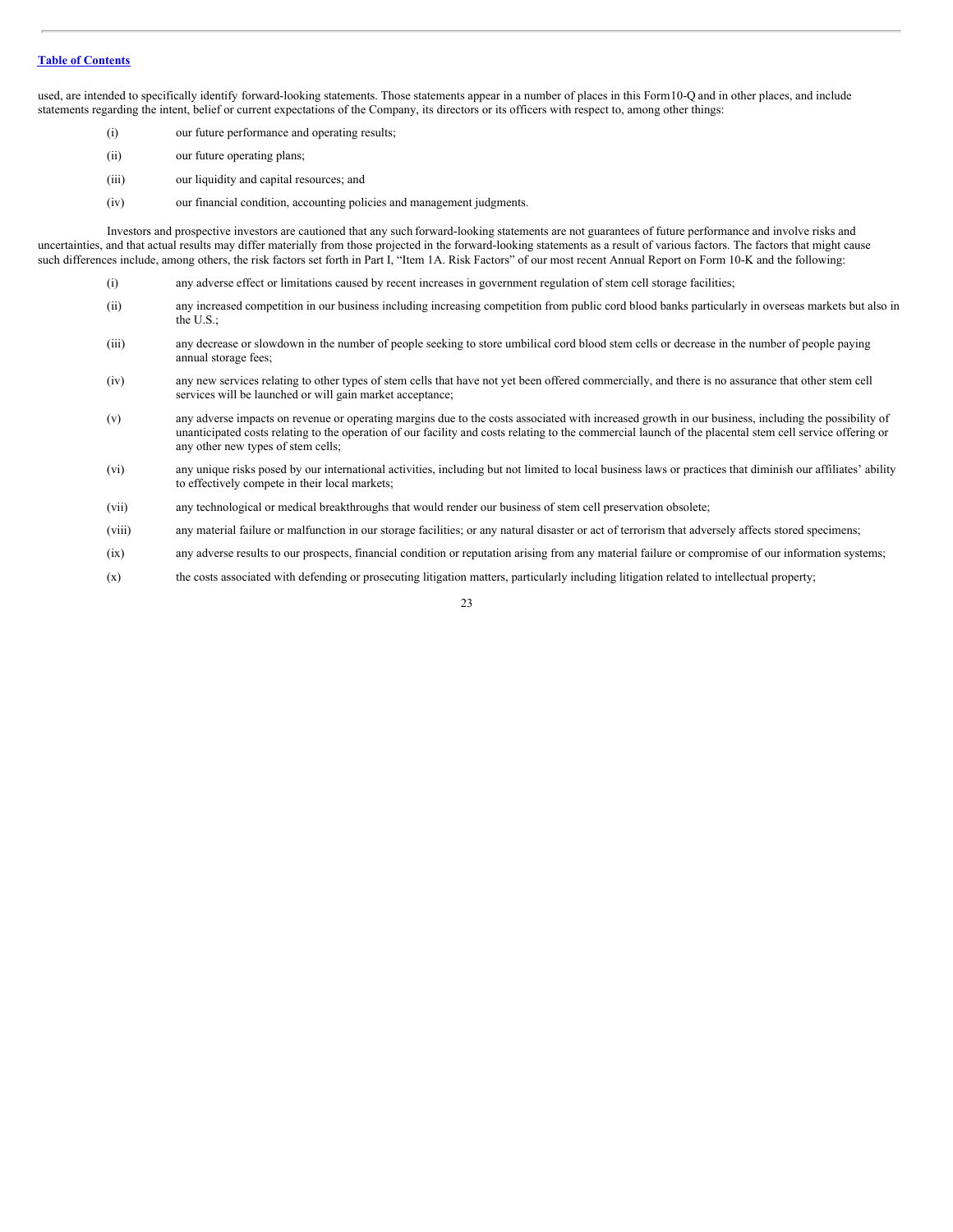#### **Table of [Contents](#page-2-0)**

| (xi)    | current market, business and economic conditions in general and in our industry in particular;                                                                                                                              |
|---------|-----------------------------------------------------------------------------------------------------------------------------------------------------------------------------------------------------------------------------|
| (xii)   | the success of our licensing agreements and their ability to provide us with royalty fees;                                                                                                                                  |
| (xiii)  | any difficulties and increased expense in enforcing our international licensing agreements;                                                                                                                                 |
| (xiv)   | any adverse performance by or relations with any of our licensees;                                                                                                                                                          |
| (xv)    | any inability to enter into new licensing arrangements including arrangements with non-refundable upfront fees;                                                                                                             |
| (xvi)   | any inability to realize cost savings as a result of recent acquisitions;                                                                                                                                                   |
| (xvii)  | any inability to realize a return on an investment;                                                                                                                                                                         |
| (xviii) | any increased U.S. income tax expense as a result of inability to utilize or exhaustion of net operating losses;                                                                                                            |
| (xix)   | any adverse impact on our revenues and operating margins as a result of discounting of our services in order to generate new business in tough<br>economic times where consumers are selective with discretionary spending; |
| (xx)    | the success of our global expansion initiatives;                                                                                                                                                                            |
| (xxi)   | our actual future ownership stake in future therapies emerging from our collaborative research partnerships;                                                                                                                |
| (xxii)  | the ability of our reproductive tissue storage services to generate new revenues;                                                                                                                                           |
| (xxiii) | our ability to minimize our future costs related to R&D initiatives and collaborations and the success of such initiatives and collaborations;                                                                              |
| (xxiv)  | any inability to successfully identify and consummate strategic acquisitions;                                                                                                                                               |
| (xxy)   | any inability to realize benefits from any strategic acquisitions;                                                                                                                                                          |
| (xxvi)  | the costs associated with proxy contests and its impact on our business and                                                                                                                                                 |

(xxvii) other factors many of which are beyond our control.

We undertake no obligation to publicly update or revise the forward-looking statements made in this Form10-Q to reflect events or circumstances after the date of this Form 10-Q or to reflect the occurrence of unanticipated events.

Readers are cautioned not to place undue reliance on these forward-looking statements, which reflect management's analysis only as of the date hereof. Cryo-Cell International, Inc. undertakes no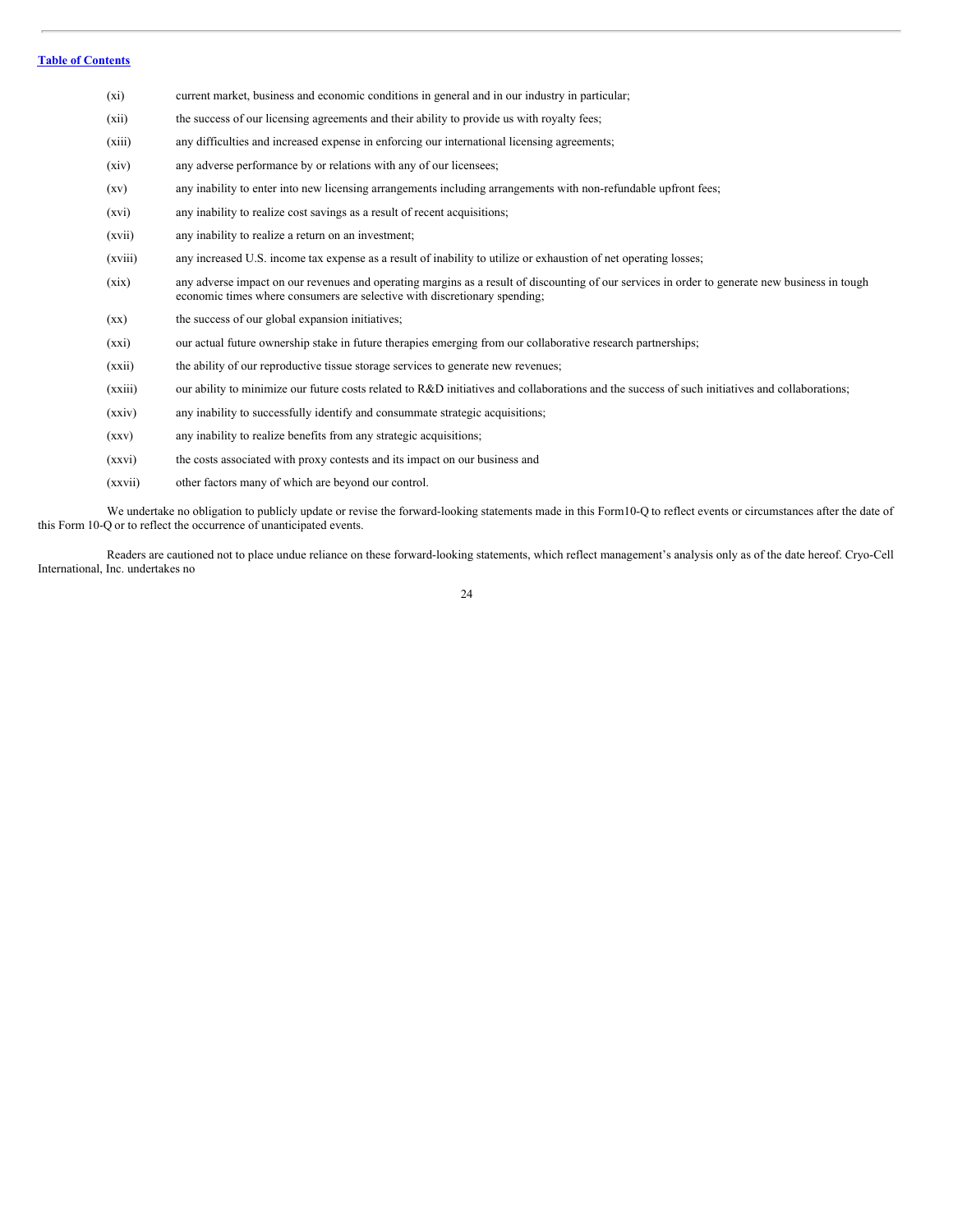#### **Table of [Contents](#page-2-0)**

obligation to publicly revise these forward-looking statements to reflect events or circumstances that arise after the date hereof. Readers should carefully review the risk factors described in other documents the Company files from time to time with the Securities and Exchange Commission, including the Annual Report on Form 10-K filed by the Company and any Current Reports on Form 8-K filed by the Company.

#### **Overview**

The Company is engaged in cellular processing and cryogenic storage, with a current focus on the collection and preservation of umbilical cord blood stem cells for family use. The Company's principal sources of revenues are service fees for cord blood processing and preservation for new customers and recurring annual storage fees. Effective February 1, 2012, the Company charges fees of \$2,074 to new clients for the collection kit, processing and testing and return medical courier service, with discounts in the case of multiple children from the same family and in other circumstances. The Company currently charges an annual storage fee of \$125 for new clients; storage fees for existing customers depend on the contracts with such customers. The Company also offers a one-time payment plan, where the client is charged \$3,949 less discounts in the case of multiple children from the same family and in other circumstances. The one-time plan includes the collection kit, processing and testing, return medical courier service and 21 years of pre-paid storage fees. The Company also receives other income from licensing fees and royalties from global affiliates.

In August 2011, there was a change in control of the Board of Directors. Subsequent to this change, the Company is refocusing its efforts on the Company's umbilical cord blood and cord tissue business.

During the nine months ended August 31, 2013, total revenue increased 9% as compared to the same period in 2012. The Company reported net income of approximately \$195,000 or \$0.02 per basic common share for the nine months ended August 31, 2013 compared to a net loss of approximately (\$5,500,000) or (\$0.48) per basic common share for the same period in 2012. The net income for the nine months ended August 31, 2013 principally resulted from the 9% increase in revenues and a 19% decrease in selling, general and administrative expenses. This was partially offset by a 13% increase in cost of sales. During the nine months ended August 31, 2012, the cancellation of certain interests in the Illinois Revenue Sharing Agreement and the Bio-Stor Revenue Sharing Agreement resulted in extinguishment of debt in the amount of approximately \$1,600,000. There was also approximately \$700,000 in stock option expense that was due to the immediate vesting of options issued to the Co-CEOs. A Nomination of Solicitation Notice was received from Mr. Ki Yong Choi on May 30, 2012 nominating himself and five other persons for election as directors to compete with the Company's board of directors at the 2012 Annual Meeting on July 10, 2012. Pursuant to the Co-CEOs' employment agreements, if the Company receives a Nomination of Solicitation Notice, as defined by the Company's Bylaws, all of the service-based vesting condition options that have been issued to the Co-CEOs will immediately vest. Also, during the nine months ended August 31, 2012, the Company reserved approximately \$1.7 million of its deferred tax assets. The decision to reserve the deferred tax asset was based on the accounting standards surrounding income taxes that require a company to consider whether it is more likely than not that the deferred tax assets will be realized. The Company made certain strategic decisions in fiscal 2011 and fiscal 2012 concerning the negotiated termination of some of the perpetual Revenue Sharing Agreements, the impairment of internal use software that is being replaced with a technology platform that is better suited for the Company's business needs and the implementation of a national sales force in order to generate growth and future value of the stockholders. The strategic decisions, as well as the costs associated with the 2011 proxy contest and the accrual of severance associated with termination of the Company's former Chief Executive Officer, resulted in losses in the past few quarters in late fiscal 2011 and the first nine months of fiscal 2012. Once a company has had cumulative losses in recent years, regardless if the loss was planned for strategic purposes, the accounting standard does not allow the Company to put significant reliance on future taxable income projections to overcome the more likely than not threshold that the deferred tax assets will be realized.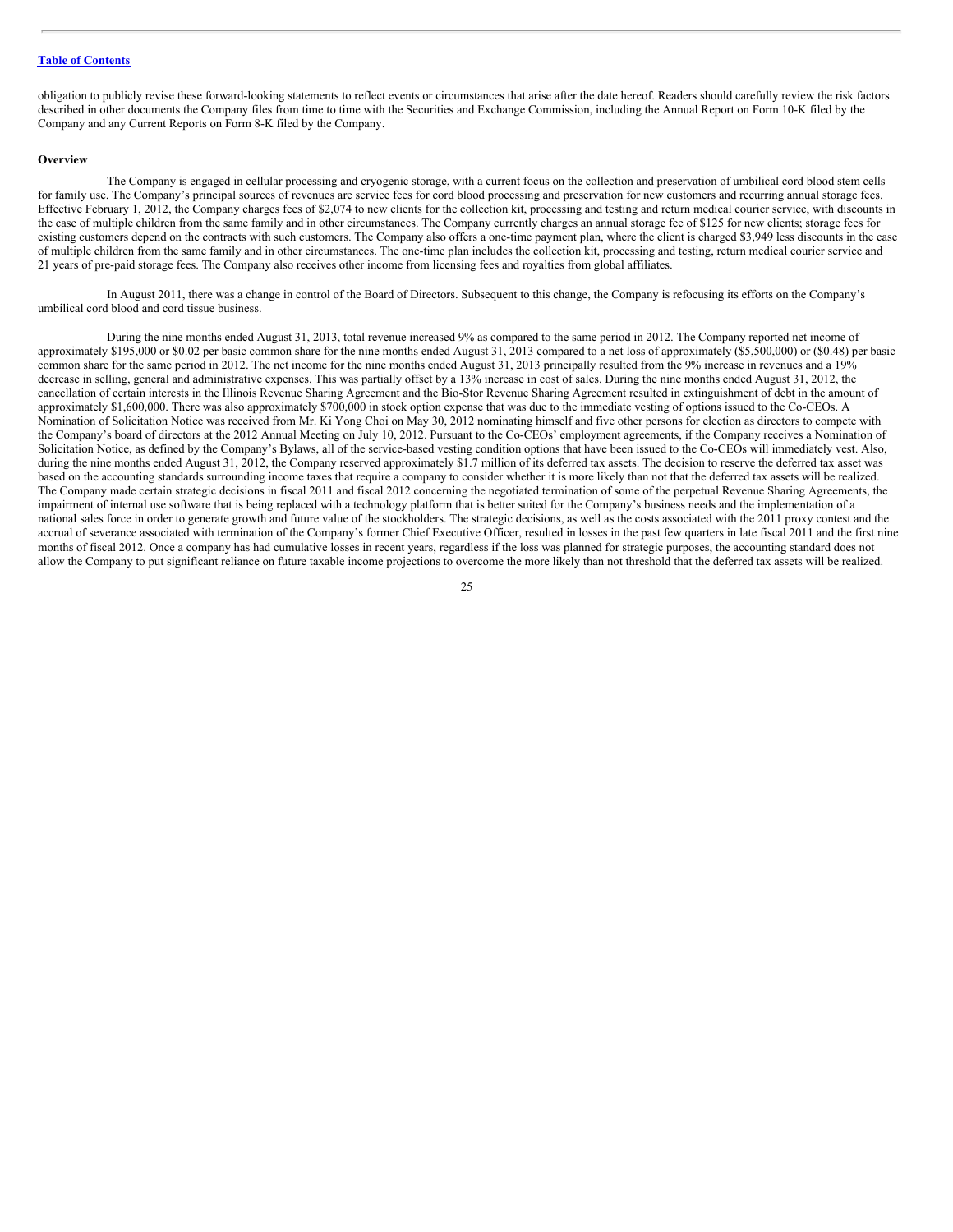At August 31, 2013, the Company had cash and cash equivalents of \$3,727,735. The Company's cash increased by approximately \$1,000,000 during the first nine months of fiscal 2013, primarily as a result of approximately \$844,000 provided by operations. As of August 31, 2013, the Company had no long-term indebtedness.

#### Results of Operations - Nine Month Period Ended August 31, 2013 Compared to the Nine Month Period Ended August 31, 2012

*Revenues.* Revenues for the nine months ended August 31, 2013 were \$14,288,289 as compared to \$13,146,429 for the same period in 2012. The increase in revenue was primarily attributable to a 10% increase in processing and storage fees.

*Processing and Storage Fees.* The increase in processing and storage fee revenue is primarily attributable to an increase in specimens processed of 13%, and a 4% increase in recurring annual storage fee revenue.

*Licensee Income.* Licensee income for the nine months ended August 31, 2013, was \$975,580 as compared to \$1,017,256 for the 2012 period. Licensee income for the nine months ended August 31, 2013 consisted of royalty income earned on the processing and storage of cord blood stem cell specimens in geographic areas where the Company has license agreements. Licensee income for the nine months ended August 31, 2012 primarily consisted of \$972,256 in royalty income earned on the processing and storage of cord blood stem cell specimens in geographic areas where the Company has license agreements. The remaining licensee income of \$45,000 related to installment payments of non-refundable up-front license fees from the licensees of the Company's umbilical cord blood program in Costa Rica and Nicaragua.

*Cost of Sales.* Cost of sales for the nine months ended August 31, 2013 was \$4,015,104 as compared to \$3,563,111 for the same period in 2012, representing a 13% increase. Cost of sales was 28% of revenues for the nine months ended August 31, 2013 and 27% for the nine months ended August 31, 2012. Cost of sales includes wages and supplies associated with process enhancements to the existing production procedures and quality systems in the processing of cord blood specimens at the Company's facility in Oldsmar, Florida and depreciation expense of approximately \$156,000 and \$159,000 for the nine months ended August 31, 2013 and 2012, respectively.

*Selling, General and Administrative Expenses.* Selling, general and administrative expenses for the nine months ended August 31, 2013 were \$8,489,132 as compared to \$10,505,171 for the 2012 period representing a 19% decrease. These expenses are primarily comprised of expenses for consumer advertising, salaries and wages for personnel and professional fees. The decrease in selling, general and administrative expenses is primarily due to a decrease of approximately \$1,153,000 or 25% in sales and marketing expenses due to the Company's refocus on sales initiatives and a decrease of approximately \$848,000 or 79% in stock compensation expense for options. The stock option expense during the nine months ended August 31, 2012 is mainly the result of the Nomination of Solicitation Notice received from Mr. Ki Yong Choi on May 30, 2012, please see Overview above. These expenses were partially offset by approximately \$150,000, less May and June 2013 rent payments, due to a lease amendment during the nine months ended August 31, 2013. The Company signed an amendment to terminate the building lease on the additional 9,600 square feet that was entered into during June 2006. The lease amendment will result in rent savings of approximately \$280,000 over the next 18 months for a net savings of approximately \$130,000. As a result of the Company's affiliate in Ecuador being temporarily closed during the third quarter of fiscal 2013, the Company recorded an allowance for uncollectible receivables for the \$150,000 processing and storage fee receivable due from Ecuador as of August 31, 2013.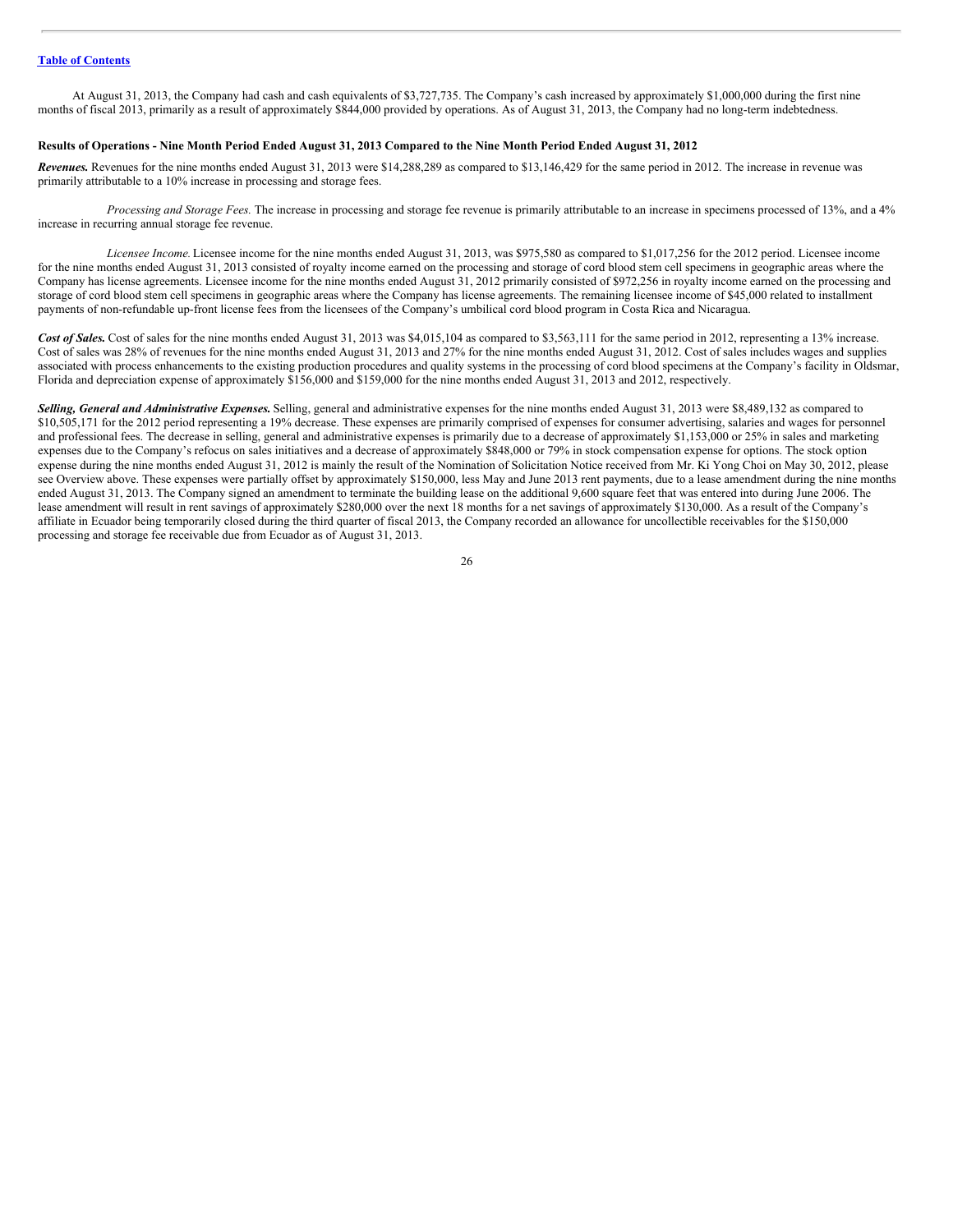#### **Table of [Contents](#page-2-0)**

*Abandonment of Patents.* During the nine months ended August 31, 2013, management decided to discontinue pursuing certain patents and trademarks resulting in a write-off of approximately \$379,000, for abandoned patents and trademarks related to the Company's menstrual stem cell technology which is reflected as abandonment of patents in the accompanying consolidated statement of operations. The impact to future operations is immaterial and it will not impact the Company's core operations.

*Research, Development and Related Engineering Expenses.*Research, development and related engineering expenses for the nine months ended August 31, 2013 were \$26,125 as compared to \$88,466 for the 2012 period representing a 70% decrease. The expenses for the nine months ended August 31, 2013 and 2012 are primarily comprised of expenses related to the Company's cord tissue product.

*Depreciation and Amortization***.** Depreciation and amortization (not included in Cost of Sales) for the nine months ended August 31, 2013 was \$144,666 compared to \$152,906 for the 2012 period.

*Extinguishment of Revenue Sharing Agreements***.** During the nine months ended August 31, 2012, the Company entered into Asset Purchase Agreements with certain investors canceling their respective Revenue Sharing Agreements. Pursuant to the terms of the Asset Purchase Agreements, the Company made one-time, lump-sum payments in the amount of \$3,054,000 to the investors. The remaining balance of \$194,000 was due to the investors one-year from the date of the Asset Purchase Agreements, and the investors sold, assigned, conveyed, transferred, and delivered to the Company all of its rights, interest and title in their interests in the RSAs. The total payment amount of \$3,248,000 was offset by the carrying amount of the short-term liability related to the Revenue Sharing Agreements in the amount of \$1,450,000 and an accrued expense in the amount of \$202,394 to reflect the extinguishment of revenue sharing agreements in the amount of \$1,595,606 for the nine months ended August 31, 2012. There was no extinguishment of revenue sharing agreements for the 2013 period.

*Interest Expense.* Interest expense during the nine months ended August 31, 2013, was \$827,632 compared to \$782,130 during the comparable period in 2012. Interest expense is mainly comprised of amounts due to the parties to the Company's revenue sharing agreements ("RSAs") based on the Company's storage revenue.

*Equity in Losses of Af iliate.*Equity in losses of affiliate was \$115,475 for the nine months ended August 31, 2013, compared to \$116,114 for the 2012 period. Equity in losses of affiliate for the nine months ended August 31, 2013 and 2012 solely consists of amounts related to compensation expense for stock option awards that were granted by Saneron to certain consultants and employees.

*Income Taxes*. Deferred tax assets and liabilities are measured using enacted tax rates expected to be recovered or settled. The ultimate realization of our deferred tax assets depends upon generating sufficient future taxable income prior to the expiration of the tax attributes. In assessing the need for a valuation allowance, the Company must project future levels of taxable income. This assessment requires significant judgment. The Company examined the evidence related to the recent history of tax losses, the economic conditions in which we operate and our forecasts and projections to make that determination.

The Company records foreign income taxes withheld from installment payments of non-refundable up-front license fees and royalty income earned on the processing and storage of cord blood stem cell specimens in geographic areas where the Company has license agreements. The Company recorded \$127,470 and \$126,887 for the nine months ended August 31, 2013 and 2012, respectively, of foreign income tax expense which is included in income tax expense in the accompanying consolidated statements of operations.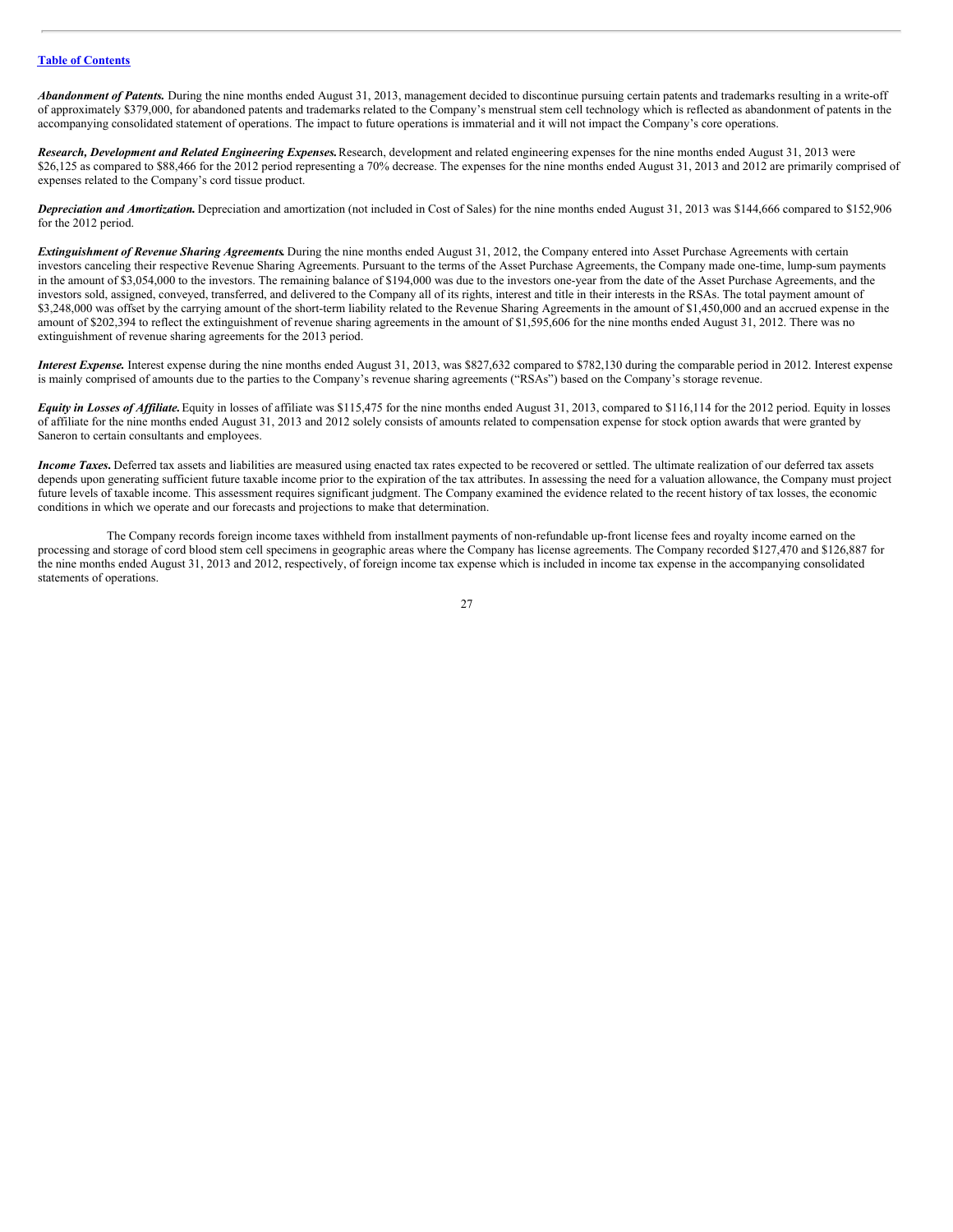The Company has made certain strategic decisions during 2011 and 2012 concerning the negotiated termination of some of the perpetual Revenue Sharing Agreements ("RSA's"), the impairment of internal use software that is being replaced with a technology platform that is better suited for the Company's business needs and the implementation of a national sales force in order to generate growth and future value for the Company's stockholders. These strategic decisions, including the decision to terminate the former CEO's employment, resulted in losses in fiscal 2011 and the first nine months of fiscal 2012. The accounting standards surrounding income taxes require a company to consider whether it is more likely than not that the deferred tax assets will be realized. Once a company has had cumulative losses in recent years, regardless of the nature of the loss, the accounting standards do not allow the Company to put significant reliance on future taxable income projections to overcome the more likely than not threshold that the deferred tax assets will be realized. As a result of these recent cumulative losses, the Company reserved approximately \$1,700,000 during the second quarter of fiscal 2012 resulting in a charge to earnings during the nine months ended August 31, 2012.

There was no U.S. income tax expense for the nine months ended August 31, 2013 due to the utilization of net operating losses and foreign tax credit carryforwards, which were previously reserved through valuation allowances in the Company's financial statements.

#### Results of Operations - Three Month Period Ended August 31, 2013 Compared to the Three Month Period Ended August 31, 2012

*Revenues.* Revenues for the three months ended August 31, 2013 were \$4,829,639 as compared to \$4,542,291 for the same period in 2012, an increase of 6%. The increase in revenue was primarily attributable to an 8% increase in processing and storage fees.

*Processing and Storage Fees.* The increase in processing and storage fee revenue is primarily attributable to an increase in specimens processed of 8%, and a 4% increase in recurring annual storage fee revenue.

*Licensee Income.* Licensee income for the three months ended August 31, 2013, was \$323,816 as compared to \$356,381 for the 2012 quarter. Licensee income for the three months ended August 31, 2013 primarily consisted of \$323,816 in royalty income earned on the processing and storage of cord blood stem cell specimens in geographic areas where the Company has license agreements. Licensee income for the three months ended August 31, 2012 primarily consisted of \$326,381 in royalty income earned on the processing and storage of cord blood stem cell specimens in geographic areas where the Company has license agreements. The remaining licensee income of \$30,000 related to installment payments of non-refundable up-front license fees from the licensee of the Company's umbilical cord blood program in Costa Rica.

Cost of Sales. Cost of sales for the three months ended August 31, 2013 was \$1,360,267 as compared to \$1,326,308 for the same period in 2012, representing a 3% increase. Cost of sales was 28% of revenues for the three months ended August 31, 2013 and 29% for the three months ended August 31, 2012. Cost of sales includes wages and supplies associated with process enhancements to the existing production procedures and quality systems in the processing of cord blood specimens at the Company's facility in Oldsmar, Florida and depreciation expense of approximately \$51,000 and \$52,000 for the three months ended August 31, 2013 and 2012, respectively.

*Selling, General and Administrative Expenses.* Selling, general and administrative expenses for the three months ended August 31, 2013 were \$2,835,886 as compared to \$3,059,678 for the 2012 period representing a 7% decrease. These expenses are primarily comprised of expenses for consumer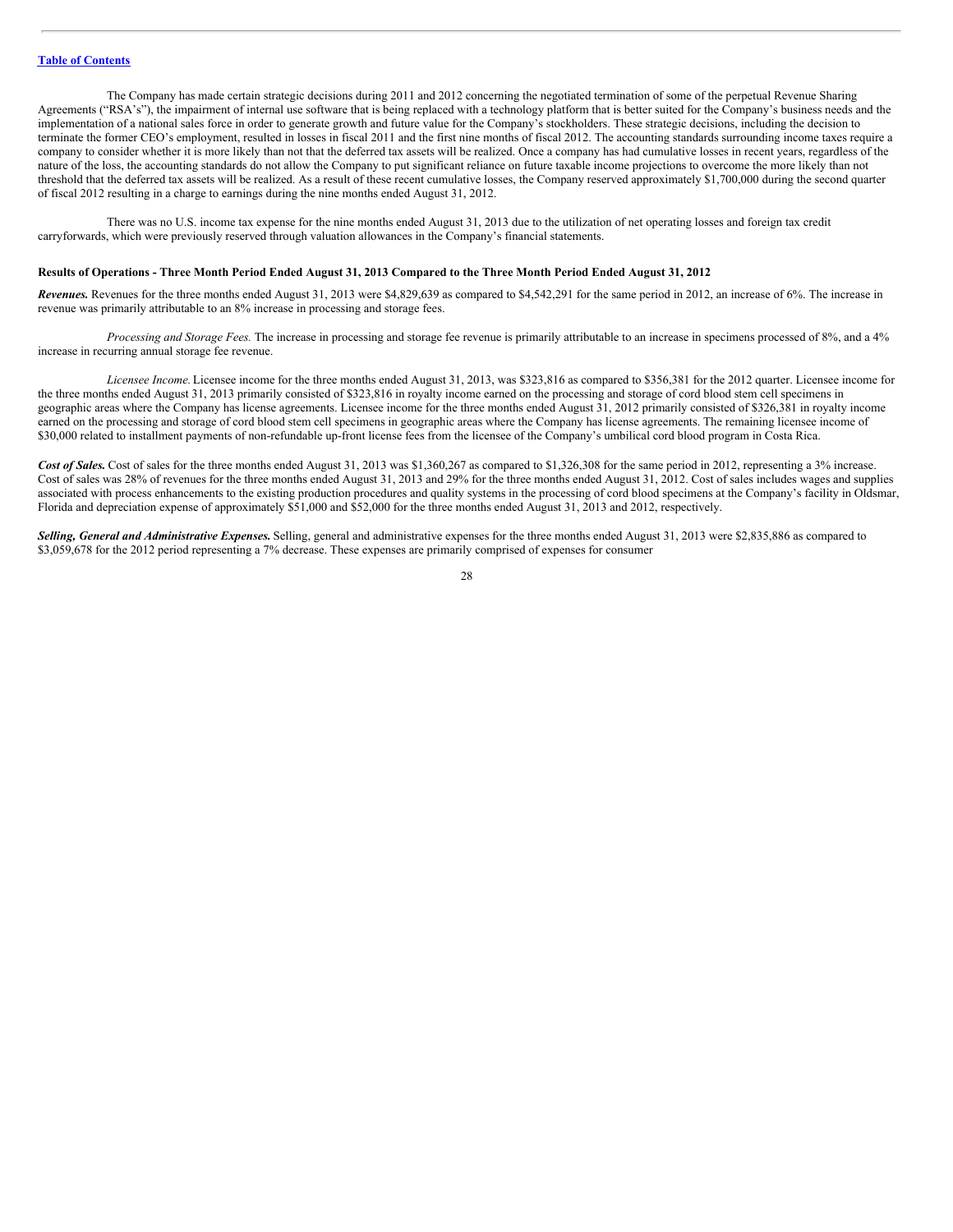#### **Table of [Contents](#page-2-0)**

advertising, salaries and wages for personnel and professional fees. The decrease in selling, general and administrative expenses is primarily due to a decrease of approximately \$197,000 or 15% in sales and marketing due to Company's refocus on sales initiatives. These expenses are partially offset by approximately \$150,000, less June 2013 rent payment, due to a lease amendment for the three months ended August 31, 2013. The Company signed an amendment to terminate the building lease on the additional 9,600 square feet that was entered into during June 2006. The lease amendment will result in rent savings of approximately \$280,000 over the next 18 months for a net savings of approximately \$130,000. As a result of the Company's affiliate in Ecuador being temporarily closed during the third quarter of fiscal 2013, the Company recorded an allowance for uncollectible receivables for the \$150,000 processing and storage fee receivable due from Ecuador as of August 31, 2013.

*Research, Development and Related Engineering Expenses.*Research, development and related engineering expenses for the three months ended August 31, 2013 were \$8,139 as compared to \$66,046 for the 2012 period. The expenses for each period primarily relate to the implementation of the Company's cord tissue service.

*Depreciation and Amortization***.** Depreciation and amortization (not included in Cost of Sales) for the three months ended August 31, 2013 was \$42,811 compared to \$51,816 for the 2012 period.

*Extinguishment of Revenue Sharing Agreements***.** During the three months ended August 31, 2012, the Company entered into Asset Purchase Agreements with certain investors canceling their respective Revenue Sharing Agreements. Pursuant to the terms of the Asset Purchase Agreements, the Company made one-time, lump-sum payments in the amount of \$478,000 to the investors. The remaining balance of \$194,000 was due to the investors one-year from the date of the Asset Purchase Agreements, and the investors sold, assigned, conveyed, transferred, and delivered to the Company all of its rights, interest and title in their interests in the RSAs. The total payment amount of \$672,000 was offset by the carrying amount of the short-term liability related to the Revenue Sharing Agreements in the amount of \$350,000 and an accrued expense in the amount of \$8,339 to reflect the extinguishment of revenue sharing agreements in the amount of \$313,661 for the three months ended August 31, 2012. There was no extinguishment of revenue sharing agreements for the 2013 period.

*Interest Expense***.** Interest expense during the three months ended August 31, 2013, was \$314,883 compared to \$205,714 during the comparable quarter in 2012. Interest expense is mainly comprised of payments made to the other parties to the Company's RSAs based on the Company's storage revenue.

*Equity in Losses of Affiliate.* Equity in losses of affiliate was \$38,575 for the three months ended August 31, 2013, compared to \$38,450 for the 2012 period. Equity in losses of affiliate for the three months ended August 31, 2013 and 2012 solely consists of amounts related to compensation expense for stock option awards that were granted by Saneron to certain consultants and employees.

*Income Taxes*. Deferred tax assets and liabilities are measured using enacted tax rates expected to be recovered or settled. The ultimate realization of our deferred tax assets depends upon generating sufficient future taxable income prior to the expiration of the tax attributes. In assessing the need for a valuation allowance, the Company must project future levels of taxable income. This assessment requires significant judgment. The Company examined the evidence related to the recent history of tax losses, the economic conditions in which we operate and our forecasts and projections to make that determination.

The Company records foreign income taxes withheld from installment payments of non-refundable up-front license fees and royalty income earned on the processing and storage of cord blood stem cell specimens in geographic areas where the Company has license agreements. The Company recorded \$42,352 and \$44,858 for the three months ended August 31, 2013 and 2012, respectively, of foreign income tax expense, which is included in income tax expense in the accompanying consolidated statements of operations.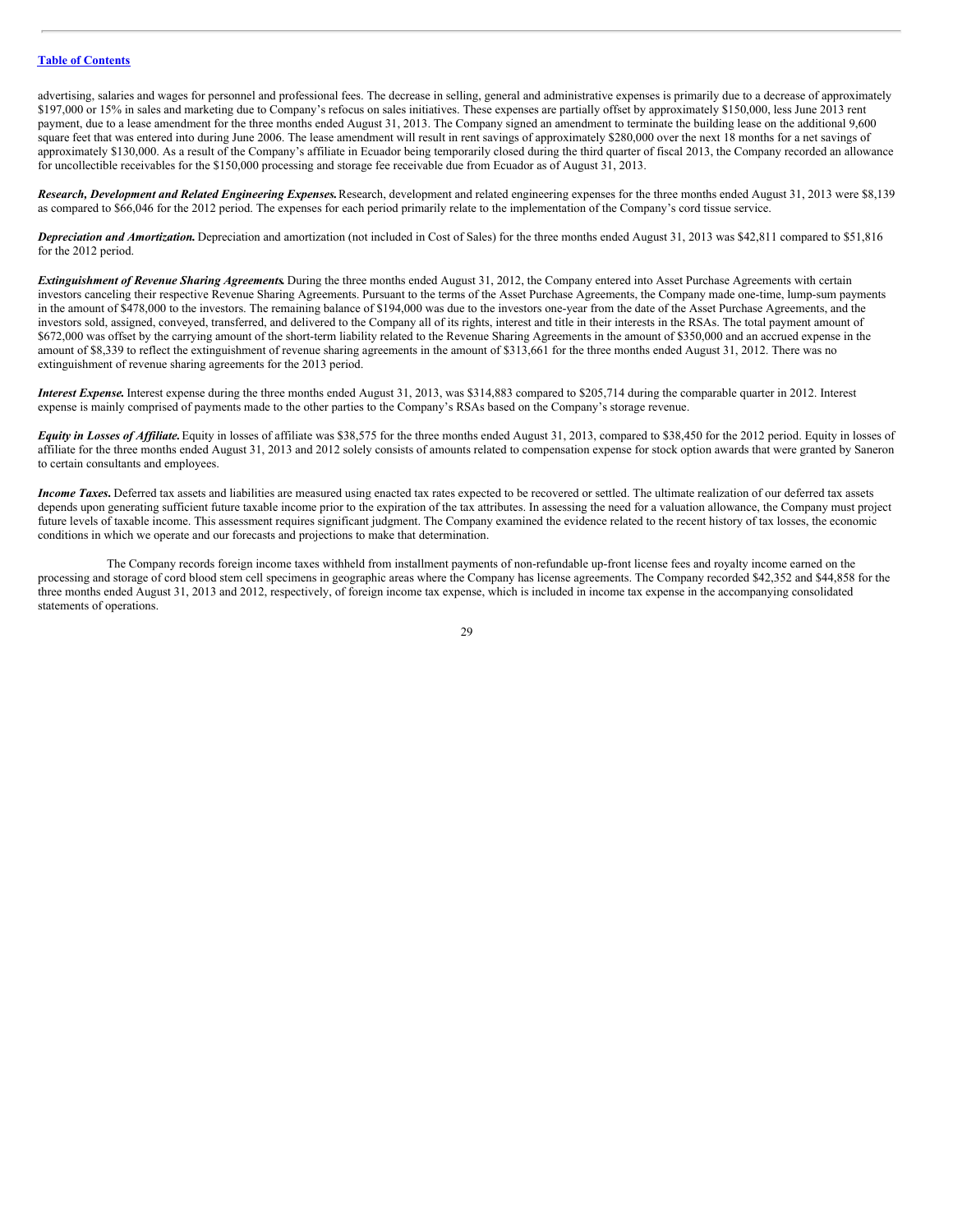There was no U.S. income tax expense for the three months ended August 31, 2013 and August 31, 2012. The Company did not record U.S. income tax expense during the third quarter of 2013 or 2012 due to the utilization of net operating losses and foreign tax credit carry forwards, which were not previously benefited in the Company's financial statements.

#### **Liquidity and Capital Resources**

Through August 31, 2013, the Company's principal source of cash has been from sales of its umbilical cord blood program to customers, the sale of license agreements and royalties from licensees. The Company does not expect a change in its principal source of cash flow.

At August 31, 2013, the Company had cash and cash equivalents of \$3,727,735 as compared to \$2,677,382 at November 30, 2012. The increase in cash and cash equivalents during the nine months ended August 31, 2013 was primarily attributable to the following:

Net cash provided by operating activities for the nine months ended August 31, 2013 was \$843,825, which was primarily attributable to changes in net income, working capital, and in restricted funds held in the escrow account.

Net cash provided by operating activities for the nine months ended August 31, 2012 was \$39,596, which was attributable to changes in working capital components.

Net cash provided by investing activities for the nine months ended August 31, 2013 was \$863,644, which was primarily attributable to the decrease of restricted cash held in escrow which was partially offset by the purchase of property and equipment and the investment in patents and trademarks.

Net cash provided by investing activities for the nine months ended August 31, 2012 was \$887,643, which was primarily attributable to the sale of marketable securities which was partially offset by the purchase of property and equipment and the investment in patents and trademarks.

Net cash used in financing activities for the nine months ended August 31, 2013 was \$657,116, which was primarily attributable to the stock repurchase plan pursuant to which the Company has repurchased 302,391 shares of the Company's common stock for approximately \$672,000.

Net cash used in financing activities for the nine months ended August 31, 2012 was \$4,524,726, which was primarily attributable to the payment of \$3,054,000 for the cancellation of certain interests in certain Revenue Sharing Agreements and the stock repurchase plan pursuant to which the Company has repurchased 705,150 shares of the Company's common stock for approximately \$1,471,000.

The Company does not have a line of credit.

The Company anticipates making discretionary capital expenditures of approximately \$750,000 over the next twelve months for software enhancements and purchases of property and equipment. The Company anticipates funding future property and equipment purchases with cash-on-hand and cash flows from future operations.

The Company anticipates that its cash and cash equivalents, marketable securities and cash flows from future operations will be sufficient to fund its known cash needs for at least the next 12 months. Cash flows from operations will depend primarily upon increasing revenues from sales of its umbilical cord blood and cord tissue cellular storage services, and managing discretionary expenses. If expected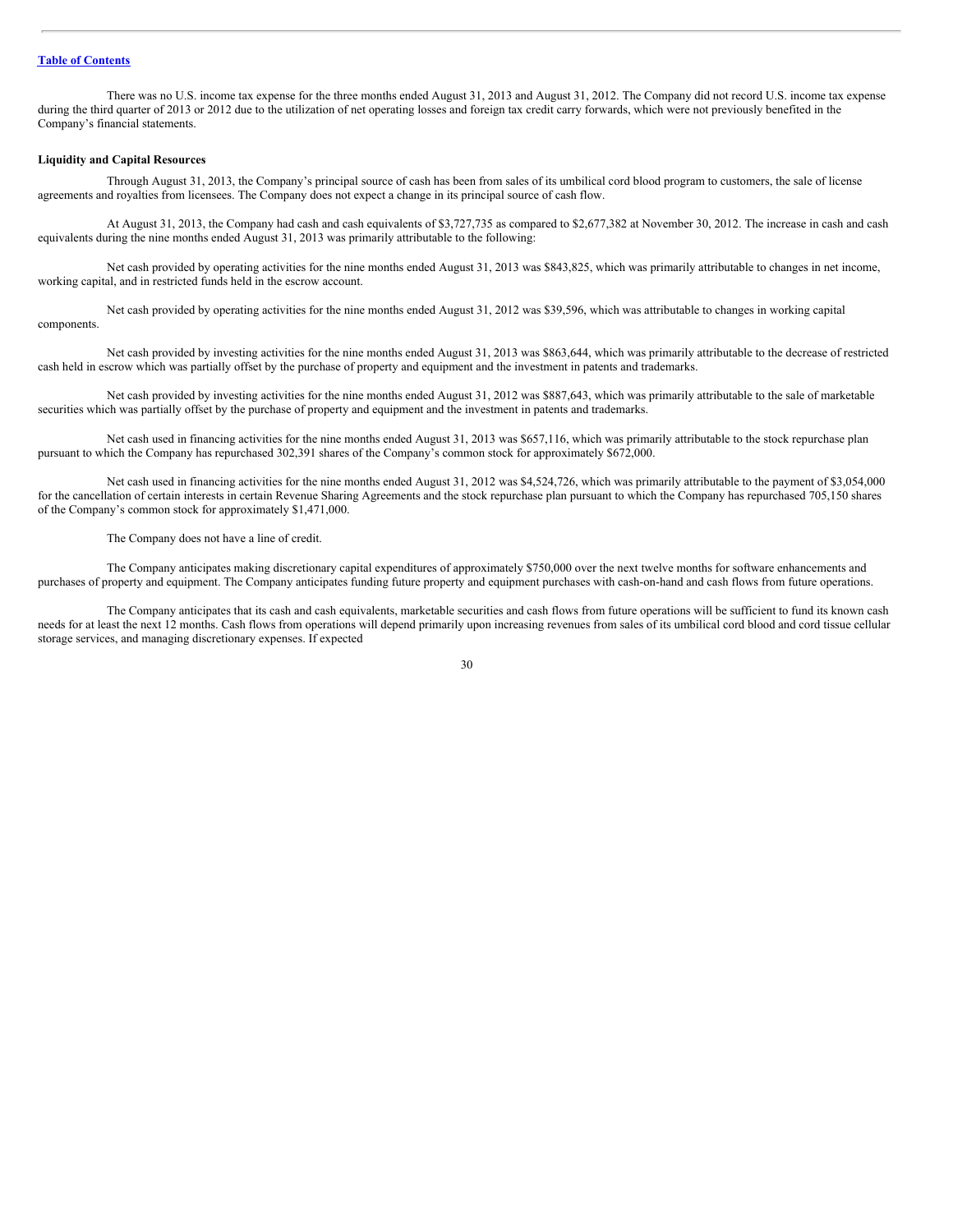#### **Table of [Contents](#page-2-0)**

increases in revenues are not realized, or if expenses are higher than anticipated, the Company may be required to reduce or defer cash expenditures or otherwise manage its cash resources during the next 12 months so that they are sufficient to meet the Company's cash needs for that period. In addition, the Company may consider seeking equity or debt financing if deemed appropriate for its plan of operations, and if such financing can be obtained on acceptable terms. There is no assurance that any reductions in expenditures, if necessary, will not have an adverse effect on the Company's business operations, including sales activities and the development of new services and technology.

#### **Critical Accounting Policies**

This discussion and analysis of our financial condition and results of operations is based on our consolidated financial statements, which have been prepared in accordance with U.S. generally accepted accounting principles. The preparation of these financial statements requires us to make judgments, estimates, and assumptions that affect the reported amounts of assets, liabilities, revenues, expenses and disclosures of contingent assets and liabilities. For a full discussion of our accounting policies please refer to Note 1 to the Consolidated Financial Statements included in our 2012 Annual Report on Form 10-K filed with the SEC. Our most critical accounting policies and estimates include: recognition of revenue and the related allowance for doubtful accounts, stock-based compensation, income taxes and license and revenue sharing agreements. We continually evaluate our judgments, estimates and assumptions. We base our estimates on the terms of underlying agreements, historical experience and other factors that we believe are reasonable based on the circumstances, the results of which form our management's basis for making judgments about the carrying value of assets and liabilities that are not readily apparent from other sources. Actual results may differ from these estimates. There have been no material changes to our critical accounting policies and estimates from the information provided in Item 7, Management's Discussion and Analysis of Financial Condition and Results of Operations included in our 2012 Annual Report on Form 10-K.

#### **Recently Issued Accounting Pronouncements**

In February 2013, the FASB issued Accounting Standards Update No. 2013-02,*Comprehensive Income (Topic 220): Reporting of Amounts Reclassified Out of Accumulated Other Comprehensive Income* ("ASU 2013-02"). This update will require companies to present information about amounts reclassified out of accumulated other comprehensive income and their corresponding effect on net income in one place and reference the amounts to the related footnote disclosures. Current accounting standards present this information in different places throughout the financial statements. ASU 2013-02 is effective for interim and annual periods beginning after December 15, 2012, with early adoption permitted. The adoption of ASU 2013-02 will only impact disclosure requirements and will not have any effect on the Company's consolidated financial statements or on its financial condition.

In July 2013, the FASB issued Accounting Standards Update No. 2013-11, Income Taxes (Topic 740): Presentation of an Unrecognized Tax Benefit When a Net Operating Loss Carryforward, a Similar Tax Loss, or a Tax Credit Carryforward Exists ("ASU 2013-11"). This update will require companies to present an unrecognized tax benefit, or a portion of an unrecognized tax benefit, as a reduction to a deferred tax asset for a net operating loss carryforward, a similar tax loss, or a tax credit carryforward, unless certain conditions exist. ASU 2013-11 is effective for interim and annual periods beginning after December 15, 2013, with early adoption permitted. The Company will adopt ASU 2013-11 when required in the first quarter 2014. The Company has not evaluated the impact of ASU 2013-11 on the Company's consolidated financial statements or on its financial condition.

#### **Off-Balance Sheet Arrangements**

The Company has no off-balance sheet arrangements that have or are reasonable likely to have a current or future effect on its financial condition, changes in financial condition, revenues or expenses, results of operations, liquidity, capital expenditures or capital resources that is material to investors.

#### <span id="page-31-0"></span>**Item 3. Quantitative and Qualitative Disclosures About Market Risk.**

Not applicable.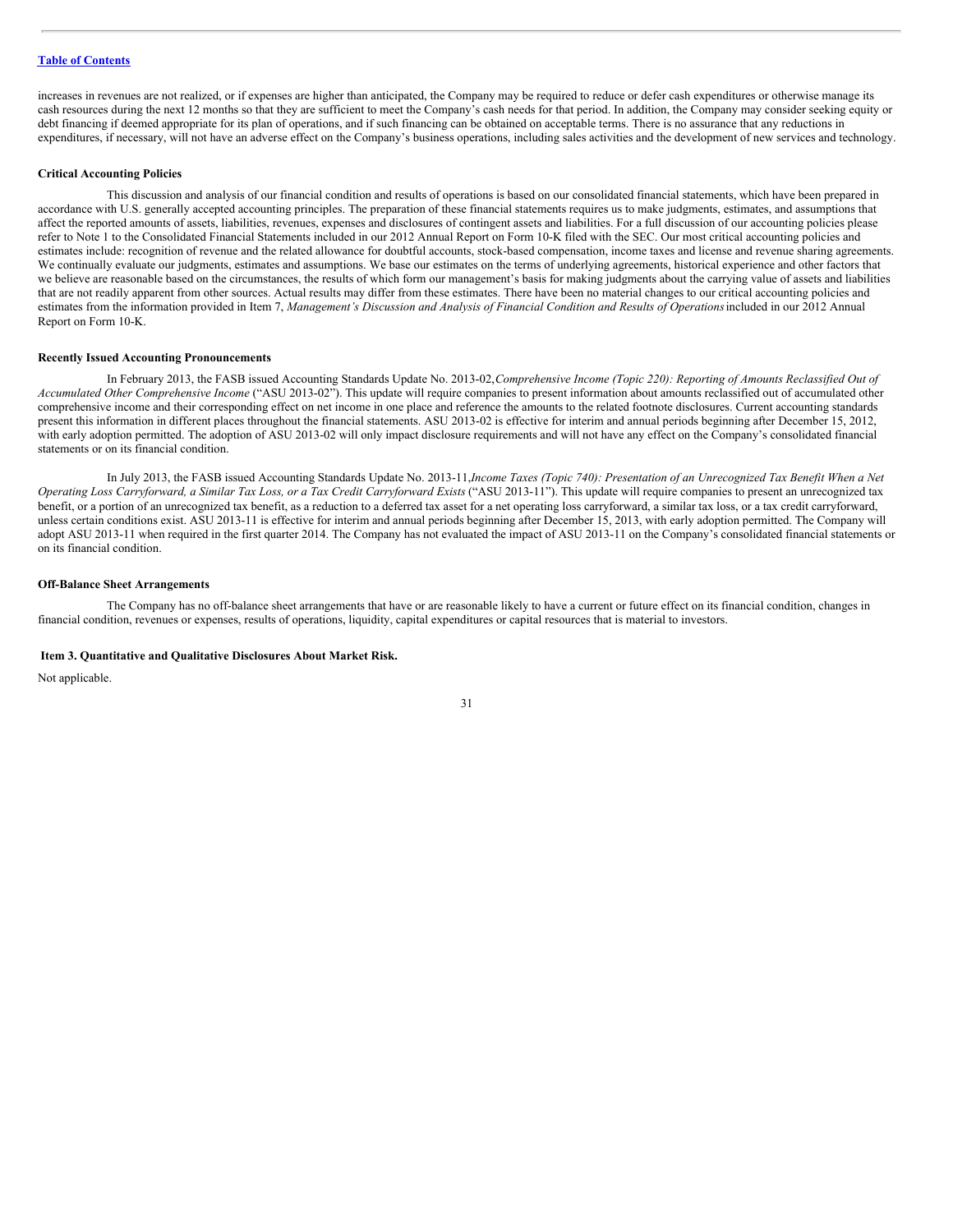#### <span id="page-32-0"></span>**Item 4. Controls and Procedures**

#### **Evaluation of Disclosure Controls and Procedures**

Based on their most recent review, as of the end of the period covered by this report, the Company's principal executive officer and principal financial officer have concluded that the Company's disclosure controls and procedures are effective, and that information required to be disclosed by the Company in the reports that it files or submits under the Securities Exchange Act of 1934, as amended, is accumulated and communicated to the Company's management, including its principal executive officer and principal financial officer, as appropriate to allow timely decisions regarding required disclosure and are effective to ensure that such information is recorded, processed, summarized and reported within the time periods specified in the SEC's rules and forms.

#### **Changes in Internal Control Over Financial Reporting**

There were no changes in the Company's internal controls over financial reporting during the quarter ended August 31, 2013 that have materially affected, or are reasonably likely to materially affect, the Company's internal control over financial reporting.

#### **Limitations on the Effectiveness of Controls**

Our management, including our co-CEOs and CFO, does not expect that our disclosure controls and internal controls will prevent all error and all fraud. A control system, no matter how well conceived and operated, can provide only reasonable, not absolute, assurance that the objectives of the control system are met. Further, the design of a control system must reflect the fact that there are resource constraints, and the benefits of controls must be considered relative to their costs. Because of the inherent limitations in all control systems, no evaluation of controls can provide absolute assurance that all control issues and instances of fraud, if any, within the company have been detected. These inherent limitations include the realities that judgments in decision-making can be faulty, and that breakdowns can occur because of simple error or mistake. Additionally, controls can be circumvented by the individual acts of some persons, by collusion of two or more people, or by management or board override of the control.

The design of any system of controls also is based in part upon certain assumptions about the likelihood of future events, and there can be no assurance that any design will succeed in achieving its stated goals under all potential future conditions; over time, controls may become inadequate because of changes in conditions, or the degree of compliance with the policies or procedures may deteriorate. Because of the inherent limitations in a cost-effective control system, misstatements due to error or fraud may occur and not be detected.

#### **CEO and CFO Certifications**

Appearing as exhibits 31.1, 31.2 and 31.3 to this report there are Certifications of the Co-CEO's and the CFO. The Certifications are required in accordance with Section 302 of the Sarbanes-Oxley Act of 2002 (the Section 302 Certifications). This Item of this report is the information concerning the evaluation referred to in the Section 302 Certifications and this information should be read in conjunction with the Section 302 Certifications for a more complete understanding of the topics presented.

#### <span id="page-32-1"></span>**PART II - OTHER INFORMATION**

#### <span id="page-32-2"></span>**ITEM 1. LEGAL PROCEEDINGS**

On May 25, 2011, a complaint for monetary damages was filed against the Company in the United States District Court for the Middle District of Florida. The complaint does not specify the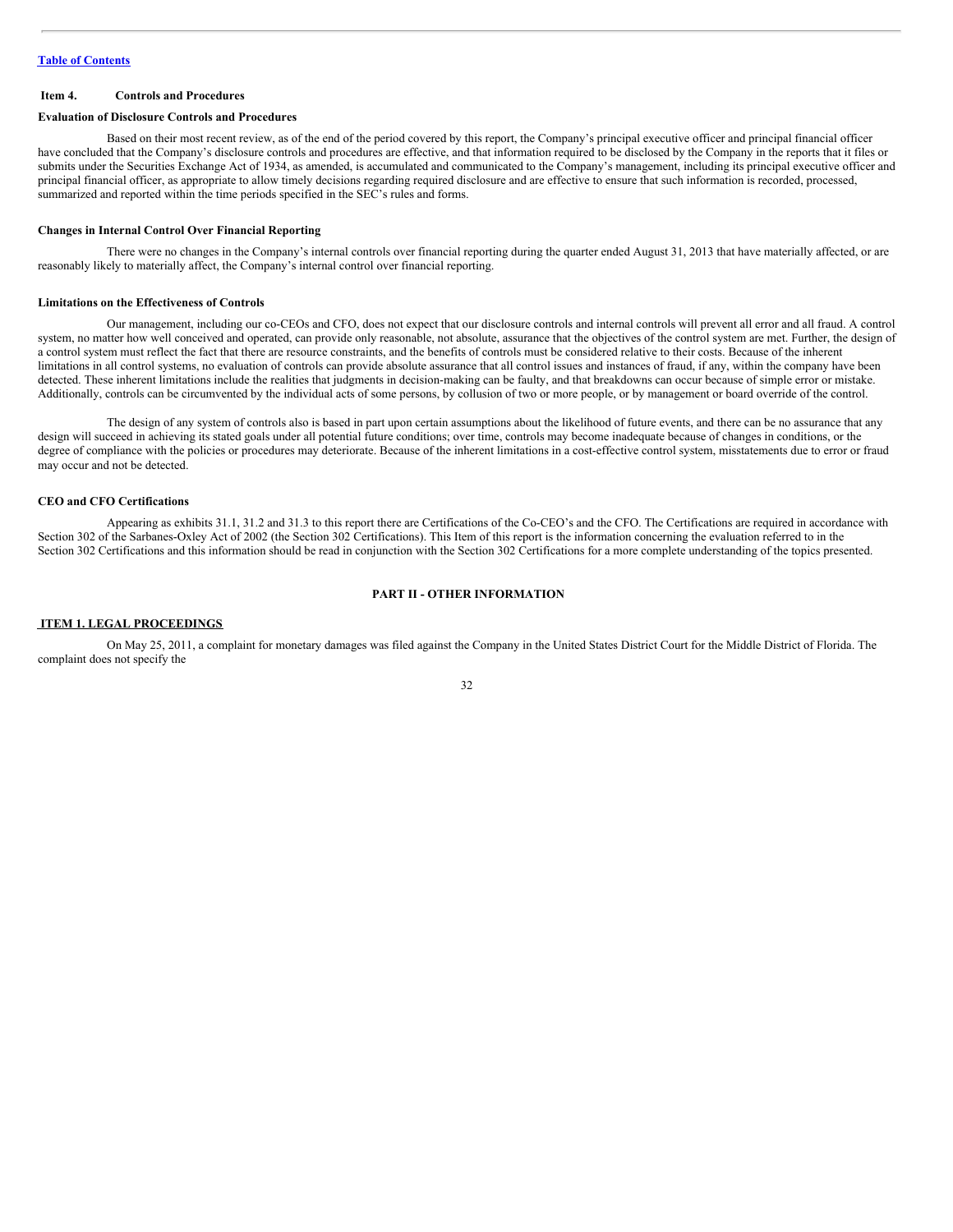amount claimed, other than stating that it is more than \$75,000 which is the jurisdictional amount of the court in which the complaint was filed. At this time, it is not possible for the Company to estimate the possible loss or the range of possible loss, due to the current stage of the litigation, the uncertainties associated with the claim and the fact that the complaint does not specify the amount of damages sought. The Company believes it has meritorious defenses to the claims in this complaint and intends to vigorously defend itself; however, the ultimate resolution of this complaint is uncertain at this time. A trial has been scheduled for January 6, 2014.

On August 30, 2011, the Board of Directors of the Company terminated its Chief Executive Officer and former Chairman of the Board of Directors, Ms. Walton, for cause. In accordance with Ms. Walton's employment agreement dated August 15, 2005, as amended July 16, 2007, Ms. Walton could be entitled to severance in the amount up to \$950,000 related to lost salary, bonuses and benefits. In addition, the Company could be required to pay all reasonable legal fees and expenses incurred by Ms. Walton as a result of the termination, as well as outplacement services. On October 25, 2011, Mercedes Walton, the Company's former chief executive officer, filed a demand for arbitration with the American Arbitration Association. Ms. Walton claimed breach of her employment agreement and defamation. Ms. Walton was seeking arbitration costs, attorneys' fees, interest, compensatory, punitive and liquidated damages, as well as injunctive and declaratory relief in the amount of \$5,000,000 of which potentially \$1,000,000 would be covered by the Company's insurance policy. On June 14, 2013, the Company received a decision from the American Arbitration Association in the case filed by Ms. Walton on October 25, 2011, granting an Interim Award of Arbitrators to Ms. Walton in the amount of \$1,080,938. This award includes \$980,938 related to lost salary, bonuses and benefits and \$100,000 related to the defamation claim made by Ms. Walton of which the defamation award was paid by the Company's insurance policy. In addition the Company will be required to pay all reasonable legal fees and expenses incurred by Ms. Walton and expenses associated with any outplacement services. During July 2013, Ms. Walton was paid an initial payment of \$1,066,174 related to lost salary, bonuses, benefits and expenses. The Company has recorded an accrual of \$487,000 and \$1,450,000 associated with the claim and legal fees which is reflected as an accrued expense in the accompanying balance sheets as of August 31, 2013 and November 30, 2012, respectively. During September and October 2013, legal fees and expenses were reimbursed to all parties.

In addition, from time to time the Company is subject to proceedings, lawsuits, contract disputes and other claims in the normal course of its business. The Company believes that the ultimate resolution of current matters should not have a material adverse effect on the Company's business, consolidated financial position or results of operations. It is possible, however, that there could be an unfavorable ultimate outcome for or resolution which could be material to the Company's results of operations for a particular quarterly reporting period. Litigation is inherently uncertain and there can be no assurance that the Company will prevail. The Company does not include an estimate of legal fees and other related defense costs in its estimate of loss contingencies.

#### <span id="page-33-0"></span>**ITEM 1A. RISK FACTORS**

In addition to the other information set forth in this report, you should carefully consider the factors discussed in Part I, "Item 1A. Risk Factors" in our Annual Report on Form 10-K for the year ended November 30, 2012, which could materially affect our business, financial condition or future results. The risks described in our Annual Report on Form 10-K are not the only risks we face.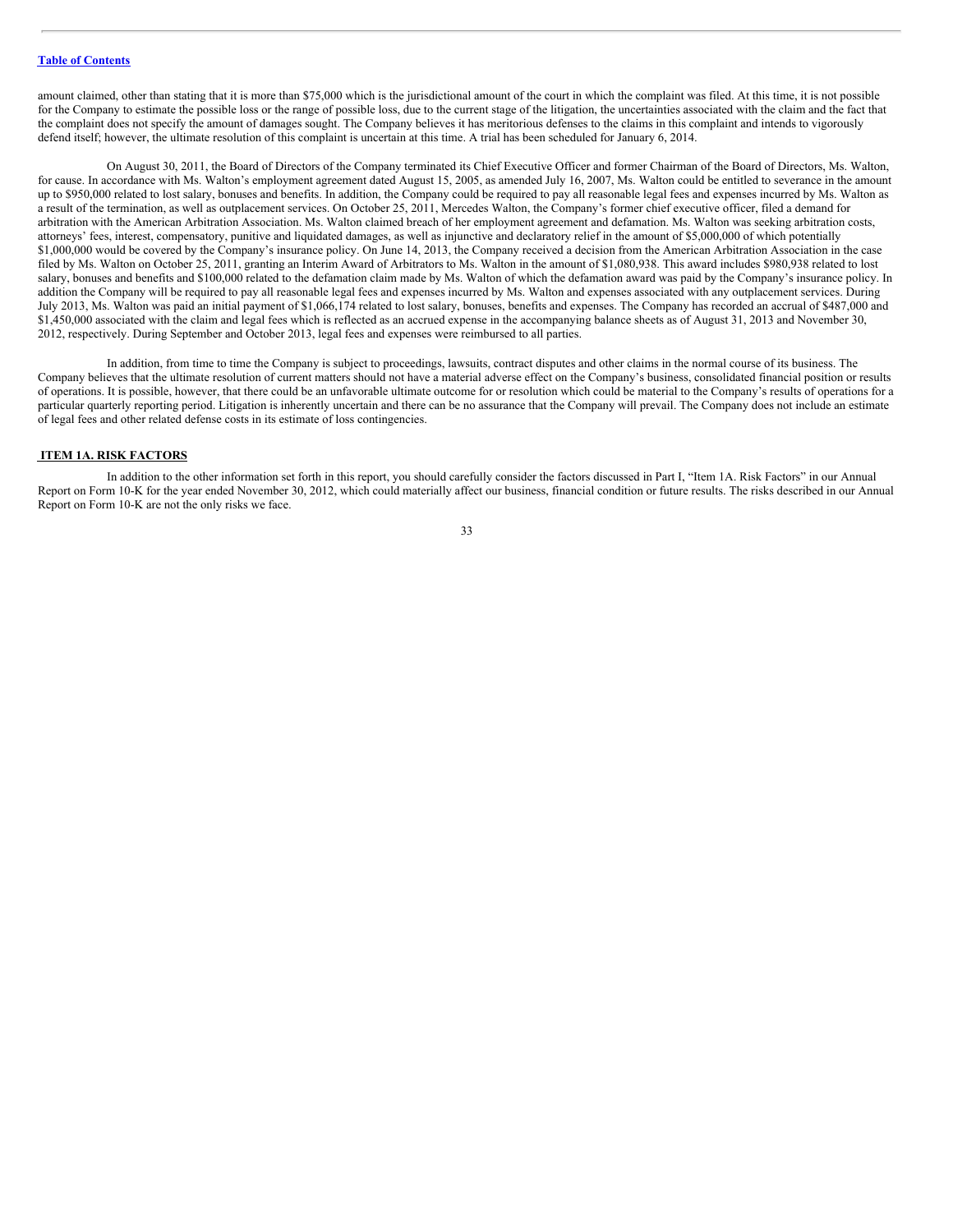# <span id="page-34-0"></span>**ITEM 2. UNREGISTERED SALES OF EQUITY SECURITIES AND USE OF PROCEEDS**

# **ISSUER PURCHASE OF EQUITY SECURITIES**

|                                                  |                         |                |                         | Maximum            |
|--------------------------------------------------|-------------------------|----------------|-------------------------|--------------------|
|                                                  |                         |                |                         | Number (or         |
|                                                  |                         |                |                         | Approximate        |
|                                                  |                         |                | Total Number of         | Dollar Value) of   |
|                                                  |                         |                | <b>Shares Purchased</b> | Shares that May    |
|                                                  |                         |                | as Part of Publicly     | Yet Be Purchased   |
|                                                  | Total Number of         | Average Price  | <b>Announced Plans</b>  | Under the Plans or |
|                                                  | <b>Shares Purchased</b> | Paid per Share | or Programs             | Programs           |
| $\frac{\text{Period}}{\text{June}}$ 1 - 30, 2013 | 2.000                   | 2.05           | 2,000                   | 1,905,235          |
| July 1 - 31, 2013                                | __                      |                | __                      | 1,905,235          |
| August 1 - 31, 2013                              |                         |                |                         | 1.905.235          |

# <span id="page-34-1"></span>**ITEM 3. DEFAULTS UPON SENIOR SECURITIES**

None.

# <span id="page-34-2"></span>**ITEM 4. MINE SAFETY DISCLOSURES**

Not applicable.

# <span id="page-34-3"></span>**ITEM 5. OTHER INFORMATION**

None.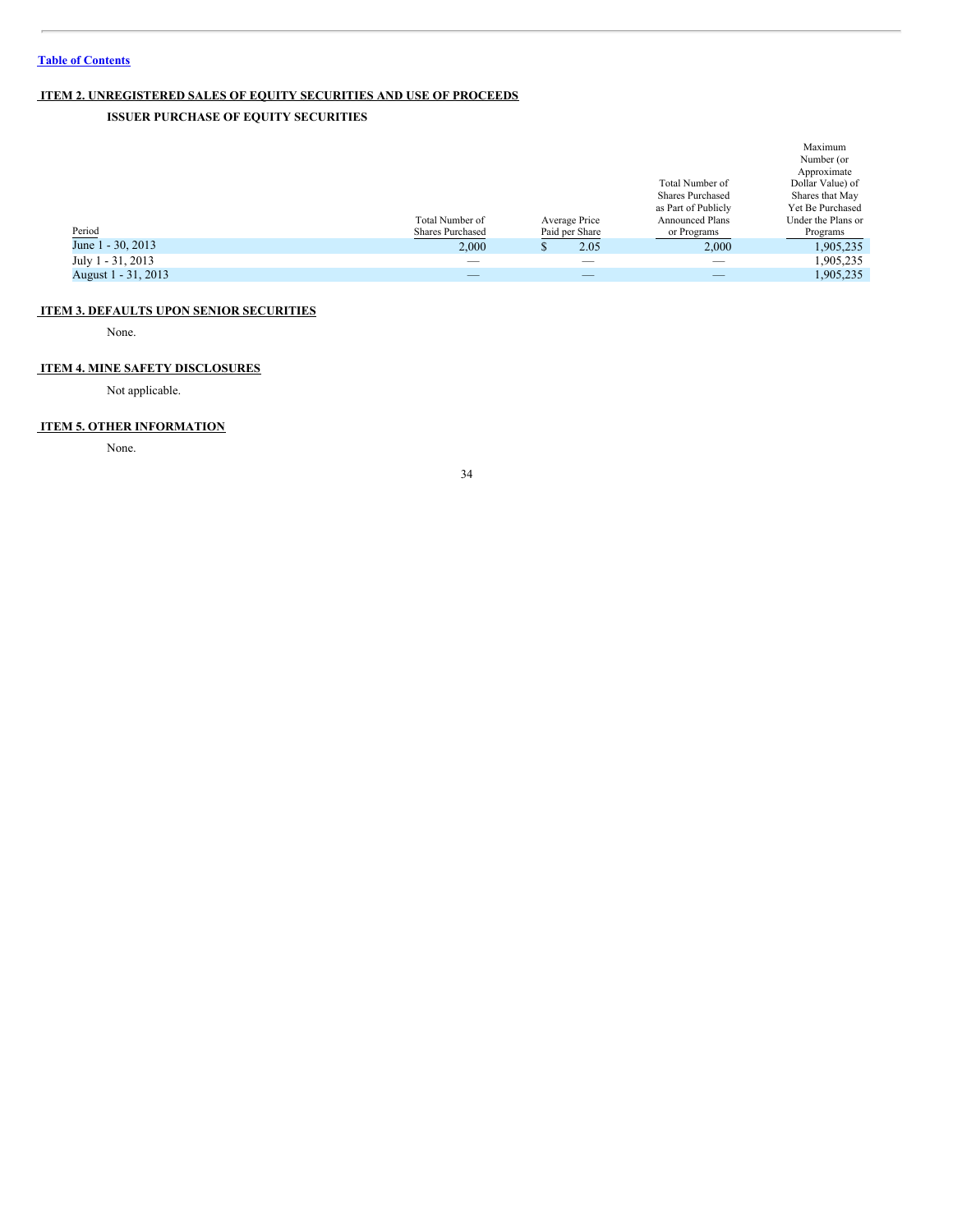#### **Table of [Contents](#page-2-0)**

### <span id="page-35-0"></span>**ITEM 6. EXHIBITS**

| (a) | Exhibits |                                                                                                                            |
|-----|----------|----------------------------------------------------------------------------------------------------------------------------|
|     | 31.1     | Certification of Co-CEO Pursuant to Section 302 of the Sarbanes-Oxley Act of 2002 (filed<br>herewith).                     |
|     | 31.2     | Certification of Co-CEO Pursuant to Section 302 of the Sarbanes-Oxley Act of 2002 (filed<br>herewith).                     |
|     | 31.3     | Certification of CFO Pursuant to Section 302 of the Sarbanes-Oxley Act of 2002 (filed<br>herewith).                        |
|     | 32.1     | Certification Pursuant to 18 U.S.C. Section 1350, as Adopted Pursuant to Section 906 of the<br>Sarbanes-Oxley Act of 2002. |
|     | 101.INS  | <b>XBRL</b> Instance Document                                                                                              |
|     | 101.SCH  | <b>XBRL Taxonomy Extension Schema Document</b>                                                                             |
|     |          |                                                                                                                            |

- 101.CAL XBRL Taxonomy Extension Calculation Linkbase Document
- 101.DEF XBRL Taxonomy Extension Definition Linkbase Document
- 101.LAB XBRL Taxonomy Extension Label Linkbase Document
- 101.PRE XBRL Taxonomy Extension Presentation Linkbase Document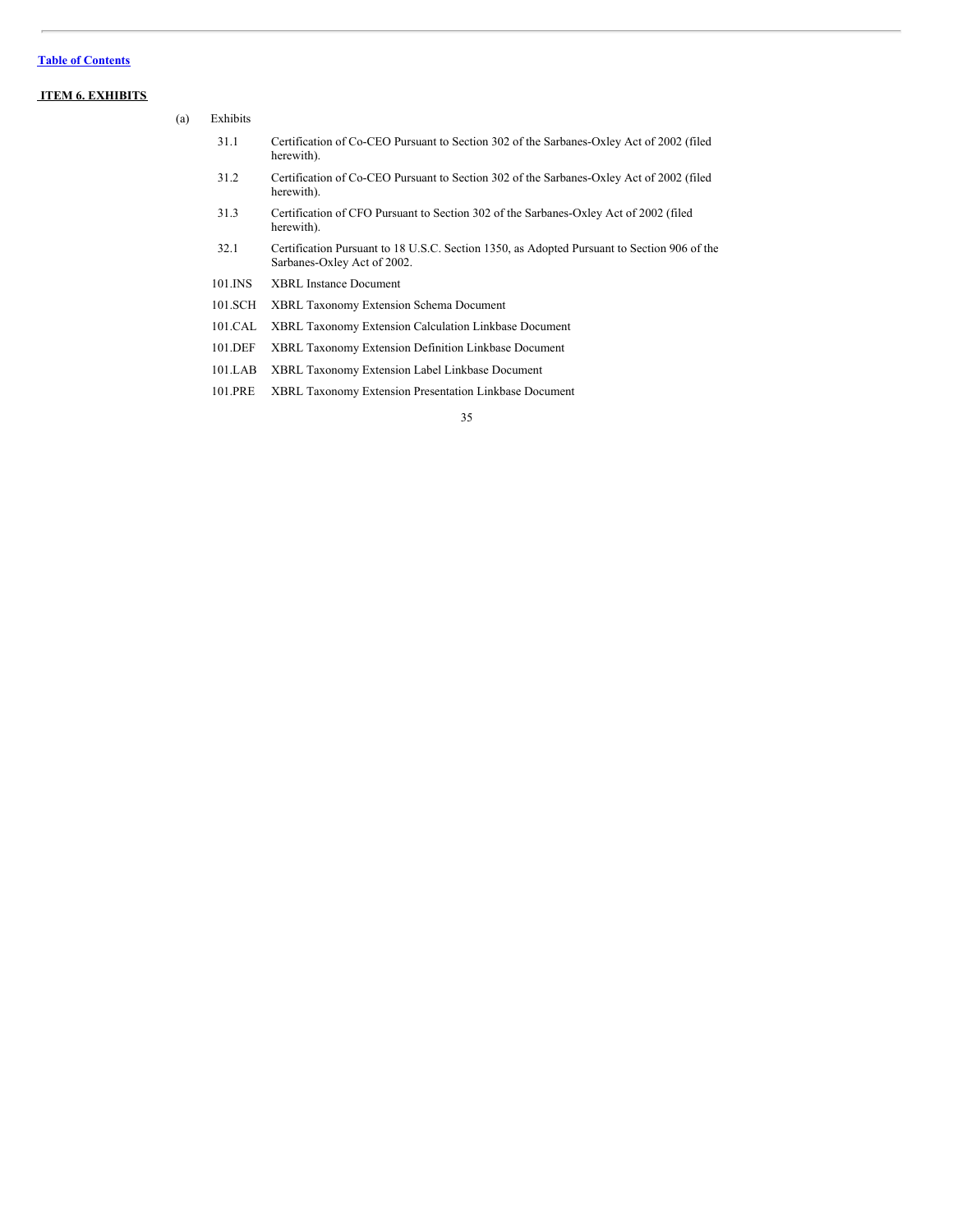#### <span id="page-36-0"></span>**SIGNATURES**

In accordance with Section 13 or 15(d) of the Securities Exchange Act of 1934, the registrant has duly caused this report to be signed on its behalf by the undersigned thereunto duly authorized.

Cryo-Cell International, Inc.

/s/ David Portnoy David Portnoy

Co-Chief Executive Officer

Cryo-Cell International, Inc.

/s/ Mark Portnoy Mark Portnoy Co-Chief Executive Officer

Cryo-Cell International, Inc.

/s/ Jill M. Taymans

Jill M. Taymans Vice President, Finance, Chief Financial Officer

Date: October 15, 2013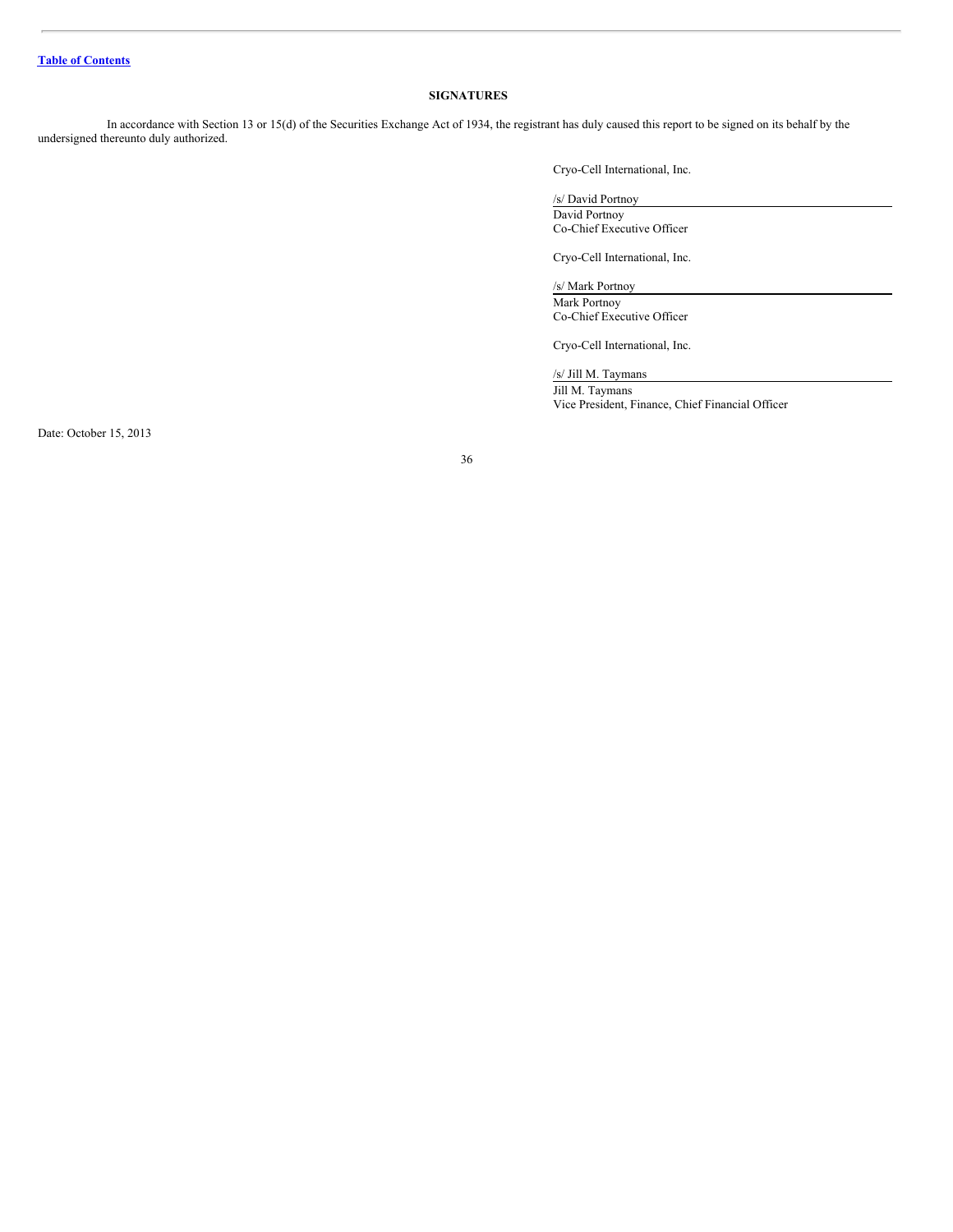#### CERTIFICATION OF CO-CHIEF EXECUTIVE OFFICER

I, David Portnoy, certify that:

- 1. I have reviewed this quarterly report on Form 10-Q of Cryo-Cell International, Inc. (the "Registrant");
- 2. Based on my knowledge, this report does not contain any untrue statement of a material fact or omit to state a material fact necessary to make the statements made, in light of the circumstances under which such statements were made, not misleading with respect to the period covered by this report;
- 3. Based on my knowledge, the financial statements, and other financial information included in this report, fairly present in all material respects the financial condition, results of operations and cash flows of the registrant as of, and for, the periods presented in this report;
- 4. The Registrant's other certifying officer(s) and I are responsible for establishing and maintaining disclosure controls and procedures (as defined in Exchange Act Rules  $13a-15(e)$  and  $15d-15(e)$ ) and internal control over financial reporting (as defined in Exchange Act Rules  $13a-15(f)$  and  $15d-15(f)$ ) for the Registrant and have:

(a) Designed such disclosure controls and procedures, or caused such disclosure controls and procedures to be designed under our supervision, to ensure that material information relating to the Registrant, including its consolidated subsidiaries, is made known to us by others within those entities, particularly during the period in which this quarterly report is being prepared;

(b) Designed such internal control over financial reporting, or caused such internal control over financial reporting to be designed under our supervision, to provide reasonable assurance regarding the reliability of financial reporting and the preparation of financial statements for external purposes in accordance with generally accepted accounting principles;

(c) Evaluated the effectiveness of the Registrant's disclosure controls and procedures and presented in this report our conclusions about the effectiveness of the disclosure controls and procedures, as of the end of the period covered by this report based on such evaluation; and

(d) disclosed in this report any change in the Registrant's internal control over financial reporting that occurred during the Registrant's most recent fiscal quarter that has materially affected, or is reasonably likely to materially affect, the Registrant's internal control over financial reporting;

5. The Registrant's other certifying officer(s) and I have disclosed, based on our most recent evaluation of internal control over financial reporting, to the Registrant's auditors and the audit committee of the Registrant's board of directors (or persons performing the equivalent functions):

(a) All significant deficiencies and material weaknesses in the design or operation of internal control over financial reporting which are reasonably likely to adversely affect the Registrant's ability to record, process, summarize and report financial information; and

(b) Any fraud, whether or not material, that involves management or other employees who have a significant role in the Registrant's internal control over financial reporting.

Dated: October 15, 2013 /s/ David Portnoy

David Portnoy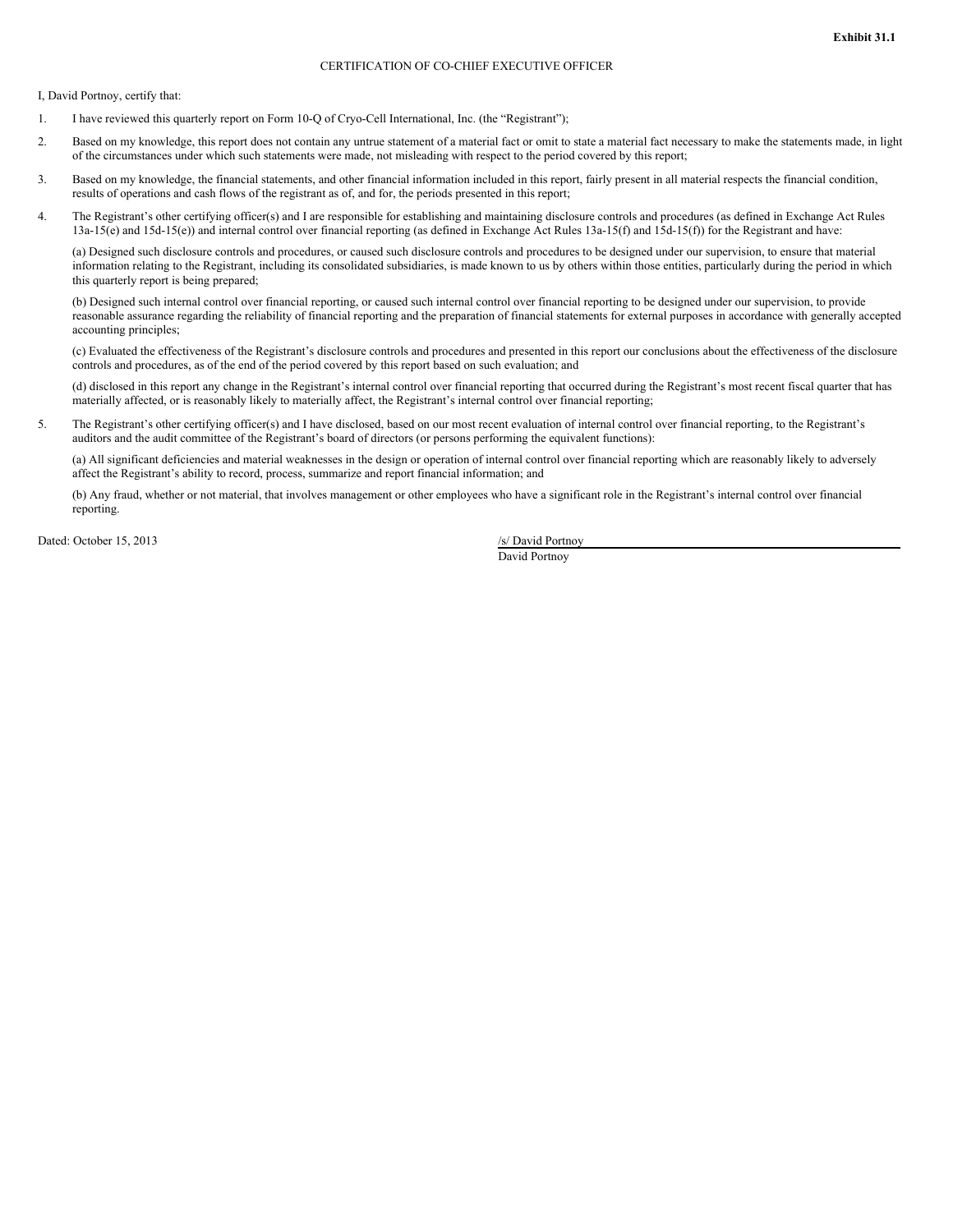#### CERTIFICATION OF CO-CHIEF EXECUTIVE OFFICER

I, Mark Portnoy, certify that:

- 1. I have reviewed this quarterly report on Form 10-Q of Cryo-Cell International, Inc. (the "Registrant");
- 2. Based on my knowledge, this report does not contain any untrue statement of a material fact or omit to state a material fact necessary to make the statements made, in light of the circumstances under which such statements were made, not misleading with respect to the period covered by this report;
- 3. Based on my knowledge, the financial statements, and other financial information included in this report, fairly present in all material respects the financial condition, results of operations and cash flows of the registrant as of, and for, the periods presented in this report;
- 4. The Registrant's other certifying officer(s) and I are responsible for establishing and maintaining disclosure controls and procedures (as defined in Exchange Act Rules  $13a-15(e)$  and  $15d-15(e)$ ) and internal control over financial reporting (as defined in Exchange Act Rules  $13a-15(f)$  and  $15d-15(f)$ ) for the Registrant and have:

(a) Designed such disclosure controls and procedures, or caused such disclosure controls and procedures to be designed under our supervision, to ensure that material information relating to the Registrant, including its consolidated subsidiaries, is made known to us by others within those entities, particularly during the period in which this quarterly report is being prepared;

(b) Designed such internal control over financial reporting, or caused such internal control over financial reporting to be designed under our supervision, to provide reasonable assurance regarding the reliability of financial reporting and the preparation of financial statements for external purposes in accordance with generally accepted accounting principles;

(c) Evaluated the effectiveness of the Registrant's disclosure controls and procedures and presented in this report our conclusions about the effectiveness of the disclosure controls and procedures, as of the end of the period covered by this report based on such evaluation; and

(d) disclosed in this report any change in the Registrant's internal control over financial reporting that occurred during the Registrant's most recent fiscal quarter that has materially affected, or is reasonably likely to materially affect, the Registrant's internal control over financial reporting;

5. The Registrant's other certifying officer(s) and I have disclosed, based on our most recent evaluation of internal control over financial reporting, to the Registrant's auditors and the audit committee of the Registrant's board of directors (or persons performing the equivalent functions):

(a) All significant deficiencies and material weaknesses in the design or operation of internal control over financial reporting which are reasonably likely to adversely affect the Registrant's ability to record, process, summarize and report financial information; and

(b) Any fraud, whether or not material, that involves management or other employees who have a significant role in the Registrant's internal control over financial reporting.

Dated: October 15, 2013 /s/ Mark Portnoy

Mark Portnoy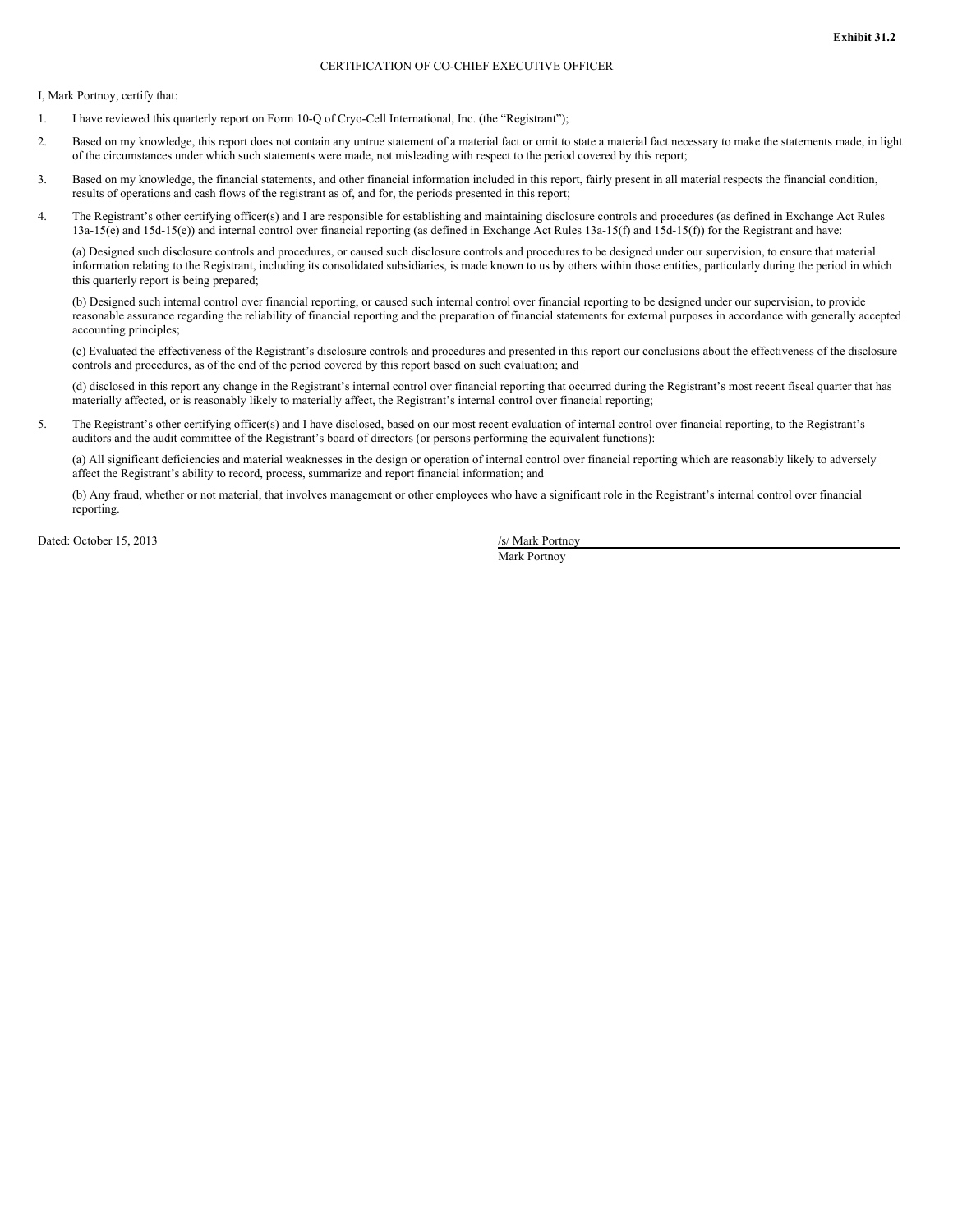#### CERTIFICATION OF CHIEF FINANCIAL OFFICER

I, Jill M. Taymans, certify that:

- 1. I have reviewed this quarterly report on Form 10-Q of Cryo-Cell International, Inc. (the "Registrant");
- 2. Based on my knowledge, this report does not contain any untrue statement of a material fact or omit to state a material fact necessary to make the statements made, in light of the circumstances under which such statements were made, not misleading with respect to the period covered by this report;
- 3. Based on my knowledge, the financial statements, and other financial information included in this report, fairly present in all material respects the financial condition, results of operations and cash flows of the registrant as of, and for, the periods presented in this report;
- 4. The Registrant's other certifying officer(s) and I are responsible for establishing and maintaining disclosure controls and procedures (as defined in Exchange Act Rules  $13a-15(e)$  and  $15d-15(e)$ ) and internal control over financial reporting (as defined in Exchange Act Rules  $13a-15(f)$  and  $15d-15(f)$ ) for the Registrant and have:

(a) Designed such disclosure controls and procedures, or caused such disclosure controls and procedures to be designed under our supervision, to ensure that material information relating to the Registrant, including its consolidated subsidiaries, is made known to us by others within those entities, particularly during the period in which this quarterly report is being prepared;

(b) Designed such internal control over financial reporting, or caused such internal control over financial reporting to be designed under our supervision, to provide reasonable assurance regarding the reliability of financial reporting and the preparation of financial statements for external purposes in accordance with generally accepted accounting principles;

(c) Evaluated the effectiveness of the Registrant's disclosure controls and procedures and presented in this report our conclusions about the effectiveness of the disclosure controls and procedures, as of the end of the period covered by this report based on such evaluation; and

(d) disclosed in this report any change in the Registrant's internal control over financial reporting that occurred during the Registrant's most recent fiscal quarter that has materially affected, or is reasonably likely to materially affect, the Registrant's internal control over financial reporting;

5. The Registrant's other certifying officer(s) and I have disclosed, based on our most recent evaluation of internal control over financial reporting, to the Registrant's auditors and the audit committee of the Registrant's board of directors (or persons performing the equivalent functions):

(a) All significant deficiencies and material weaknesses in the design or operation of internal control over financial reporting which are reasonably likely to adversely affect the Registrant's ability to record, process, summarize and report financial information; and

(b) Any fraud, whether or not material, that involves management or other employees who have a significant role in the Registrant's internal control over financial reporting.

Dated: October 15, 2013 /s/ Jill M. Taymans

Jill M. Taymans